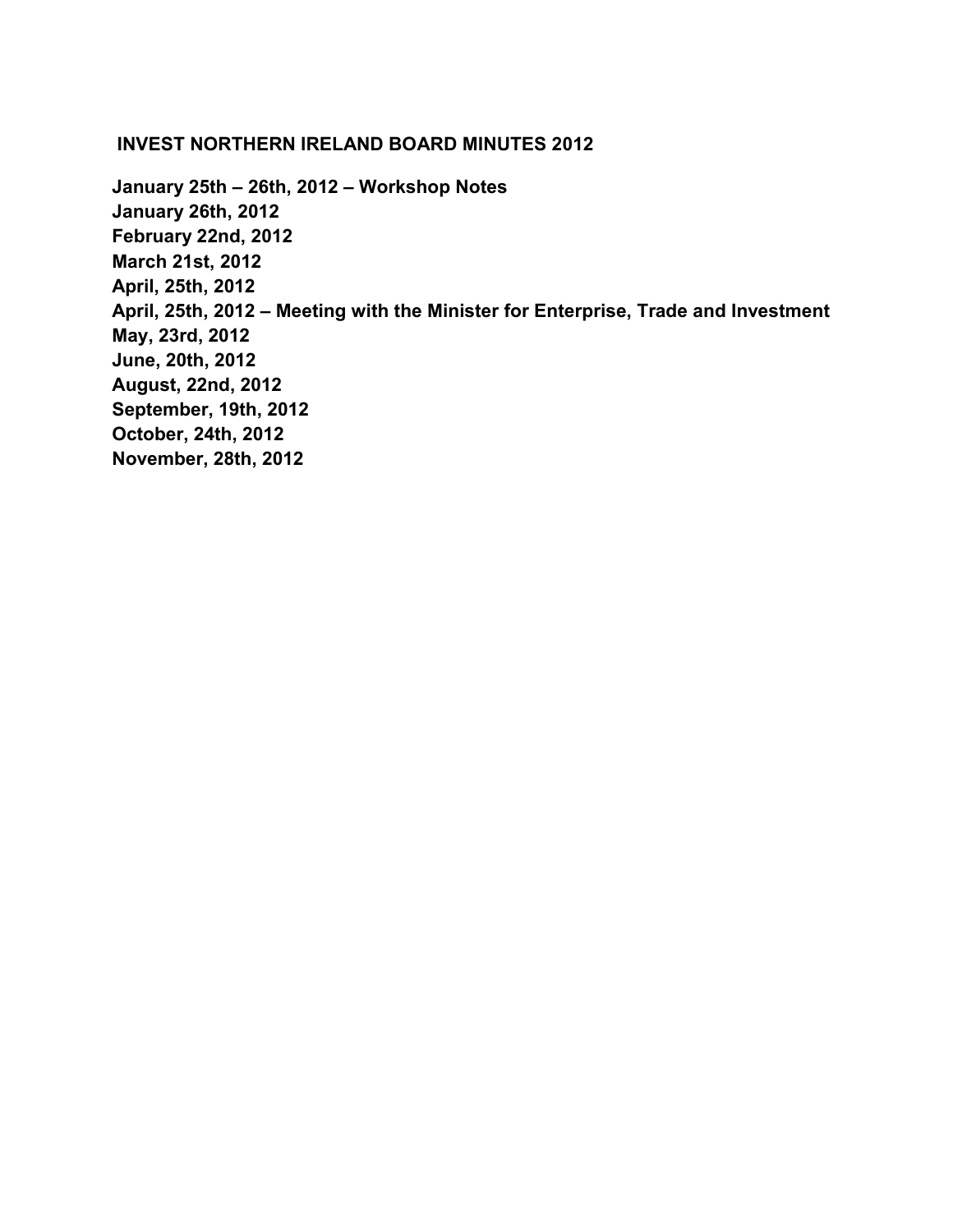#### <span id="page-1-0"></span>**INVEST NI BOARD WORKSHOP 25 AND 26 JANUARY 2012**

#### **DAY 1- 25 January 2012**

#### **Present:**

| <b>Invest NI Board</b> |                      |
|------------------------|----------------------|
| Mark Ennis (Chairman)  | <b>Bryan Keating</b> |
| Roy Adair              | <b>Frank Hewitt</b>  |
| John Brady             | Gerry McCormac       |
| <b>Tim Brundle</b>     | Ed Vernon            |

#### **Apologies:**

Dr David Dobbin, Dr Alan Lennon and Gerry McGinn

**In Attendance:** Alastair Hamilton, Mel Chittock, Jeremy Fitch, Tracy Meharg, Ian Murphy, Amanda Braden, Donal Durkan, Peter Harbinson, Bill Scott, Alison Gowdy, Damian McAuley & Charles Hamilton

**Minute Taker:** Michelle McBride

#### **1. Welcome**

The Chairman welcomed everyone to the Board Workshop and thanked the Board and the Executive Leadership team for taking this time out of their schedules.

He ran through the timetable of this event and outlined the objectives of the Workshop, noting the challenges and the opportunities.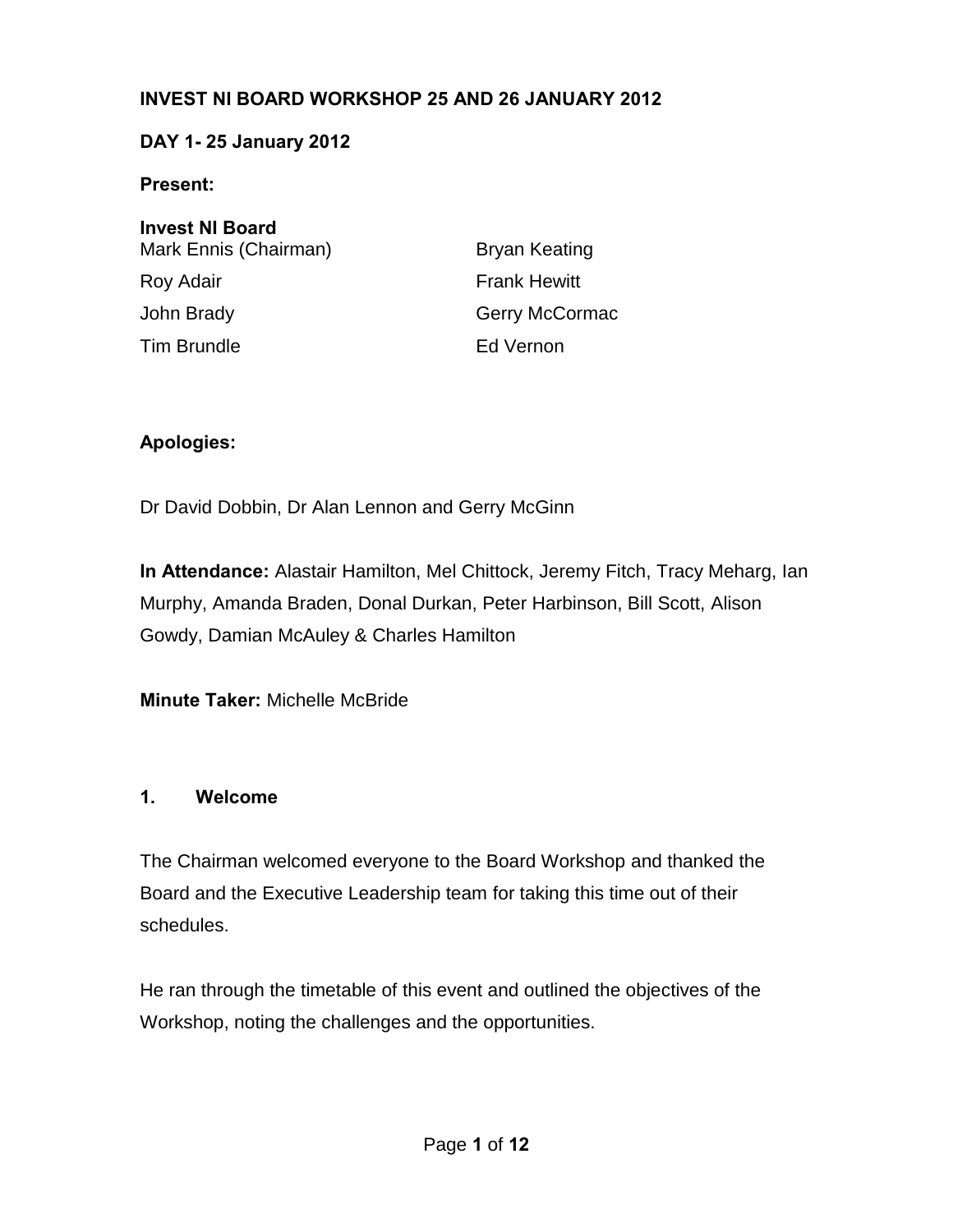# **2. Current Economic Situation and Outlook – Richard Johnston**

Richard Johnston joined the Board Workshop to present the Current Economic Situation and Outlook.

- $\triangleright$  Richard Johnston detailed the revision to relative wealth measurements and how this affects Northern Ireland.
- $\triangleright$  The Board debated activity in general noting the positive increase in manufacturing industries and the decline in construction and services industries.
- $\triangleright$  The members discussed the importance of the ability of companies to move into different areas.
- The Board considered the data on GVA
- $\triangleright$  The Board and the Executive Leadership team agreed that Invest NI must have a strong message on the issues raised regarding the current economic situation.

# **3. Programme for Government and Economic Strategy- Chief Executive**

The Chief Executive presented the Programme for Government and the Economic Strategy.

- $\triangleright$  He referred the Board to the documents in the Workshop preparation pack
- $\triangleright$  The Chief Executive asked the Board for verbal feedback during the day and also for formal feedback to Damian McAuley via email **(ACTION-Board members)**
- $\triangleright$  It was noted that consultation closes for both the Programme for Government and the Economic Strategy on 22 February 2012.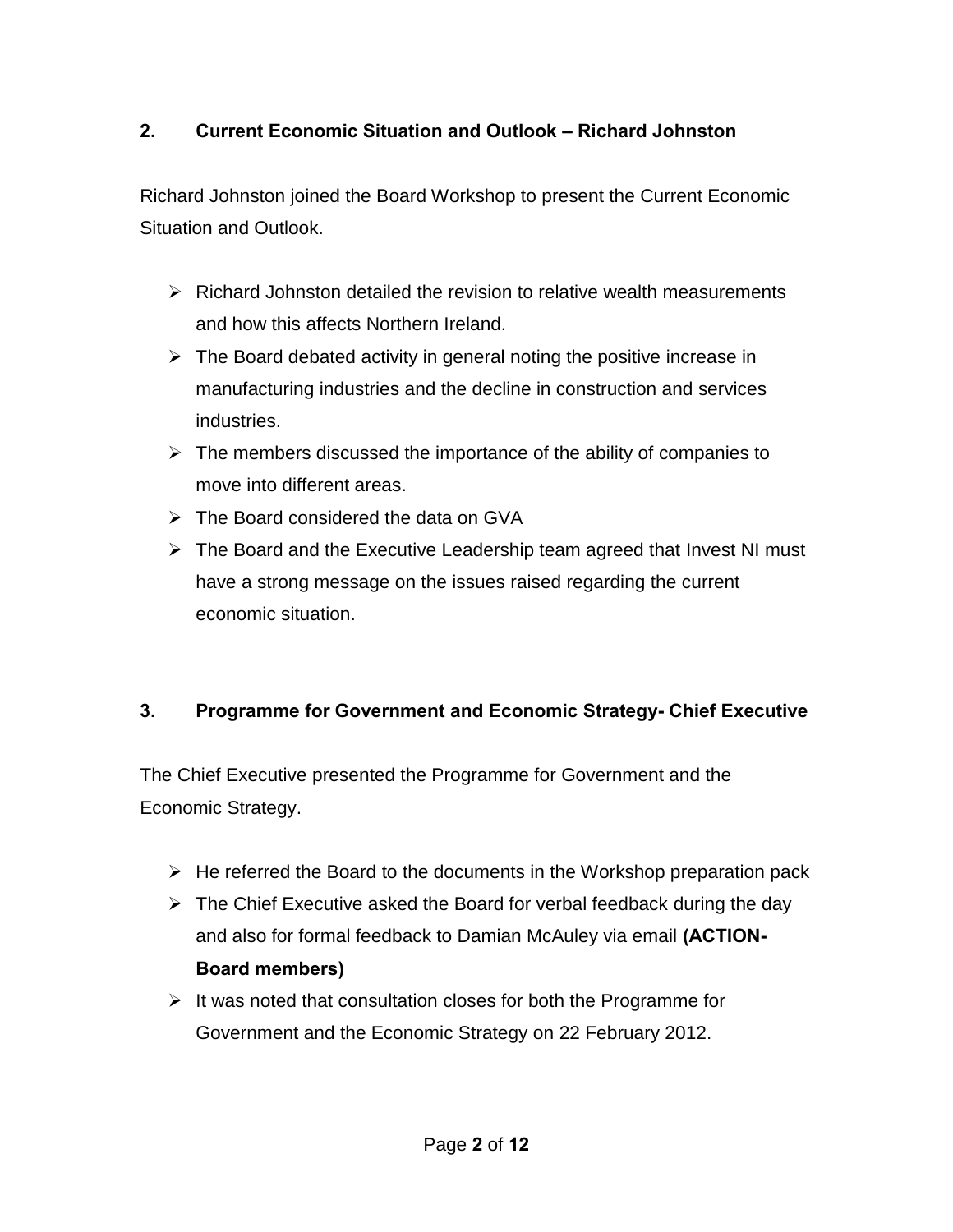- $\triangleright$  The Chief Executive asked the Board to respond by 10<sup>th</sup> February and noted that this will then be discussed at the February Board for final approval **(ACTION- Board members)**
- $\triangleright$  The Chief Executive asked the Board to refer to page 21 of the document he noted that the previous Programme for Government cited the Economy as the priority; he commented that the current draft is not as definite on this assertion - the Board agreed that Invest NI respond on this point. **(ACTION- Executive team to respond)**
- $\triangleright$  Chief Executive referred to page 28- noting that it does not mention Exports; the Board agreed that this important issue should be in the document. **(ACTION- Executive team to respond)**
- $\triangleright$  The Board discussed Local Start jobs.
- $\triangleright$  The members debated "sub regional growth".
- $\triangleright$  The Board agreed that they needed to reflect on targets in line with Corporate Plan.

# **4. Improving Board Performance- Bryan Keating, John Brady and Ed Vernon**

The Chairman asked Board members Bryan Keating, John Brady and Ed Vernon (as the longest serving Board members) to present on the topic of Improving Board performance.

Bryan Keating, Ed Vernon and John Brady provided an overview of their time as Invest NI Board members.

Bryan Keating raised the following points:

 $\triangleright$  He believes that the organisation has become less bureaucratic since his first years as a Board member.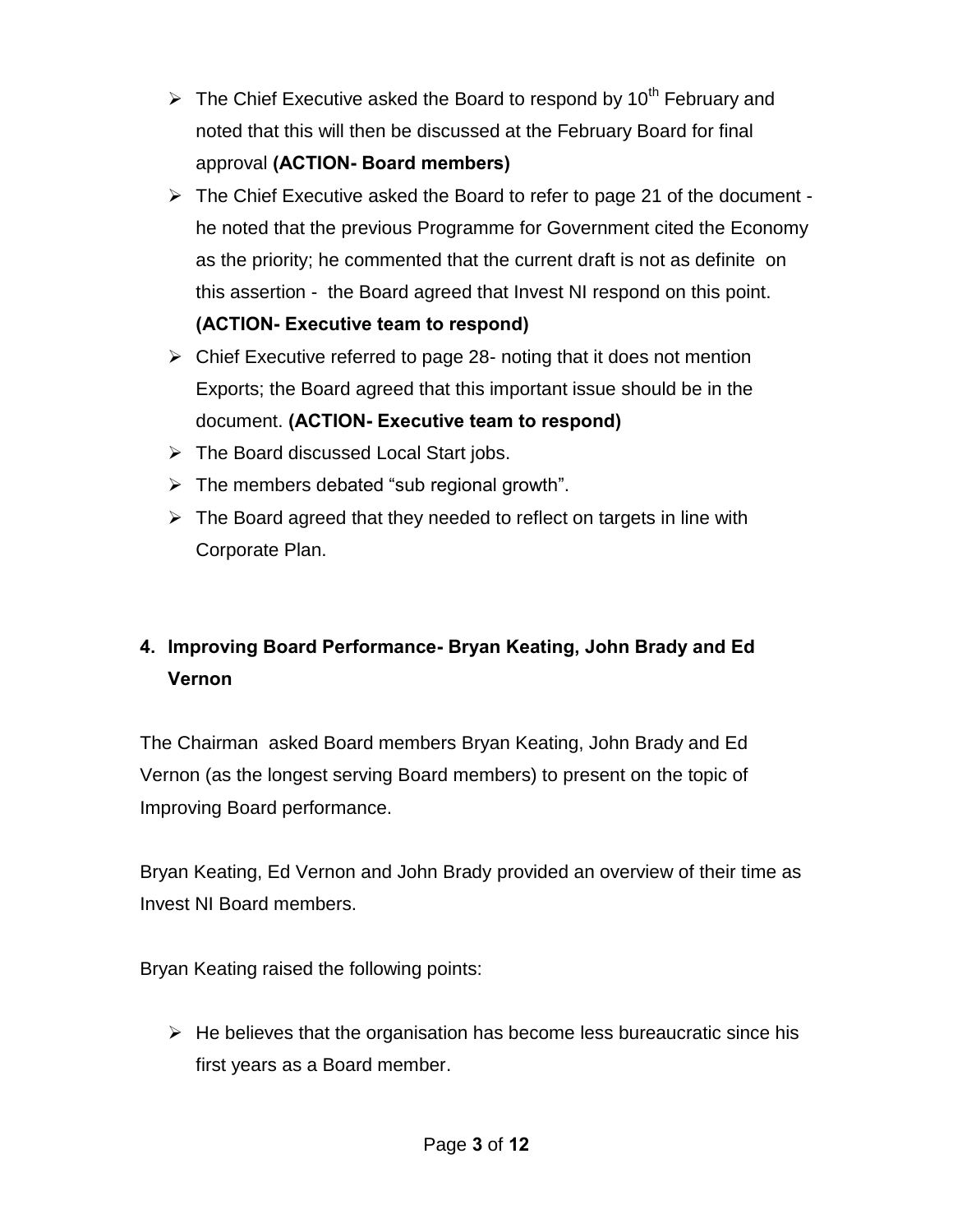- $\triangleright$  Bryan noted that the organisation is now more customer focused and is strong in engaging with MLA's and regional areas.
- $\triangleright$  He said that there is currently a more challenging Board in place than previously.
- $\triangleright$  He questioned the effectiveness of current Performance Appraisal system of Board members and asked if there was some way for the Executive team to make more use of the Board.

Ed Vernon raised the following points:

- $\triangleright$  He noted the value of contributions made by the Board to Skills and to International investors
- $\triangleright$  He believes that the collective intelligence of the Board has not been fully utilised and asked about the decision making powers of the Board.
- $\triangleright$  Ed stated that Board members should be 'speaking for the organisation' more in public and in private.
- $\triangleright$  He questioned the amount of invitations to openings that Board members receive and stated that there should be more interaction of this kind.
- $\triangleright$  He asked the Chairman to consider the re- introduction of the Board Committee structure.

John Brady raised the following points:

- $\triangleright$  He noted the improvements to the Board and the Executive Leadership team in recent years.
- $\triangleright$  John believes that the mindset of the Board can be a constraint and the Board needs to be bolder in its direction of the Executive team.
- $\triangleright$  He noted that the first 3 years of his term were boom years for the economy and the last 3 years have seen the global downturn in the economy. John stated that it is important to learn the lessons from both periods.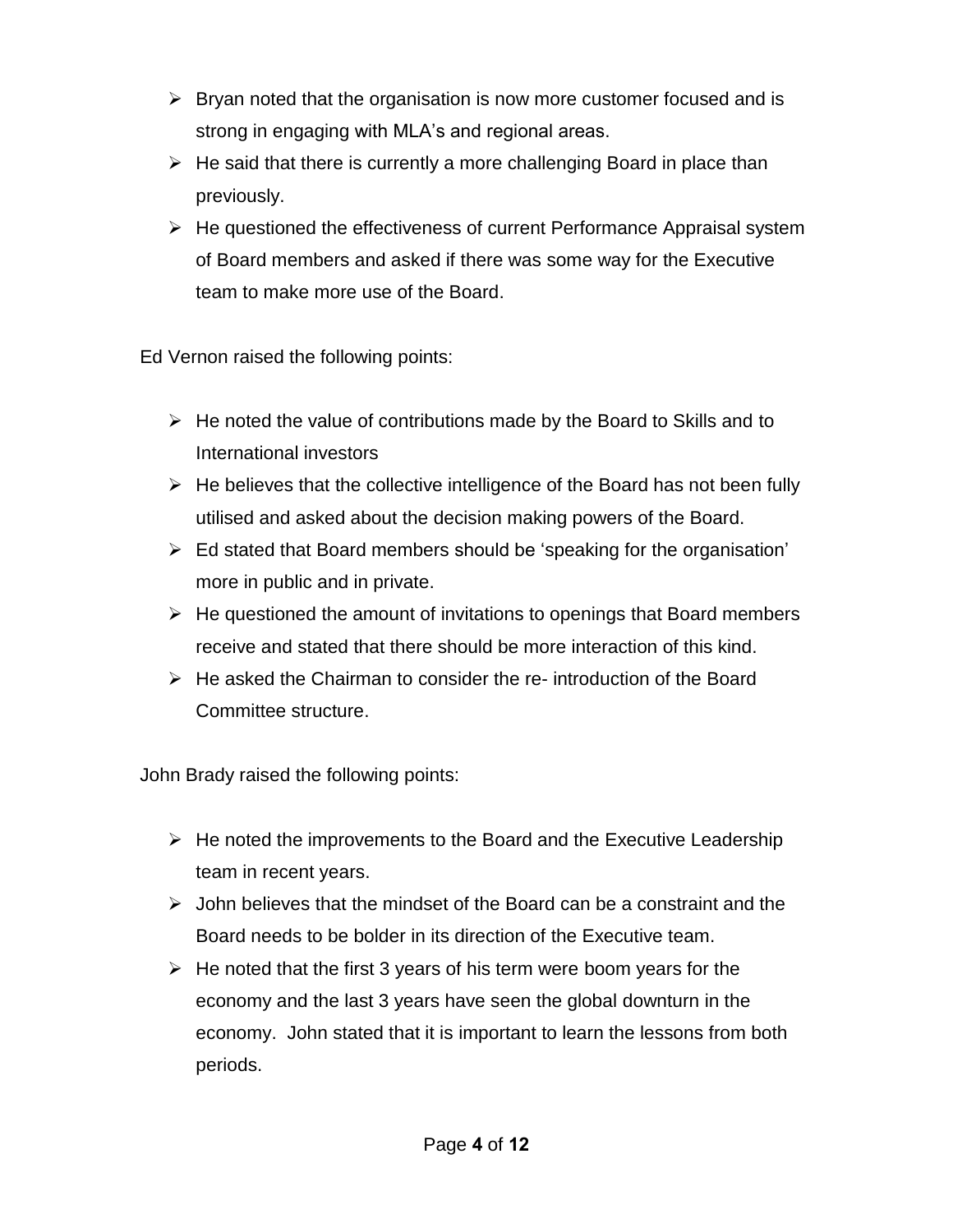The Board discussed the issues raised and the role of the Board.

On decision making, Professor Gerry McCormac noted that he had provided input to the decisions regarding Transform via the Board sub-committee on the initiative, put in place by the Executive, and that he lead a session on this at the main Board meeting. He stated that he believes the induction process for Board members provided by the organisation provides important information on the role of the Board. He noted that the Board can add value with constructive criticism, but that its role is a strategic and not an operational one and sometimes Board discussions become too operational in content.

The Board members thought that clarity on the decision making powers of the Board would be helpful.

# **(ACTION: To be included in refresher training for the Board- Michelle McBride)**

The Chairman agreed that the challenge function is a key function of the Board, however he agreed that it was important that the Board did not to delve into the operational area. Board members discussed how the organisation can use the attributes of Board members better, and how relating this to the needs of the Executive Team can be improved. He noted that the Board had raised concerns about the approval process for the Boosting Business initiative and of the Board's lack of involvement in the planning stages of this, however he stressed the Board was fully supportive of the Executive team in undertaking this initiative.

It was agreed that at Board meetings, members should take the Board papers presented in the Board book as read and seek clarification if necessary on specific points, but that the focus of Board meetings should be on one topic for discussion at each meeting. **(ACTION: Chairman)**

The Board asked that the Terms of Reference for the Board are circulated. **(ACTION: Michelle McBride)**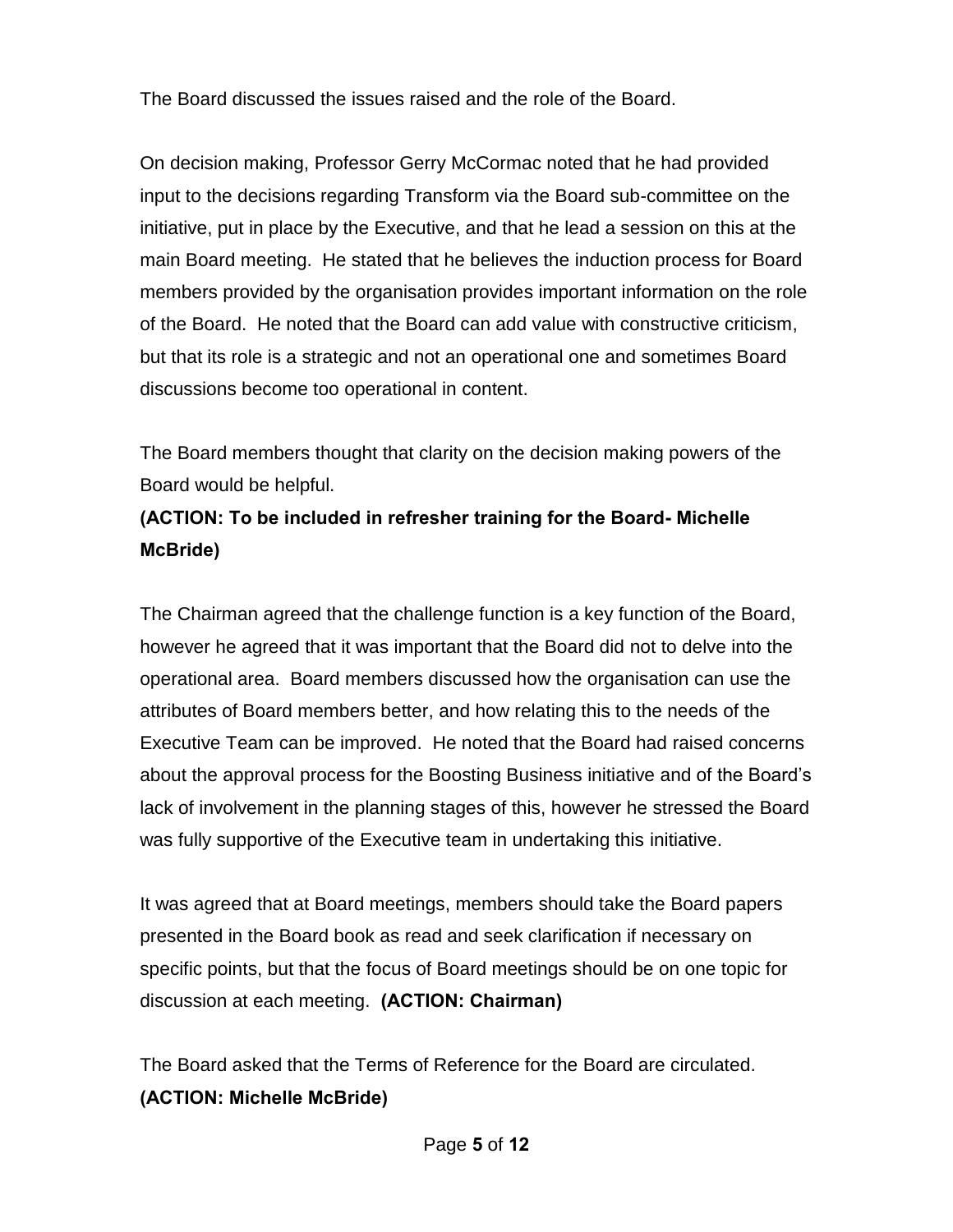The Chairman and Chief Executive agreed to consider a re-introduction of the Committee structure. **(ACTION: Chairman and Chief Executive)** 

The Executive Leadership team agreed to consider these issues further, however initially responded on the following:

- $\triangleright$  The Chief Executive noted the importance of Strategy to the Board and the Executive Leadership team
- $\triangleright$  He noted the benefits of Workshops like this event.
- $\triangleright$  He agreed that there should be more Board involvement in putting forward Invest NI's position to stakeholders.
- $\triangleright$  The Chief Executive is keen to maximise the influence of the Board.
- $\triangleright$  The Board and the Executive discussed the Board Committees.
- $\triangleright$  The Chief Executive addressed the queries regarding the decision process and noted that Board members are involved in casework approvals, with Fund of Funds oversight, and were consulted at every stage of Transform via sub committees.
- $\triangleright$  The Chief Executive discussed the Boosting Business initiative and stated that an "Extraordinary Board meeting" was not called to consider this as it was not deemed necessary – Boosting Business was a tactical response to a challenge given by the Minister to the organisation. The Board raised the point that an email approval / sign off initiative by Board might have been considered.

The Chair thanked Bryan Keating, Ed Vernon and John Brady.

# **5. Corporate Plan- Session 1-Targets- Chief Executive and Executive Leadership Team**

The Chief Executive introduced the Invest NI Corporate Plan. He noted that endorsement of both the document and the targets is required from the Board.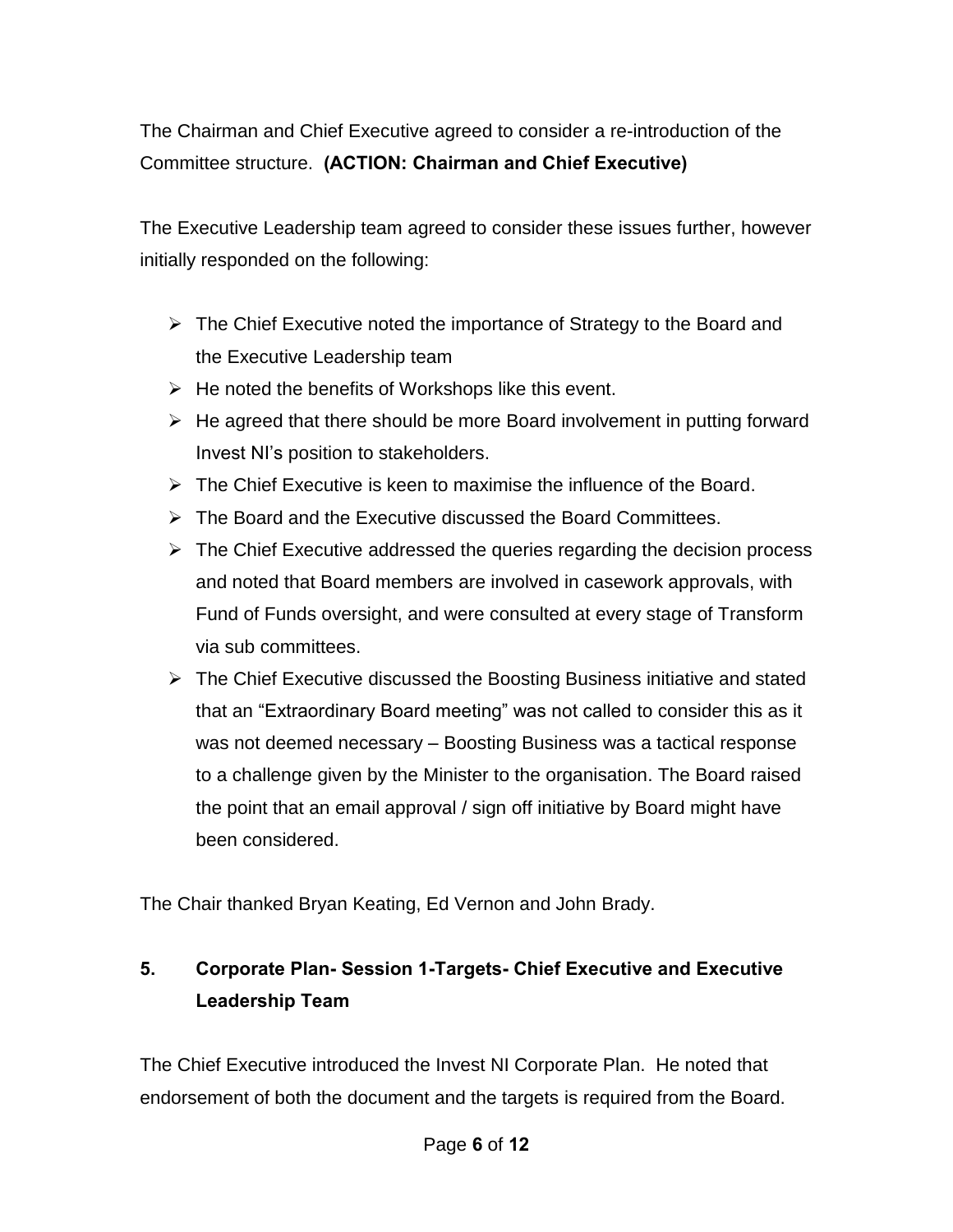Tracy Meharg presented on R & D Innovation and Creativity.

- $\triangleright$  Tracy Meharg noted the importance of the FE/HE Innovation Vouchers scheme
- $\triangleright$  The Board noted the importance of NI Business Info as a tool for businesses, particularly reaching out to the wider business base.
- $\triangleright$  Bryan Keating suggested that the word 'sale' and 'making a sale' is used within the Exports section of the document (**ACTION**)
- $\triangleright$  The Board debated measurements and targets
- $\triangleright$  John Brady stated the focus should be on innovation as a whole outline this as the priority **(ACTION)**
- $\triangleright$  Richard Johnston is working on 'measurement' of innovation
- $\triangleright$  Chief Executive stated that he had noted from the discussion that there should be a focus on sectors and the provision of incubators **(ACTION)**

Tracy Meharg presented on Skills.

- Bryan Keating suggested that- 'Sales and Strategic Marketing'- should bementioned in the document **(ACTION)**
- Roy Adair suggested the 'How to' is added to the document **(ACTION)**

Jeremy Fitch presented on competing in the Global Economy- FDI

- $\triangleright$  Jeremy Fitch detailed targets and numbers and answered Roy Adair's queries re Council involvement
- $\triangleright$  The Board discussed the importance of educating companies in Northern Ireland re the new markets and realising opportunities there
- $\triangleright$  The Board suggested that it would be useful for Invest NI to hold an updated register of companies and what each company exports and where **(ACTION)**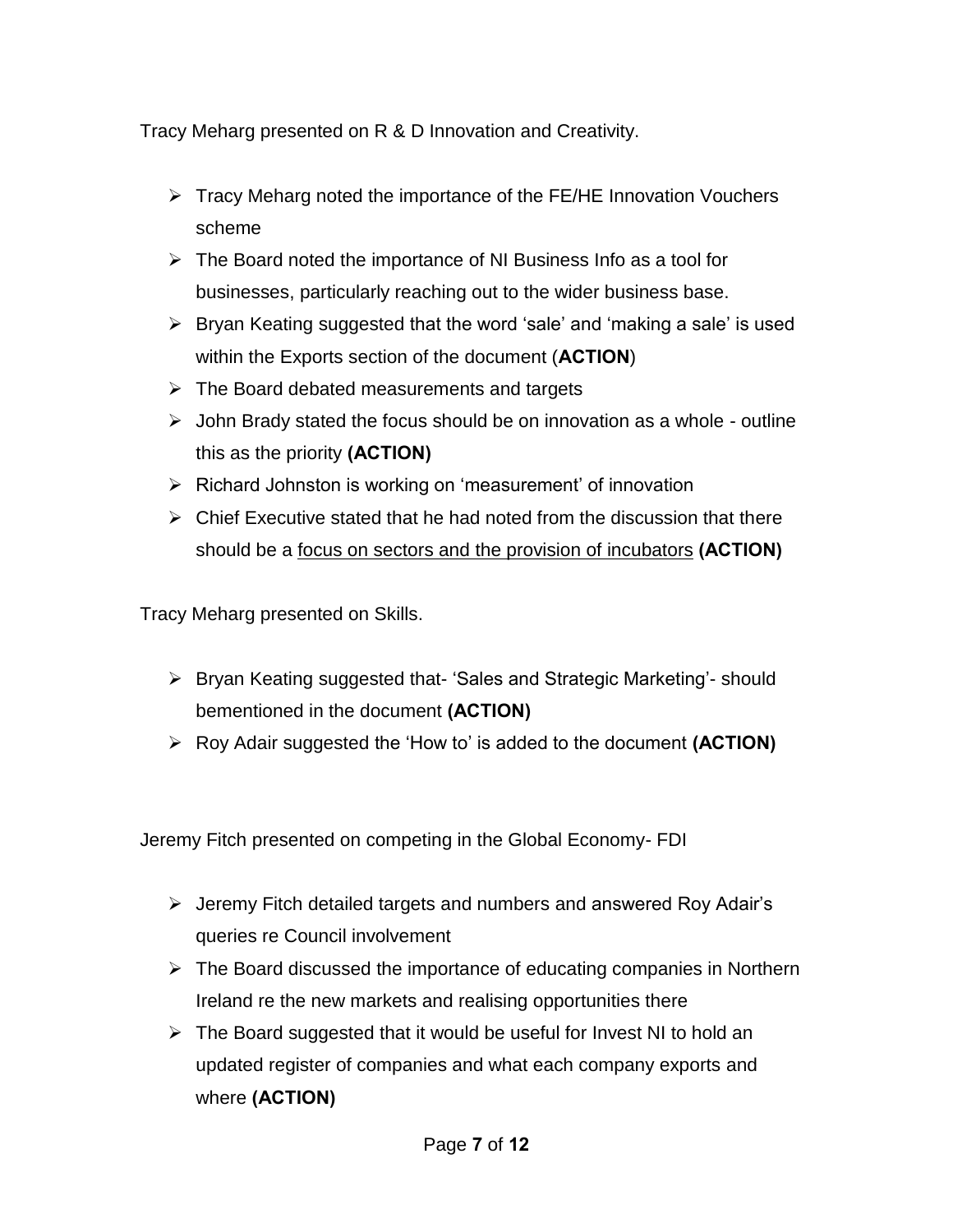Ian Murphy presented on Business Growth

 $\triangleright$  The Board noted the importance of a clear use of language, particularly around scaling.

Donal Durkan presented on Employment Measures

 $\triangleright$  The Board were asked to refer to the document which they noted and stated that they were content.

Mel Chittock presented on Infrastructure.

The Chief Executive outlined efficiencies and effectiveness of the Corporate Plan and the Board debated the issues.

The Chairman asked that the timing of the sessions of Board Workshops is considered for future events. **(ACTION)**

# **6. Corporate Plan- Session 2- Transform/Organisational structure -Chief Executive and Executive Leadership Team**

The Chief Executive updated the Board on the Transform programme and noted that the majority of the Actions from the IREP report are now in place.

The Chair congratulated the team on this and asked that the issue was made public. It was suggested that the Chairman could give an interview to the press on this **(ACTION).** 

Amanda Braden provided an update on the next stage of Transform.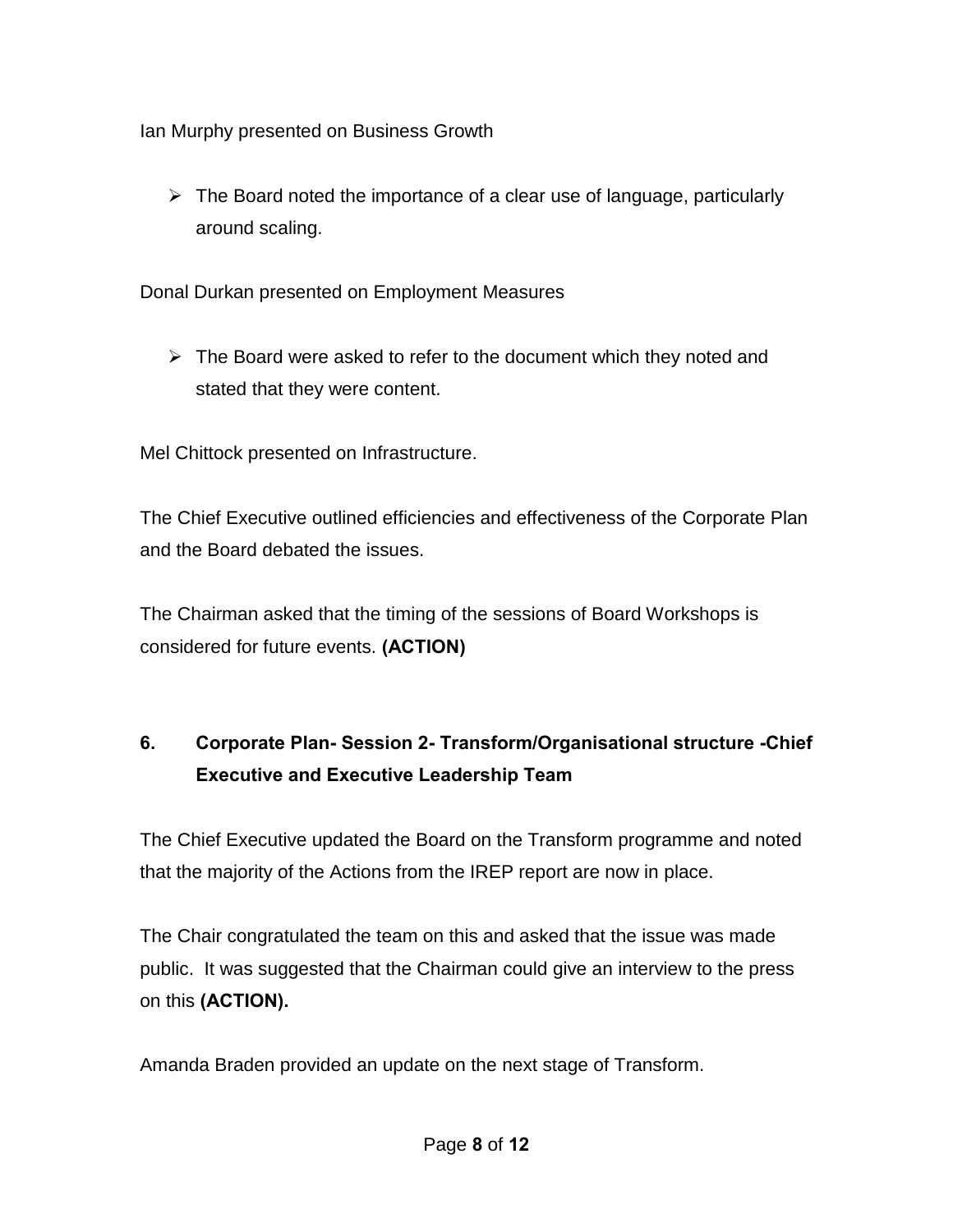- $\triangleright$  Frank Hewitt offered to set up a meeting for Amanda Braden with a Human resources consultant currently involved in a similar process as Transform (**ACTION**).
- $\triangleright$  The Board noted that it is important that Clients are updated on the details of the new organisation structure (**ACTION**).
- $\triangleright$  The Board suggested that the level of authority should be known through titles and asked that the Leadership team ensure that the Job titles are revised to be more easily understood by the wider public (**ACTION**).
- $\triangleright$  The Board noted that they were otherwise content.

# **7. Risk Appetite- Mel Chittock**

Mel Chittock presented on Risk Management seeking Board agreement on future strategy. Bryan Keating reported on the Board Audit Committee (in Gerry McGinn's absence).

- The Board debated 'Financial Compliance'
- $\triangleright$  The Chief Executive updated on the background of 'Risk Appetite'
- $\triangleright$  The Board debated how risk is considered at operational level and its impact
- $\triangleright$  The Board and the Executive Leadership team discussed risk assessment 'filters'
- $\triangleright$  The Board noted that a training element is required for staff on this
- $\triangleright$  The strategy was agreed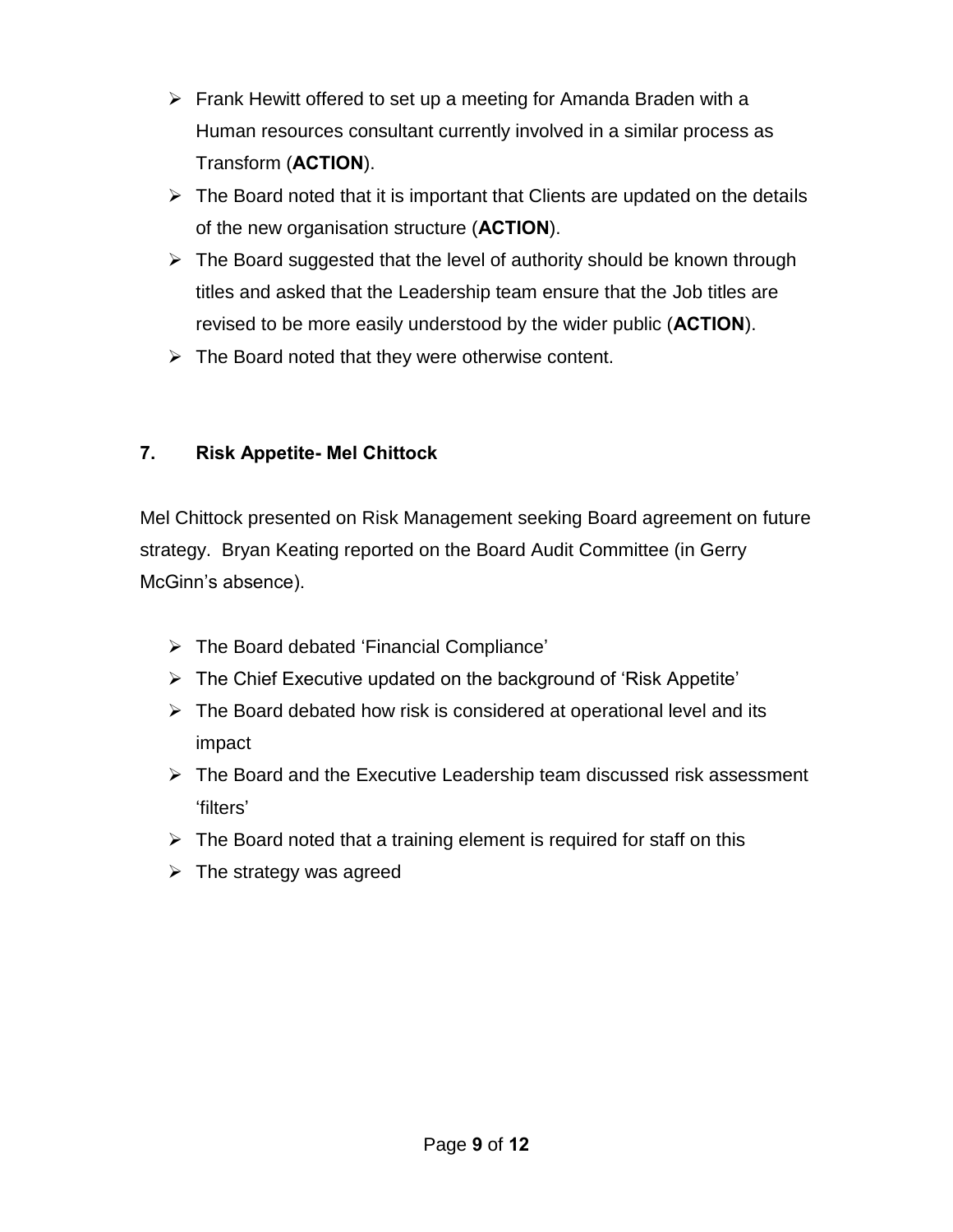### **INVEST NI BOARD WORKSHOP DAY 2- 26 January 2012**

#### **Present:**

**Invest NI Board**  Mark Ennis (Chairman) Bryan Keating Roy Adair **Gerry McCormac** Tim Brundle Gerry McGinn Frank Hewitt

#### **Apologies:**

Dr David Dobbin, Dr Alan Lennon, John Brady and Ed Vernon offered their apologies.

Donal Durkan, Bill Scott and Alison Gowdy were not available to attend.

**In Attendance:** Alastair Hamilton, Mel Chittock, Jeremy Fitch, Tracy Meharg, Ian Murphy, Amanda Braden, Peter Harbinson, Damian McAuley & Charles Hamilton

**Minute Taker:** Michelle McBride

#### **8. Corporate Communications- Peter Harbinson**

Peter Harbinson presented the Corporate Communications session.

- $\triangleright$  The Chairman asked to see the specific issues raised by companies in the survey. The Board discussed the possibility of the Chairman visiting these companies. **(ACTION- Peter Harbinson)**
- $\triangleright$  The Chairman congratulated the team on the 'Focus on Finance' initiatives.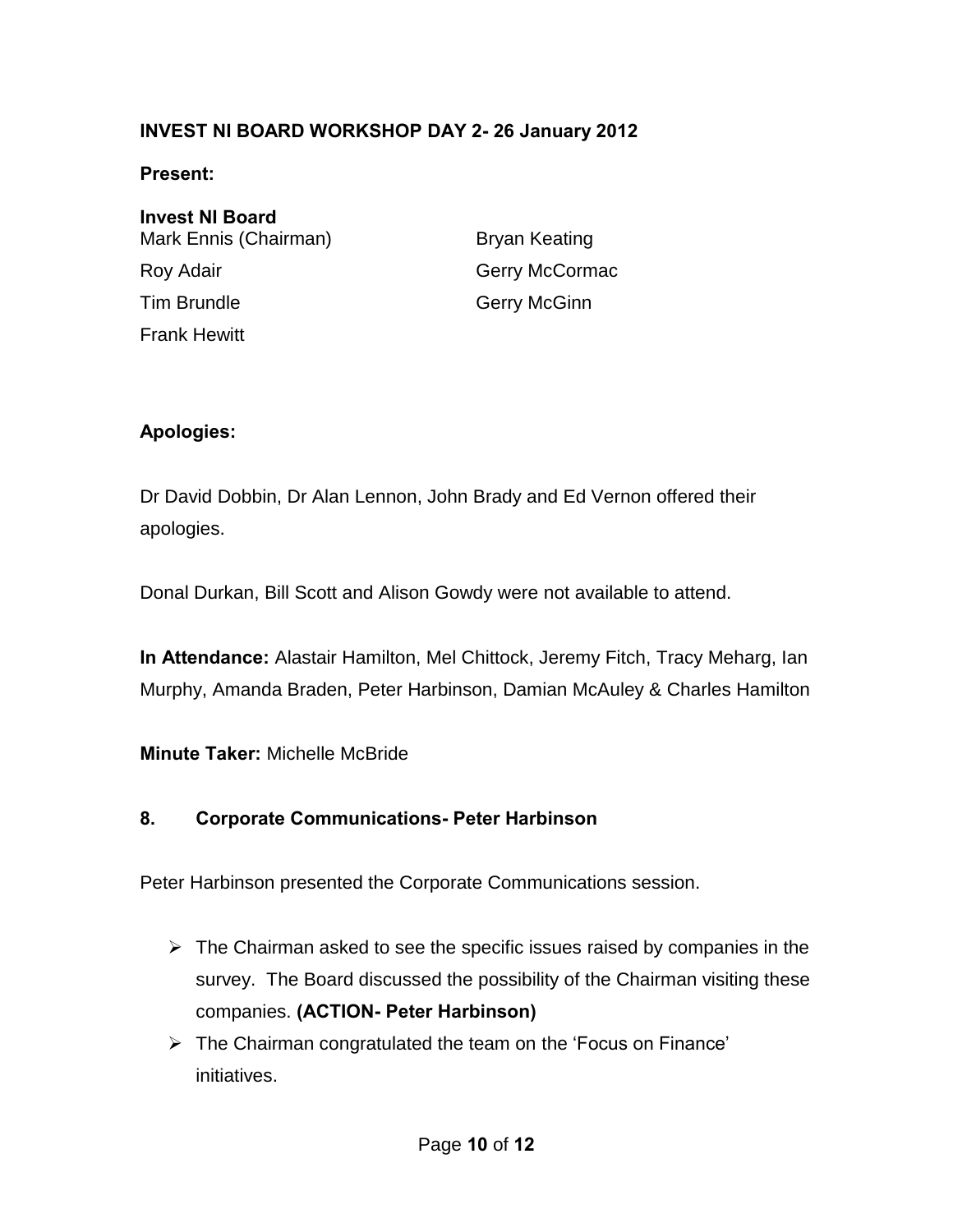- $\triangleright$  The Board and the Executive Leadership team discussed the importance of 'branding', in particular with reference to the NI Business Information website, Go For it and Propel. Peter Harbinson stated that he is currently looking at these issues and agreed to report to the Board at the end of June. He agreed to evaluate current branding. **(ACTION- Peter Harbinson)**
- $\triangleright$  The Board discussed the importance of Social networking and suggested the possibility of a Chairman's blog. **(ACTION- Peter Harbinson)**
- $\triangleright$  Members agreed the need for education of the public on problem issues and discussed the importance of managing perceptions.
- The possibility of Board Regional Champions was discussed. **(ACTION-Chairman)**
- $\triangleright$  Members debated the need for a document explaining FDI, how to tailor for your area- and discussed the pros and cons of this **(ACTION- Peter Harbinson)**
- $\triangleright$  The Board praised reactive PR, however, members stated that there is a need to develop more pro-active PR. The Board discussed known issues in pipeline and agreed that there should be media articles in advance of these arising. **(ACTION - Peter Harbinson)**
- $\triangleright$  Tim Brundle to meet with Peter Harbinson to discuss Social networking **(ACTION- Tim Brundle and Peter Harbinson)**
- $\triangleright$  Frank Hewitt to meet with Peter Harbinson to discuss media issues **(ACTION- Frank Hewitt and Peter Harbinson)**
- $\triangleright$  The Board discussed the importance of continuing to develop relationships with the Media and suggested having prepared comments available for the media, and the importance of issuing early statements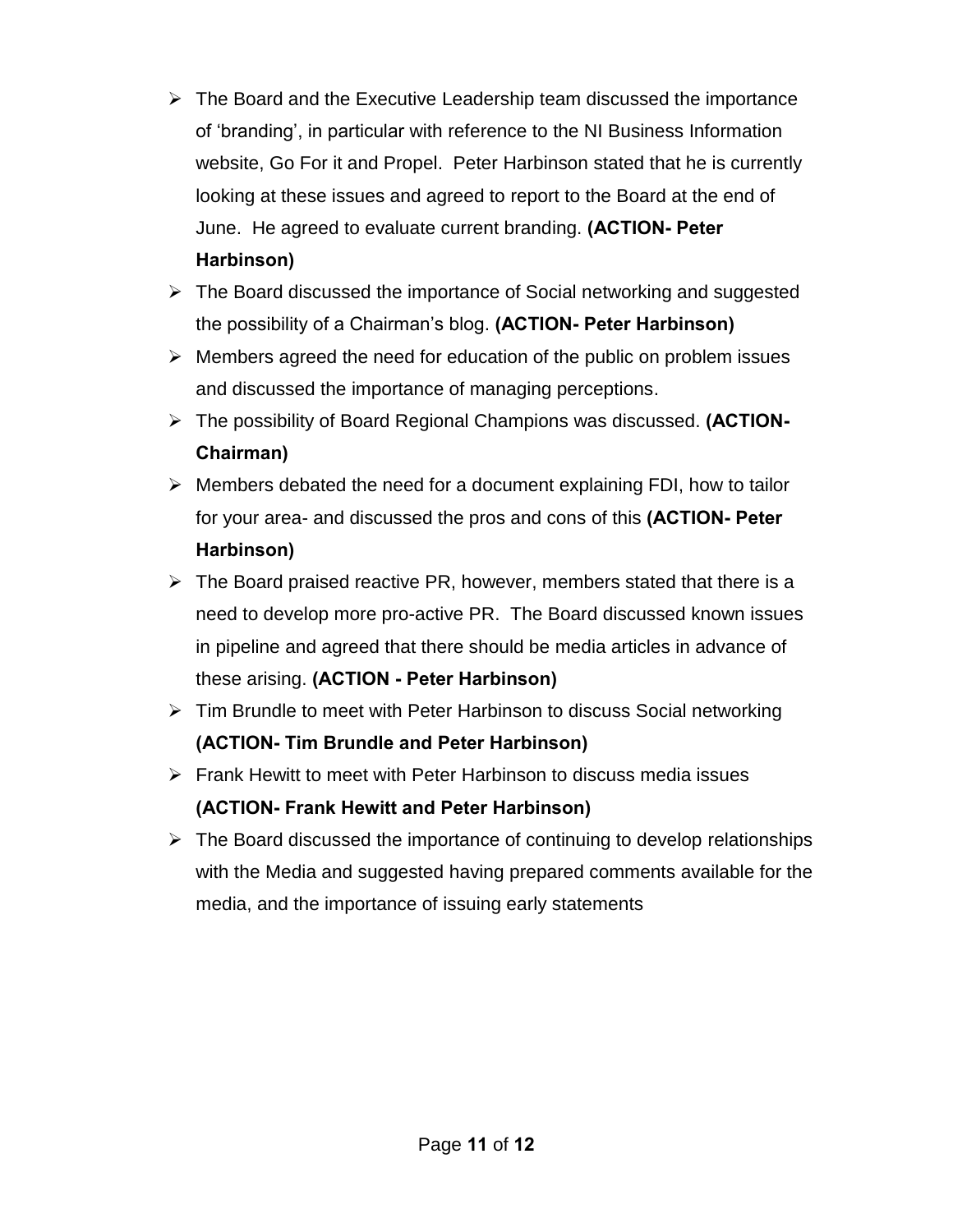# **9. Forward Look- Chief Executive**

#### Short term issues:

Budget, Work in Progress, Boosting Business, Loan Fund, Organisation Design, SME Focus

#### Long term issues:

Grant, Repayables, advisory/financial, partnerships, technology, RPA, Department of Economy, party political, corporation tax.

- $\triangleright$  Board discussed individual members working with political parties.
- $\triangleright$  Discussion on 'Patent box' and strategy re this.

#### **10. Summary- Chairman**

The Chairman thanked and congratulated the Executive team on a comprehensive Corporate Plan.

The Chairman asked Board members to provide responses to Damian McAuley regarding the Programme for Government and the Economic Strategy, for collation by 10 February 2012 **(ACTION- Board members).**

The Chairman thanked the Board for their input to this Workshop and the debate generated.

Roy Adair gave an update on Diaspora and agreed that this should come before the Board as a topic for discussion at the March 2012 Board meeting **(ACTION).**

The Chairman noted that at the February Board meeting the topic for discussion will be Communications **(ACTION).**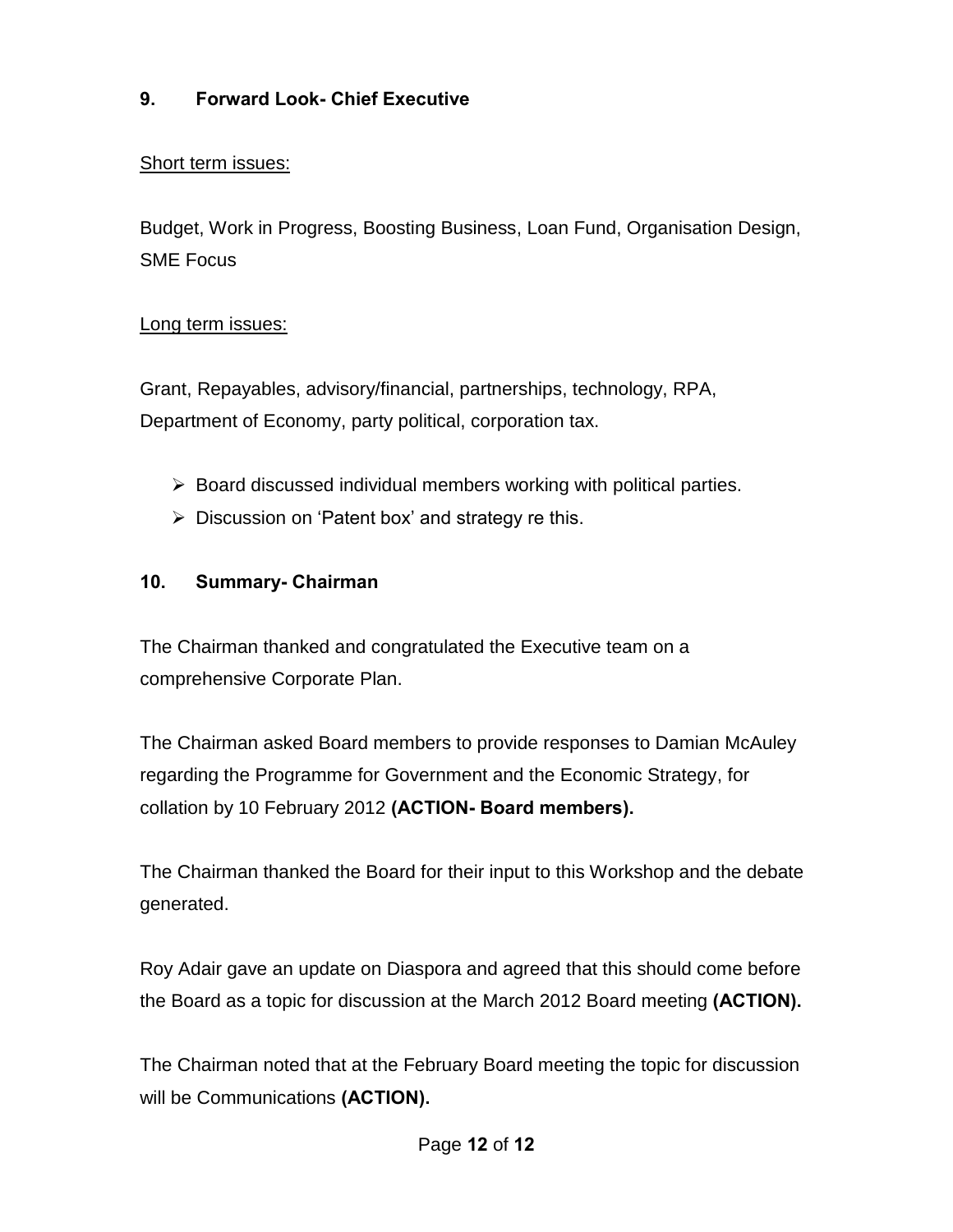#### <span id="page-13-0"></span>**NINETY FIRST MEETING OF THE INVEST NORTHERN IRELAND BOARD ON 26 JANUARY 2012**

**Present:** 

**Invest NI Board**  Mark Ennis (Chairman) Bryan Keating Roy Adair **Gerry McCormac** Tim Brundle Gerry McGinn Frank Hewitt

**In Attendance:** Alastair Hamilton, Mel Chittock, Jeremy Fitch, Tracy Meharg, Ian Murphy, Amanda Braden, Peter Harbinson, Damian McAuley & Charles Hamilton

**Minute Taker:** Michelle McBride

## **1. APOLOGIES & DECLARATIONS OF INTEREST**

The meeting commenced at 11.00am

Dr David Dobbin, Dr Alan Lennon, John Brady and Ed Vernon offered their apologies.

Donal Durkan, Bill Scott and Alison Gowdy were not available to attend.

The Chairman asked Board Members to declare any conflicts of interest.

### **2. MONTHLY REPORTING TO BOARD**

### **2.1 MINUTES SEPTEMBER BOARD MEETING**

The minutes of the November Board meeting were agreed, with two minor amendments, as a true record of that meeting.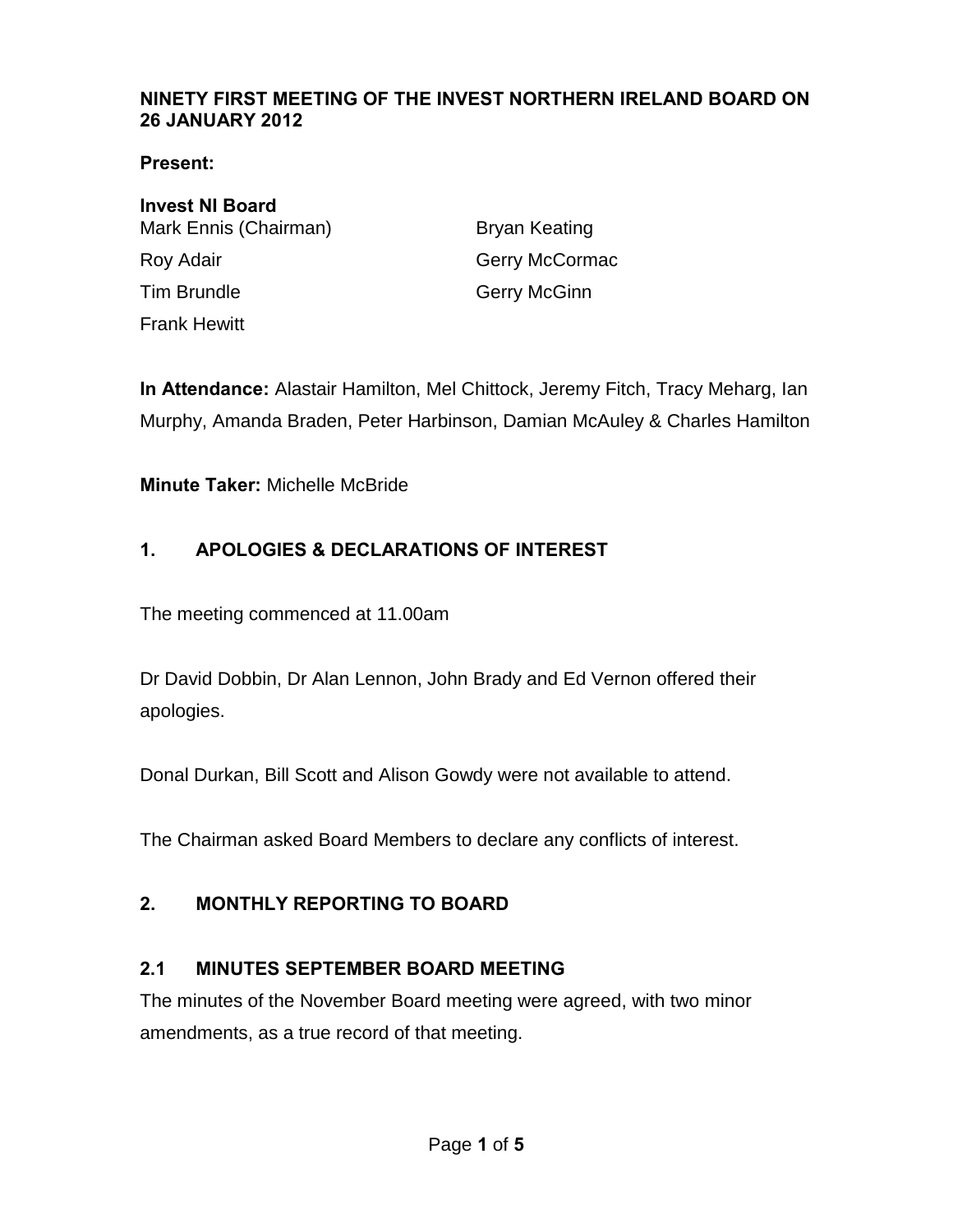#### **2.2 MATTERS ARISING**

The Chairman gave an overview of the Outstanding Actions Arising paper.

The Actions table was reviewed and addressed.

Mark Ennis stated that the note on Finance for Equity at university/small investment seed funding level will be circulated before the next Board meeting. **(ACTION: Chairman)**

The Chairman confirmed that he will join the next Board Audit Committee meeting, which is scheduled to take place before the Board meeting on 22 February 2012.

The Chairman and Gerry McGinn agreed to meet on Monday 13 February to discuss Self Assessment issues before the February Board Audit Committee meeting.

Tracy Meharg provided an update to the Board regarding "Smart Specialisation Strategies". She noted that DETI are working on an Innovation Strategy and SMART Technology Strategy.

Bryan Keating outlined the connections with Matrix.

### **2.3 CEO REPORT**

The Chief Executive gave an overview of the CEO report to the Board and brought the following matters to the Board's attention:

He updated the Board on his visit to the Middle East and detailed his engagements and the commitment of resources by Invest NI.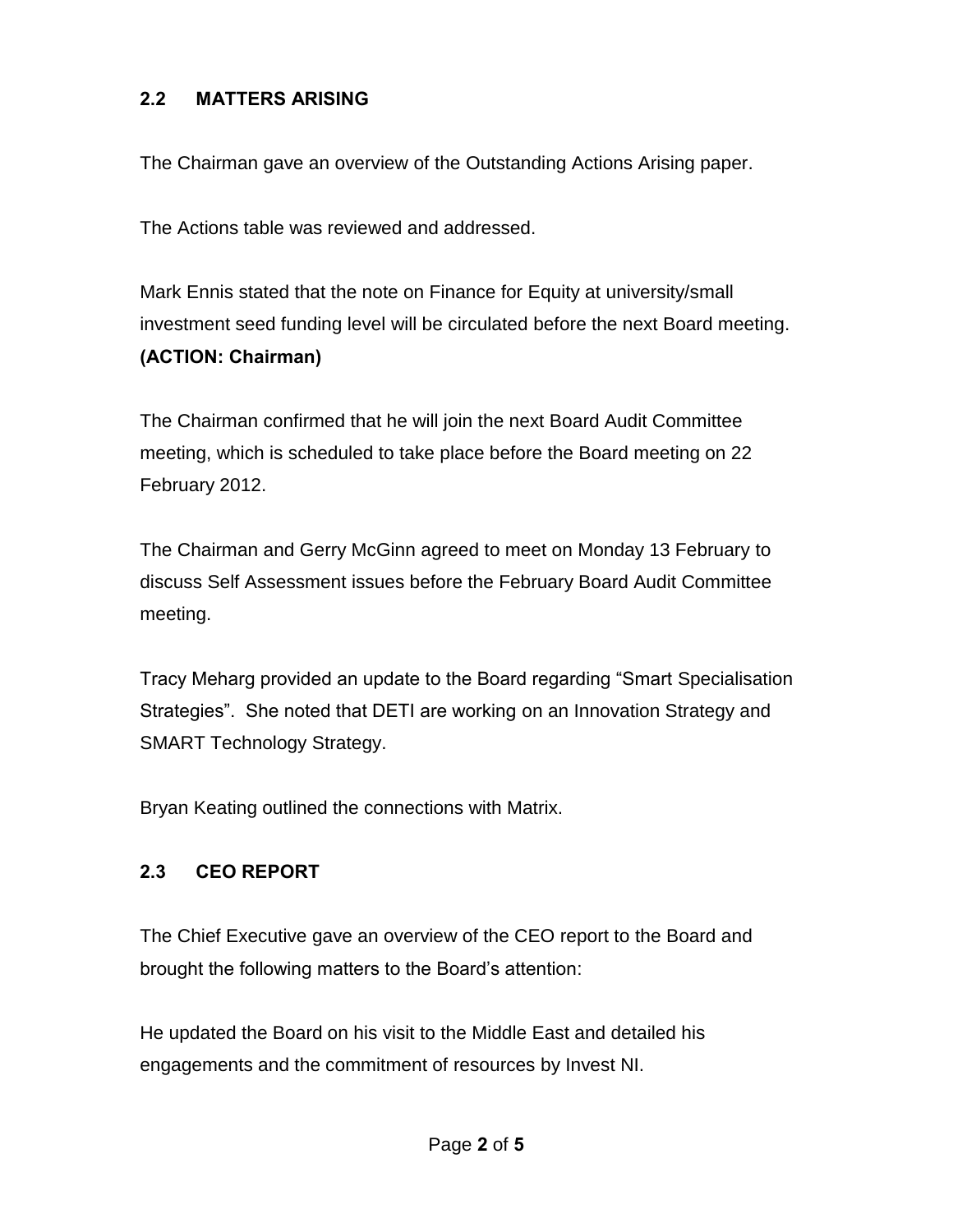The Chief Executive provided an update on the PAC regarding NIAO report 'Bioscience Technology Institute Ltd' held on 18 January. He noted that there were a number of key points to note for Invest NI:

- (i) The Robustness of Business Plans
- (ii) Approvals process
- (iii) Material change debate
- (iv) Monitoring of Projects
- (v) Document Management

Gerry McGinn suggested that the Induction process for new Board members should include a 'Lessons learnt' session from PACs. The Chairman agreed and asked Amanda Braden to take this forward. **(ACTION- Amanda Braden)**

At a recent Financial Services networking event, availability of skills was noted as a key topic of discussion.

# **2.4 FINANCE REPORT TO THE BOARD**

Mel Chittock gave an overview of the Finance report and an update on the latest position.

Between now and the end of the financial year, Invest NI proposes to draw on some of the £5.6m expenditure latitude that DFP has advised on (depending on the entire organisation performing as forecast). This action was welcomed by the Board.

# **2.5. MARKETING AND COMMUNICATIONS REPORT TO THE BOARD**

Members were asked to note this report.

Peter Harbinson updated the Board on the schedule of forward activities.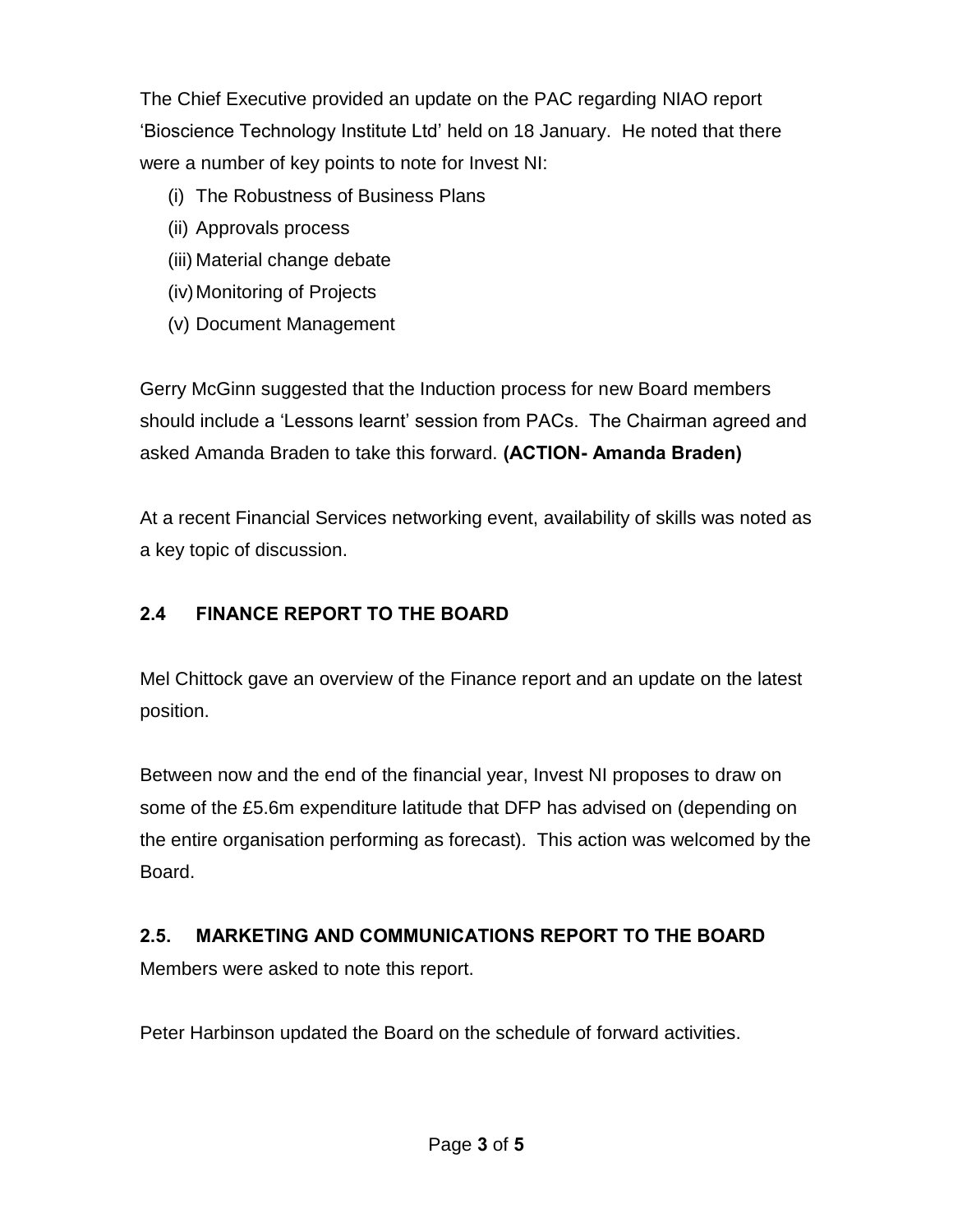Board members were invited to attend the next end of series event for the Design Development Programme. **(ACTION- Tracy Meharg)**

Invite Bill McGinnis, the NI Skills Commissioner to April Board meeting to discuss skills. **(ACTION- Michelle McBride)**

# **2.6 CASEWORK REPORT TO THE BOARD**

Members were asked to note this Report.

# **3 ITEMS FOR DISCUSSION**

## **3.1 Chairman's Update**

The Chairman provided the Board with an update on his recent activities.

He noted that he attended the Invest NI Christmas reception on 21 December 2012 and that he met with the Invest NI overseas team on 10 January 2012.

The Chairman updated the Board regarding the dinner he attended with the British Ambassador for Dublin on 18 January 2012 (hosted by the Ambassador on behalf of Invest NI). He stated that the Invest NI team provided excellent business support at the event and raised the profile of Northern Ireland as a place to invest.

The Chairman provided an update to the Board regarding his attendance at a dinner on 23 January hosted by the Minister for Enterprise Trade and Investment for the business bodies. The purpose of this meeting was to discuss future strategy documents and was also attended by Department Enterprise Trade and Investment Permanent Secretary, David Sterling.

He noted that there are a number of meetings with client companies to be agreed over the coming month.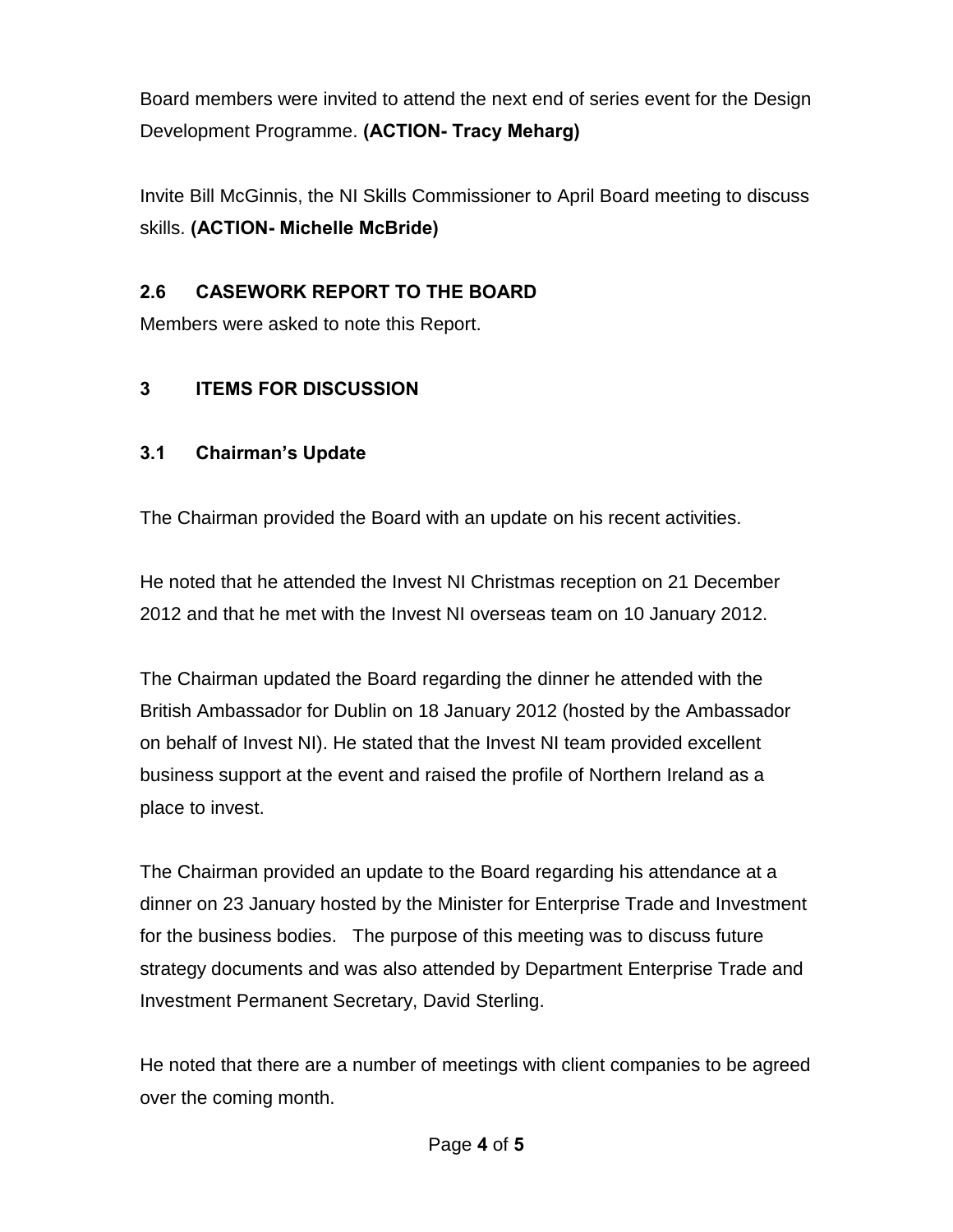Gerry McGinn noted issues of finance and liquidity, both in Northern Ireland and Republic of Ireland, and the view of the FSA on the Northern Ireland economy.

### **4 AOB**

- (i) Tracy Meharg noted finance opportunities to open up engagement with banks
- (ii) Bryan Keating attended the 2012 Olympic business opportunities meeting on 18 January.
- (iii) Ian Murphy attended the CBI Dinner
- (iv) The Board discussed the possibility of holding a future Board meeting at the NI Science Park and hosting a networking lunch for local client companies. This event could also be linked to ECIT. Michelle McBride to liaise with the Chairman and Frank Hewitt on this. **(ACTION- Michelle McBride)**
- (v) The Fund of Funds sub Committee to meet in February (**ACTION-Michelle McBride to agree date.)**
- (vi) Bribery Act Training to be provided for Board members. Investigate the use of Skill Store for Board to access. **(ACTION: Amanda Braden)**

#### **5 DATE OF THE NEXT BOARD MEETING**

The next Board meeting will be held on Wednesday 22 February 2012 at Invest NI's HQ, Bedford Street.

The Board Meeting ended at 12.30pm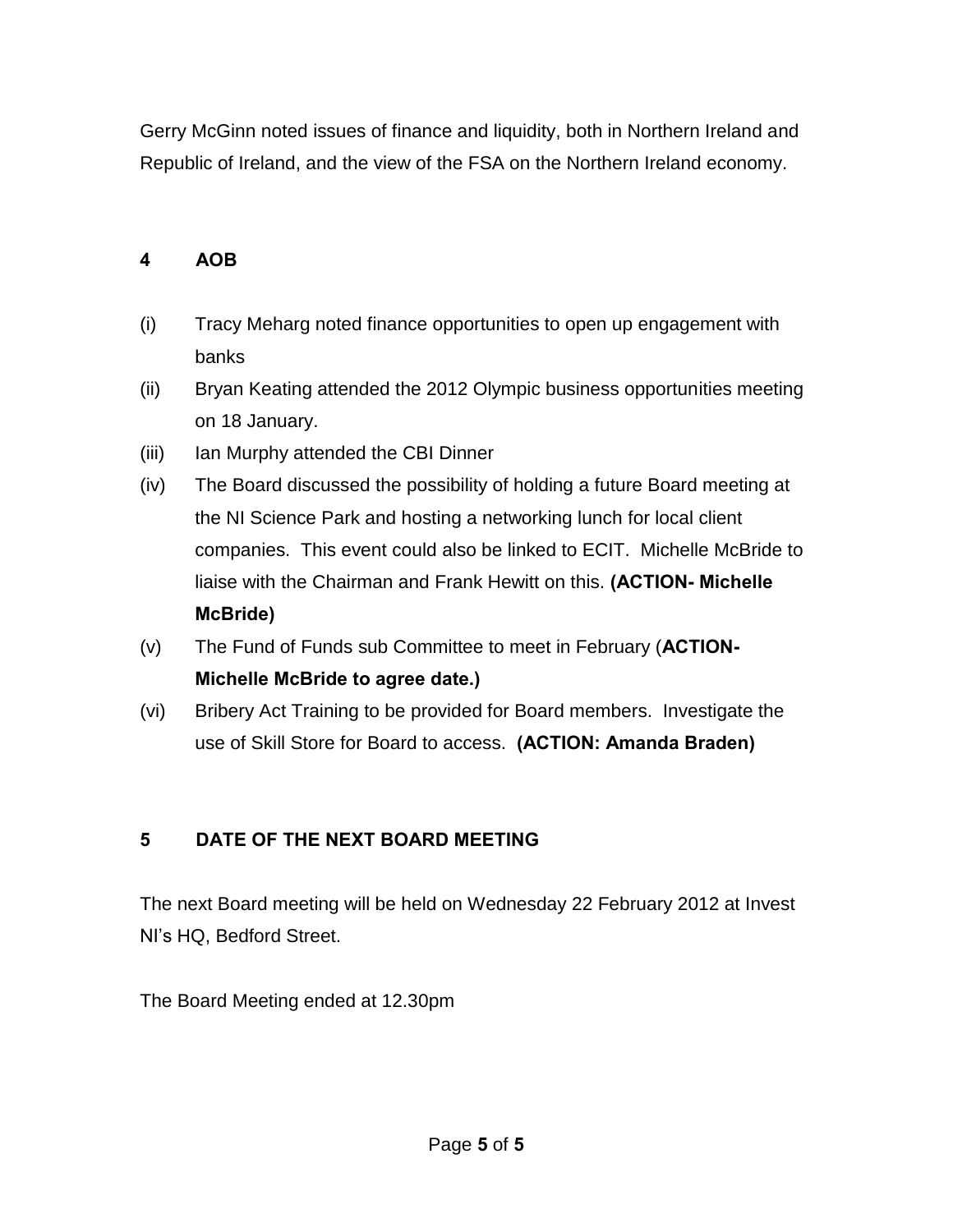#### <span id="page-18-0"></span>**NINETY SECOND MEETING OF THE INVEST NORTHERN IRELAND BOARD ON 22 FEBRUARY 2012**

#### **Present:**

| <b>Invest NI Board</b> |                      |
|------------------------|----------------------|
| Mark Ennis (Chairman)  | <b>Bryan Keating</b> |
| Roy Adair              | <b>Frank Hewitt</b>  |
| John Brady             | Dr Alan Lennon       |
| <b>Tim Brundle</b>     | Gerry McCormac       |
| Dr David Dobbin        | <b>Gerry McGinn</b>  |

**In Attendance:** Alastair Hamilton, Mel Chittock, Jeremy Fitch, Ian Murphy, Amanda Braden, Donal Durkan, Peter Harbinson, Bill Scott, Damian McAuley & Charles Hamilton

#### **Minute Taker:** Michelle McBride

### **1. APOLOGIES & DECLARATIONS OF INTEREST**

The meeting commenced at 1.00pm

Ed Vernon and Tracy Meharg offered their apologies.

The Chairman asked Board Members to declare any conflicts of interest.

Two possible conflicts were noted by Tim Brundle and Roy Adair. While these issues were raised it was considered conflicts would be unlikely.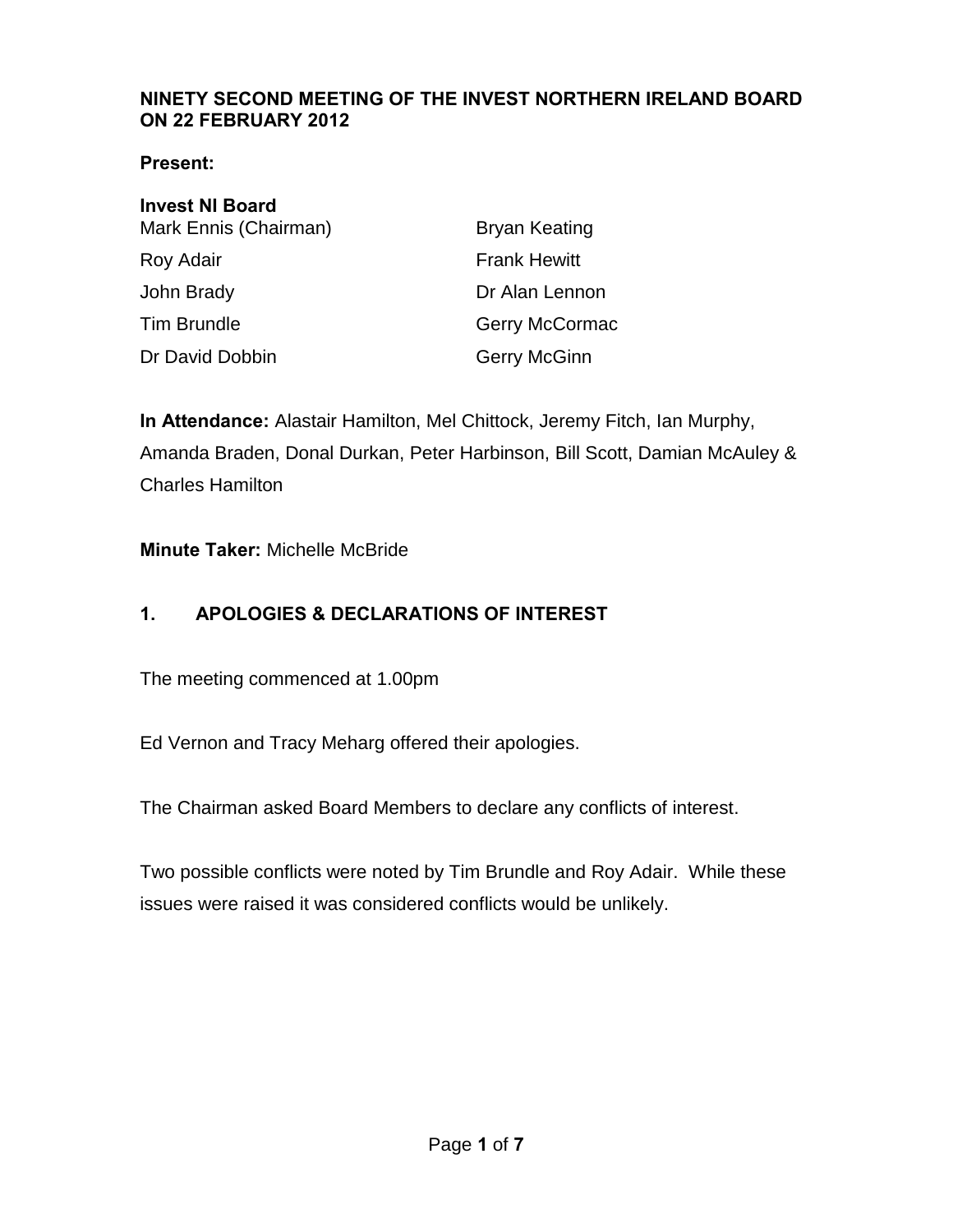### **2. MONTHLY REPORTING TO BOARD**

### **2.1 MINUTES JANUARY BOARD MEETING**

The minutes of the January Board meeting were agreed, with one minor amendment, as a true record of that meeting.

### **2.2 MATTERS ARISING**

The Chairman gave an overview of the Outstanding Actions Arising paper.

The Actions table was reviewed and addressed.

Mark Ennis stated that the note on Finance for Equity at university/small investment seed funding level will be circulated via email before the next Board meeting. **(ACTION: Chairman)**

Amanda Braden confirmed that she is taking forward the updates to the Induction process for new Board members.

Gerry McGinn agreed to bring a 'Lessons learnt' session from PACs to the Board at an appropriate time. **(ACTION: Gerry McGinn)**

The Chief Executive agreed to follow up with Tracy Meharg regarding the invitations to Board members to attend the next end of series event for the Design Development Programme. **(ACTION- Chief Executive/Tracy Meharg)**

The Board agreed to invite Bill McGinnis, the NI Skills Commissioner to the April Board meeting to discuss skills. **(ACTION- Michelle McBride)**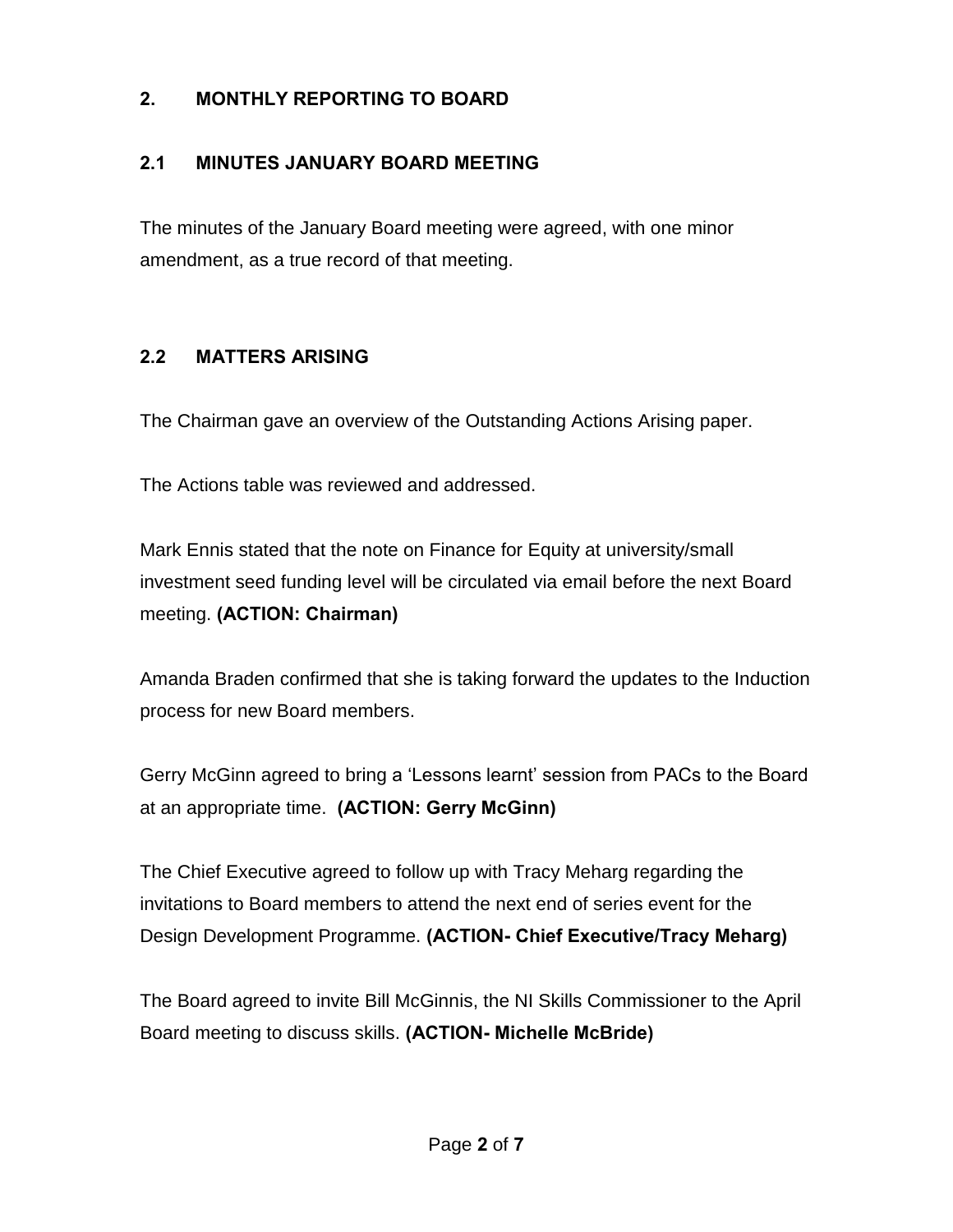Damian McAuley reported that the Minister would be unable to attend the March Board meeting due to diary pressures, but it was hoped that she would be able to attend in April.

The Chairman confirmed that the next meeting of the Access to Capital Sub Committee will be held after the Board meeting and noted that David Dobbin has been confirmed as Chair of this Committee.

Amanda Braden informed members that she is currently working with the IT Department to allow Board members to access the Skillstore system to complete the Bribery Act training session. **(ACTION: Amanda Braden)** 

## **2.3 CEO REPORT**

The Chief Executive gave an overview of the CEO report to the Board and brought the following matters to the Board's attention:

He asked the Board to note that graphs have been added to the report to further explain the KPI Charts.

The Board discussed the KPI charts.

The Chief Executive agreed to issue a note regarding R & D projects to Board members, after discussions on the matter with Tracy Meharg. **(ACTION: Chief Executive and Tracy Meharg)** 

The Chief Executive provided an update regarding the interactions with UKTI and the upcoming meetings during week commencing 27 February 2012.

 He updated members on the joint Ministerial Council meeting and the NI Advanced Composites and Engineering Centre event, attended by Vince Cable.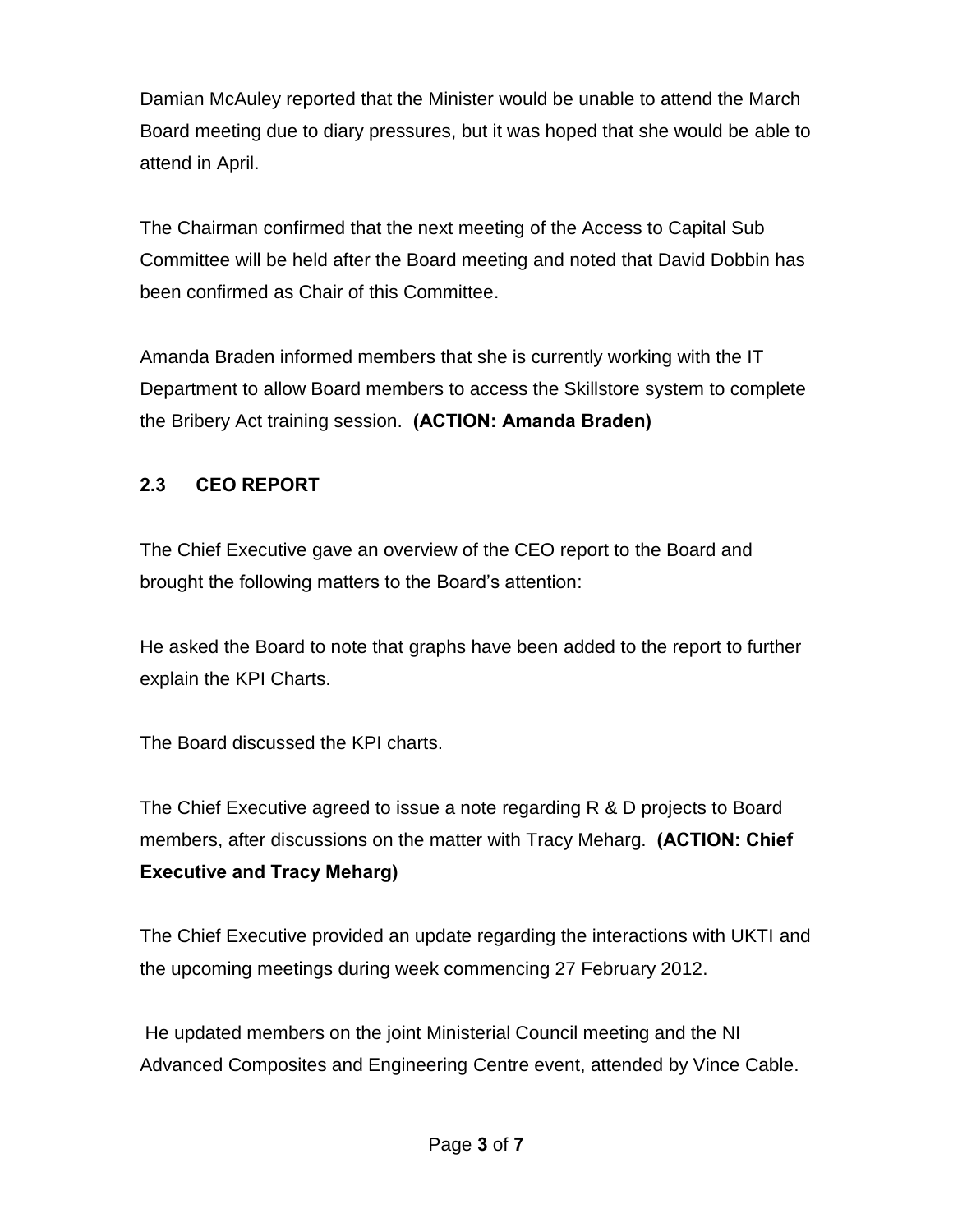The Chief Executive noted that he had met with Mark Thompson of the BBC. Frank Hewitt stated that meeting with Chris Patton of the BBC would be a useful follow up to this meeting.

Alan Lennon noted that the KPI graphs detail inputs, and suggested that there is a need to measure Outputs as well.

# **2.4 FINANCE REPORT TO THE BOARD**

Mel Chittock gave an overview of the Finance report and an update on the latest position.

He confirmed that Invest NI proposes to utilise some of the £5.6m expenditure latitude that DFP has advised on (depending on the entire organisation performing as forecast). Mel Chittock noted that the Land Tribunal case had been settled in Invest NI's favour.

# **2.5. MARKETING AND COMMUNICATIONS REPORT TO THE BOARD**

Members were asked to note this report.

Peter Harbinson referred to the proactive PR articles in the press.

He noted that the Northern Ireland Audit Office report had been circulated to Board members and that this item was discussed at the Board Audit Committee meeting before this Board meeting.

Peter Harbinson confirmed that to date there were 4,250 enquiries regarding Boosting Business (averaging at 160/170 per week).

He confirmed that the Client Satisfaction Survey is underway and expects that the results will be available by the end March/early April.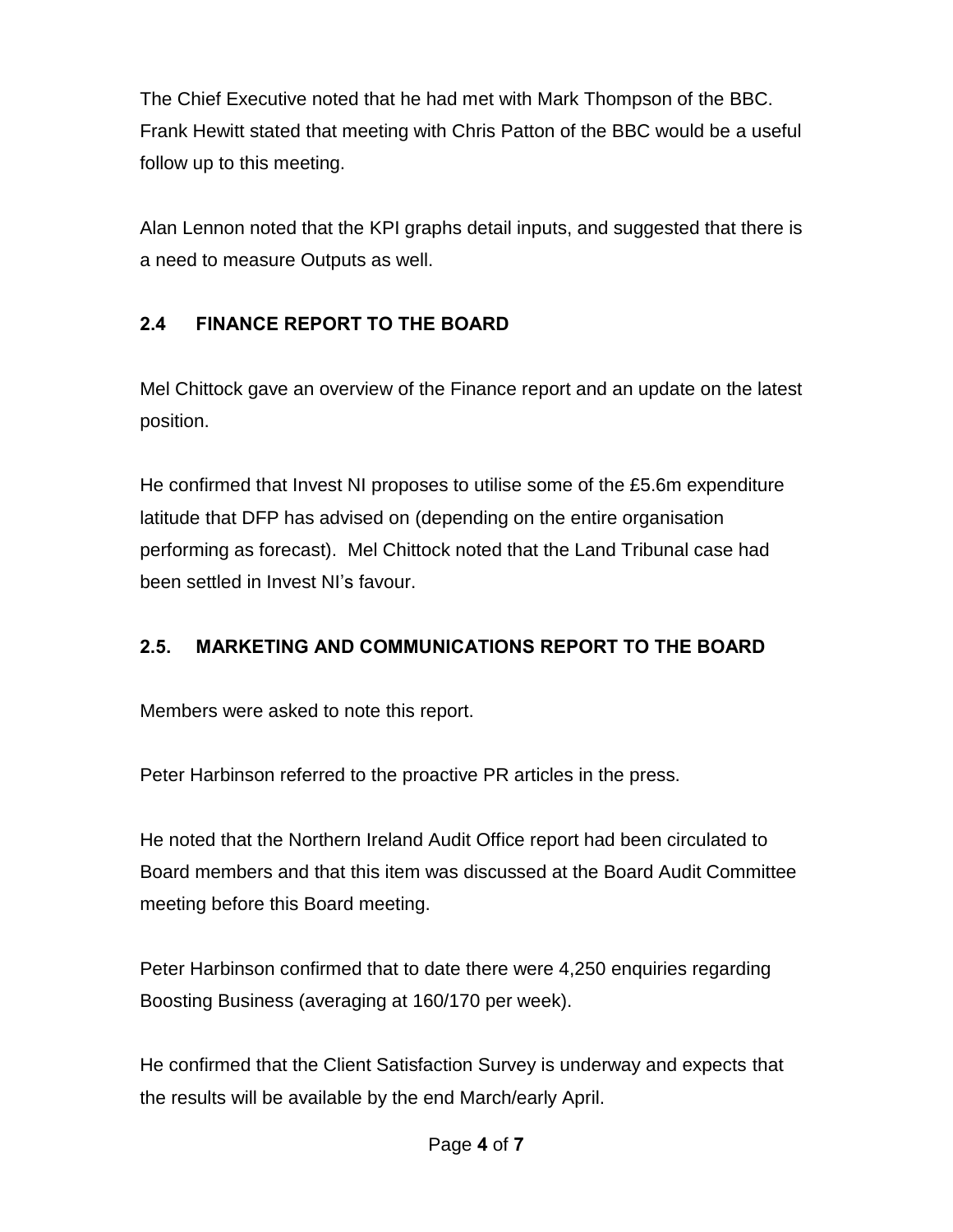Peter Harbinson confirmed that a perception study of Northern Ireland is underway.

# **2.6 CASEWORK REPORT TO THE BOARD**

Members were asked to note this Report.

## **3 ITEMS FOR DISCUSSION**

### **3.1 Chairman's Update**

The Chairman provided the Board with an update on his recent activities.

He reported on his attendance at the EAG meeting on 3 February 2012.

The Chairman confirmed that he met with Bluestor, attended a meeting with Flight Services and that he met the Chairman of the Ulster Bank, Sean Dorgan this month.

He noted that as part of the Skills discussion in April he would like to explore the possibility of Secondees into/from Invest NI. **(ACTION: Chairman and Chief Executive)** 

### **3.2 Corporate Plan**

The Chief Executive updated the Board on the changes to the Corporate Plan and distributed the latest version of the plan.

The Board suggested that some of the terminology relating to "employment" and "productivity" should be reviewed.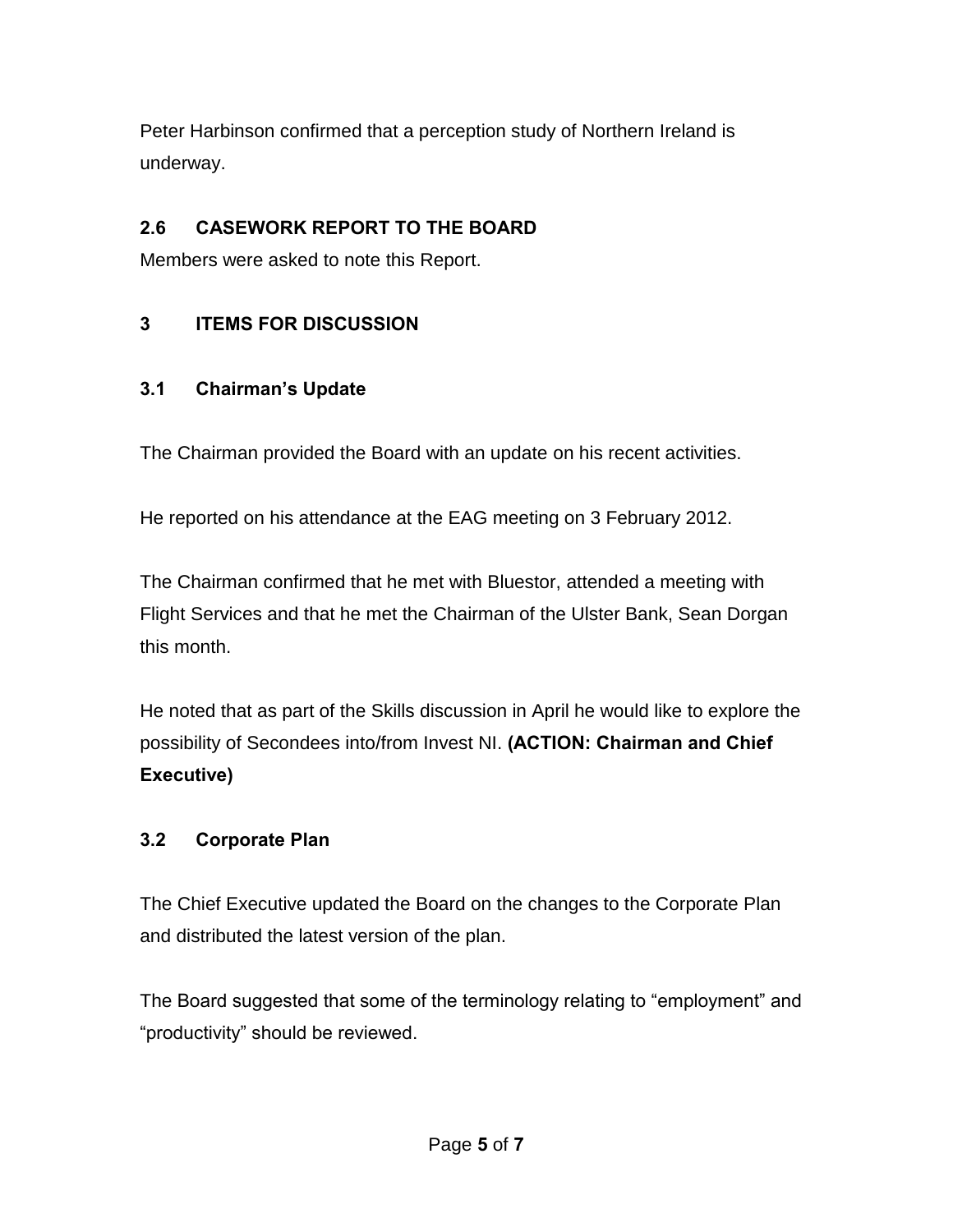Tim Brundle referred to a television quote from the programme "Spotlight" shown on 21 February 12 and Peter Harbinson agreed to follow this up. **(ACTION: Peter Harbinson)**

In response to a query from Alan Lennon the Board asked that a measure of the efficiency of the organisation, against comparable organisations, is brought as a point for discussion at a future Board meeting. **(ACTION: Chief Executive and Mel Chittock)**

Mel Chittock referred to page 4 and 5 of the Corporate Plan and detailed the proposed revised wording from DETI regarding EU funding, Regional Aid and Corporation Tax.

Tim Brundle raised a query regarding young, ambitious companies which had not been able to avail of Invest NI support. Ian Murphy and Donal Durkan agreed to follow up with Tim Brundle on this issue. **(ACTION: Ian Murphy and Donal Durkan)**

The Board suggested that:

-" "balancing and building" would be more appropriate wording than "rebalancing and rebuilding"

- a glossary of terms should be included
- the members provided feedback on the Social Economy insertion
- Ports to be included in the Infrastructure section of the Corporate Plan
- Reference should be included to "incubators" in plan
- page 14 remove "Open" from Open Innovation Centres

# **ACTION: Executive Leadership Team to consider the Board suggested amendments to the Corporate Plan**

**3.3 Board Sub Committees**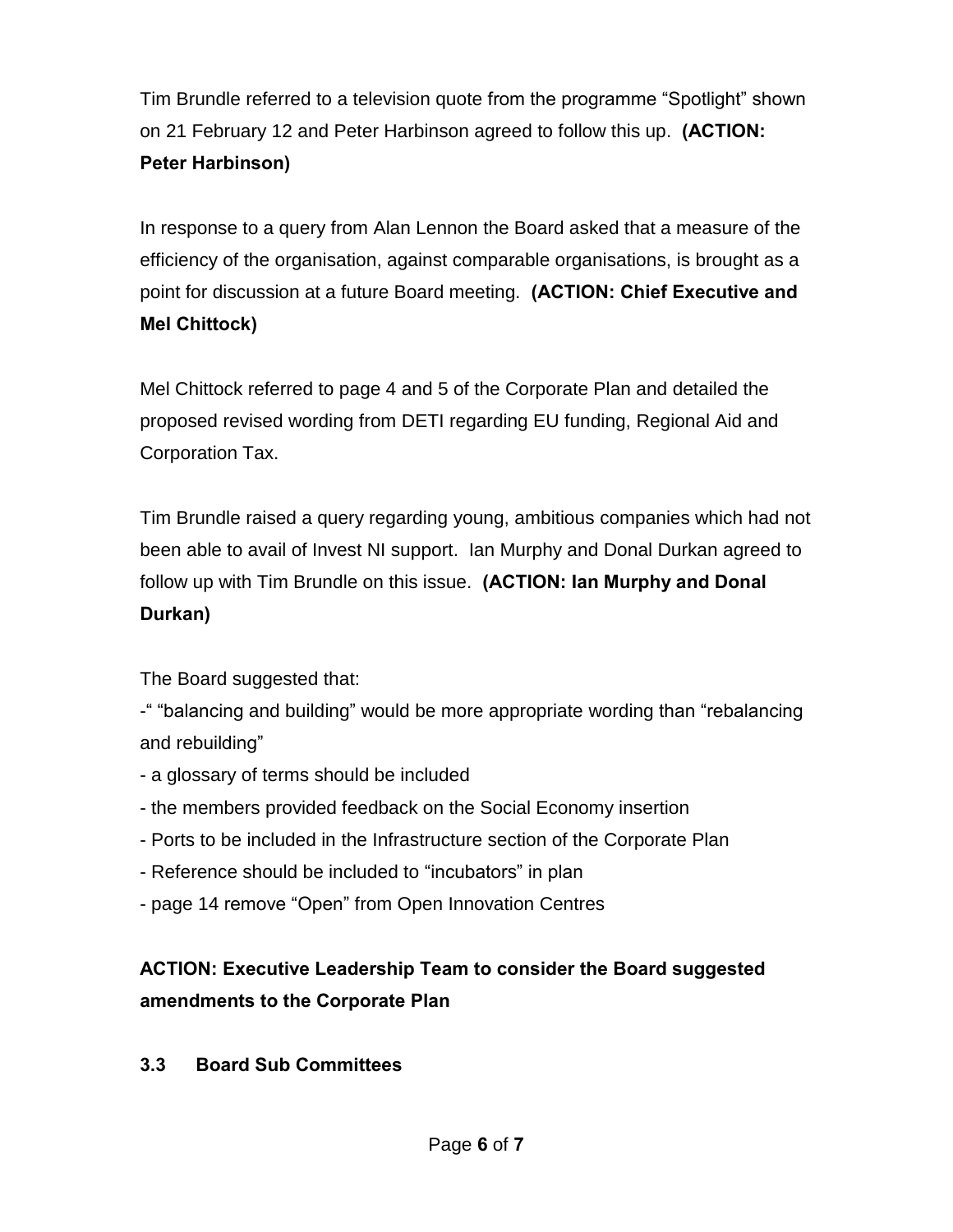The Chairman introduced this discussion and the Chief Executive presented on the issue of Board Sub Committees.

The Board members discussed the value of sub-committees and suggested that short term working groups may be more appropriate. Members discussed if these groups should be advisory or have decision making powers.

The Chairman asked all Board members to offer their feedback on this suggestion. The Board agreed to set up: "Short term issues/project-based Working Groups" as necessary. They agreed that these groups should work at a strategic level, carrying out meaningful work, but not at an operational level. The Board suggested that the members appointed to the teams should have relevant experience/ an interest in the issue.

The Board agreed that the Working Groups should be there to guide/assist Executives on certain issues rather that manage as in a Board Committee.

**ACTION: The Executive Leadership team agreed to draft proposed issues for the Working Groups and outline the proposed team members.** 

#### **4 AOB**

(i) The Chairman gave an update regarding the timing of the appointment of new Board members.

### **5 DATE OF THE NEXT BOARD MEETING**

The next Board meeting will be held on Wednesday 21 March 2012 in Invest NI's HQ, Bedford Square. The topic for discussion is Diaspora.

The Board Meeting ended at 3.45pm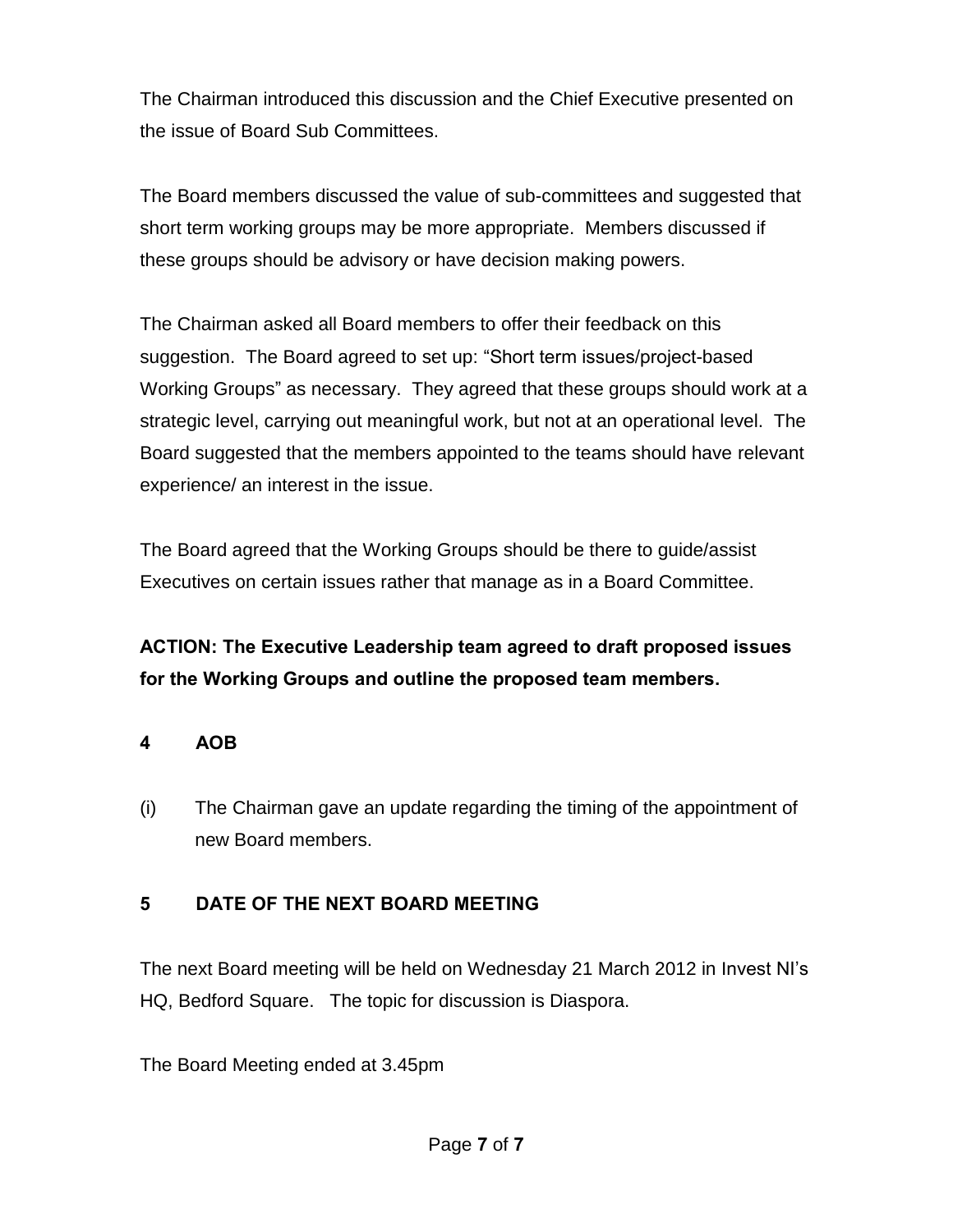#### <span id="page-25-0"></span>**NINETY THIRD MEETING OF THE INVEST NORTHERN IRELAND BOARD ON 21 MARCH 2012**

#### **Present:**

| <b>Invest NI Board</b> |                      |
|------------------------|----------------------|
| Mark Ennis (Chairman)  | <b>Bryan Keating</b> |
| Roy Adair              | Gerry McCormac       |
| John Brady             | Gerry McGinn         |
| Dr David Dobbin        | Ed Vernon            |
| <b>Frank Hewitt</b>    |                      |

**In Attendance:** Alastair Hamilton, Jeremy Fitch, Amanda Braden, Donal Durkan, Peter Harbinson, Damian McAuley & Charles Hamilton

**Minute Taker:** Michelle McBride

### **1. APOLOGIES & DECLARATIONS OF INTEREST**

The meeting commenced at 1.00pm

Tim Brundle, Alan Lennon, Mel Chittock, Tracy Meharg and Ian Murphy offered their apologies.

The Chairman asked Board Members to declare any conflicts of interest.

Two possible conflicts were noted by Frank Hewitt and Ed Vernon. While these issues were noted, it was considered conflicts would be unlikely.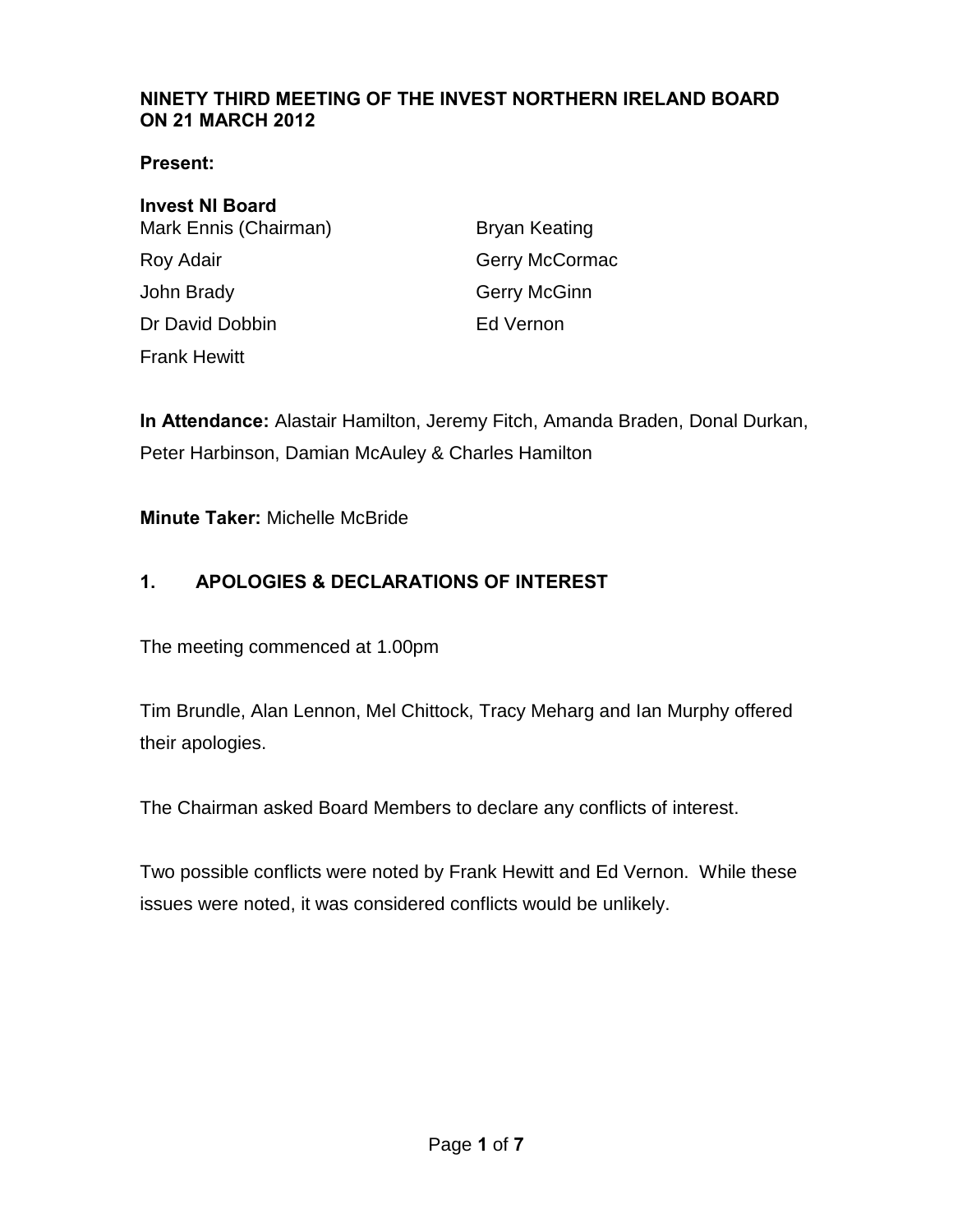### **2. MONTHLY REPORTING TO BOARD**

### **2.1 MINUTES JANUARY BOARD MEETING**

The minutes of the February Board meeting were agreed, with one minor amendment, as a true record of that meeting.

### **2.2 MATTERS ARISING**

The Chairman gave an overview of the Outstanding Actions Arising paper.

The Actions table was reviewed and addressed.

Mark Ennis stated that the draft note on Finance for Equity at university/small investment seed funding level was circulated via email to the Executive Leadership team and the final version will be circulated to Board members. **(ACTION: Chairman)**

The Chief Executive confirmed that Board members will be invited to attend the next series of events for the Design Development Programme later this year. **(ACTION: Tracy Meharg)** 

The Chairman asked Board member Frank Hewitt to liaise with Michelle McBride regarding arrangements for the Invest NI Board meeting and lunch at the NI Science Park. **ACTION: Michelle McBride**

Amanda Braden confirmed that action to facilitate Board member training regarding the Bribery act is underway.

The Chief Executive updated the Board on R & D projects.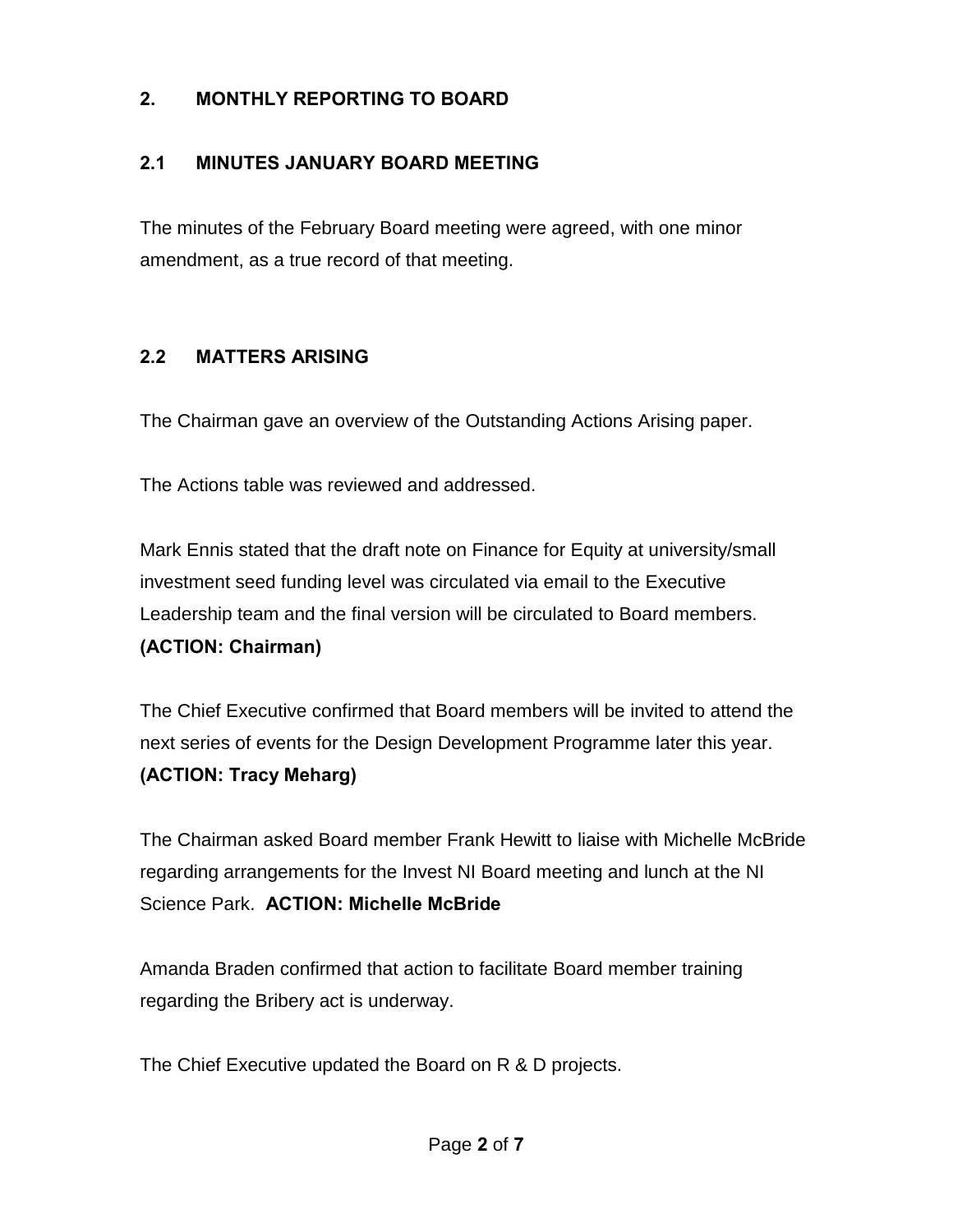The Board noted that Bill McGinnis, the NI Skills Commissioner will join the April Board meeting to discuss skills.

 The Chairman and the Chief Executive updated members on their discussion regarding the possibility of Secondees into/ from Invest NI.

The Chief Executive updated the Board on the Corporate Plan, the Economic Strategy and the DETI Corporate Plan, as agreed with the Department. He noted that no formal consultation is required and the Invest NI Corporate Plan will be published in the next 2 to 3 weeks, in line with the DETI Corporate Plan.

Donal Durkan presented slides regarding the Board Working Groups. The Chairman suggested that Skills are added to this and Roy Adair suggested a Transform follow-up group is also put in place. The Board asked that the Donal Durkan review the suggested groups and prioritise these.

#### **ACTION: Donal Durkan**

The Chairman and the Chief Executive confirmed the changes to the Forward Schedule of Board meetings in 2012 and Michelle McBride agreed to circulate this to the Board members. **ACTION: Michelle McBride**

The Chief Executive suggested the International Sales and Marketing Plan and Renewables as future topics for discussion at future meetings.

### **2.3 CEO REPORT**

The Chief Executive gave an overview of the CEO report to the Board and brought the following matters to the Board's attention:

He updated the Board on recent announcements and media reports.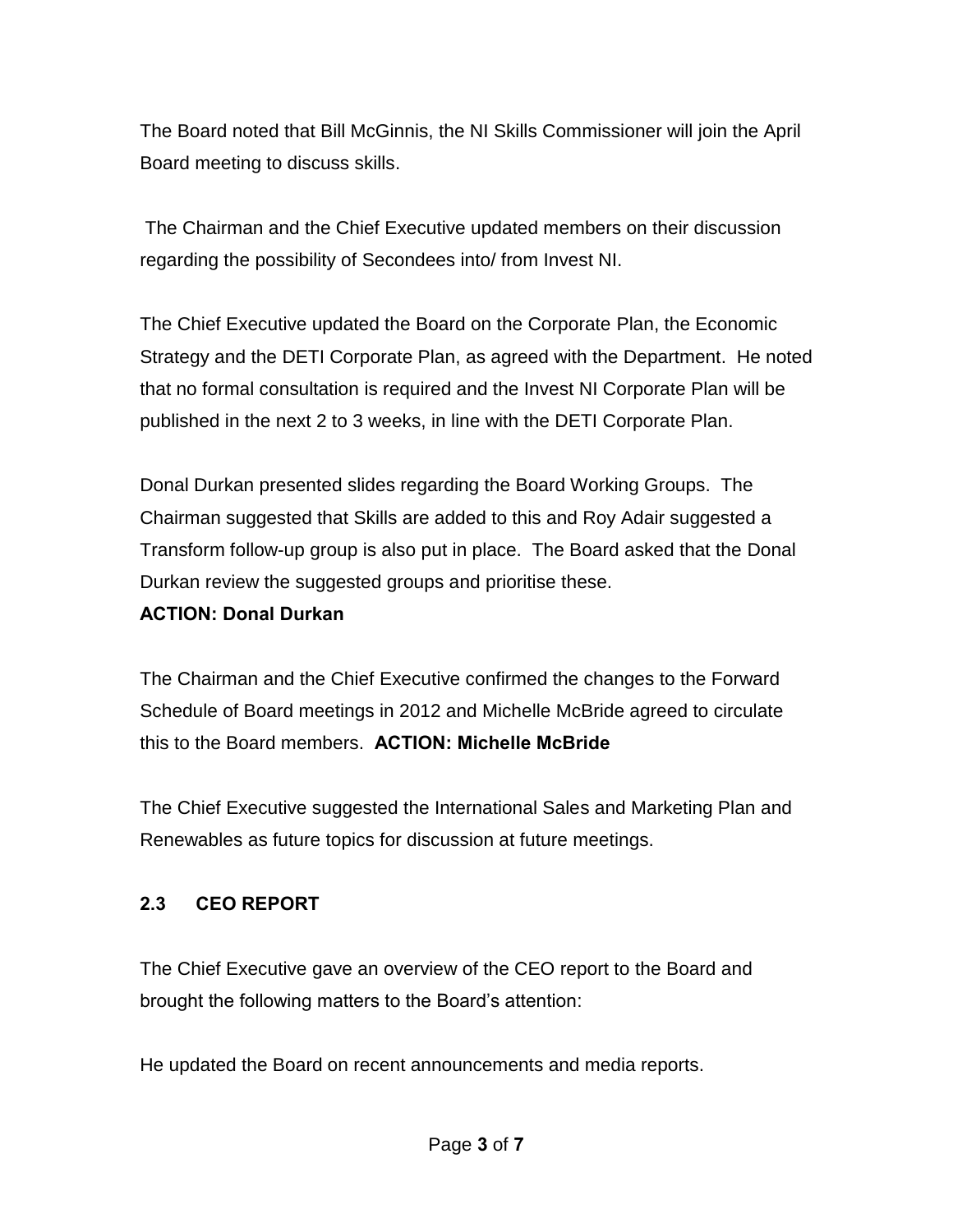The Chief Executive presented the results of the annual Client Satisfaction survey. The Chairman and the Board congratulated the Chief Executive and the Executive Leadership team on these very positive results.

He presented on the KPI's and updated on the targets.

The Chairman agreed to join the Chief Executive at the next quarterly ETI Committee meeting. **ACTION: Chairman** 

The Chief Executive provided an update on Work in Progress to Board members.

The Chief Executive referred to the forthcoming publication of the Northern Ireland Audit Office Report on Tuesday 27 March. The Chairman and the Board noted their thanks to Mel Chittock and Damian McAuley for their work on this issue.

# **2.4 FINANCE REPORT TO THE BOARD**

Members were asked to note this report.

# **2.5. MARKETING AND COMMUNICATIONS REPORT TO THE BOARD**

Members were asked to note this report.

Peter Harbinson referred to a small amendment in the Marketing and Communications paper relating to Bio-Science.

He updated members on the recent activities and forthcoming events.

Peter Harbinson asked Board members to note that the Invest NI staff conference is scheduled to take place on Tuesday 1 May at 9.30/10am in the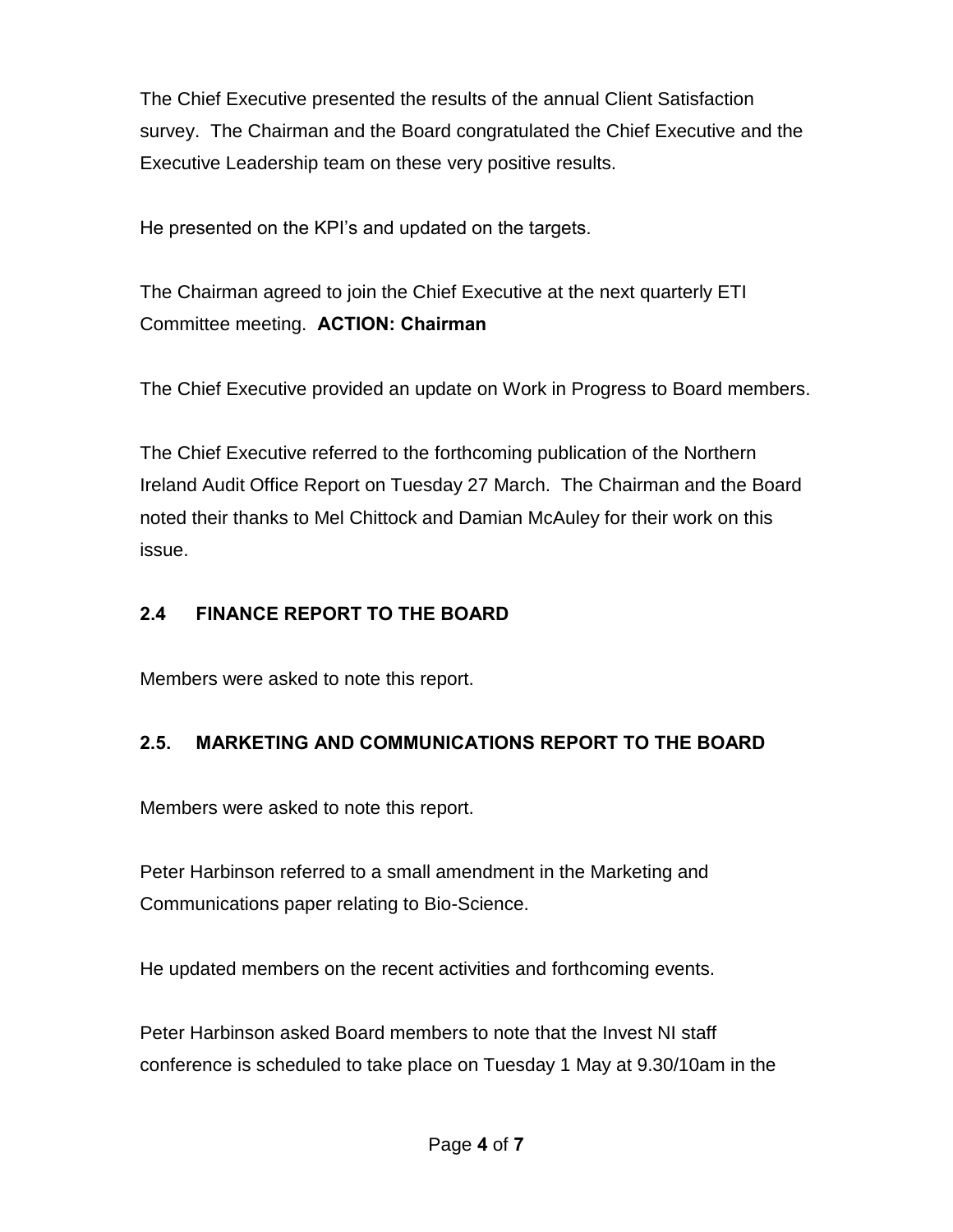Titanic Signature Building. Michelle McBride agreed to email all members with these details and a formal invitation to attend. **ACTION: Michelle McBride**

# **2.6 CASEWORK REPORT TO THE BOARD**

Members were asked to note this Report.

John Brady asked for clarification on the Knowledge Transfer Partnership Case which the Chief Executive addressed.

## **2.7 Evaluation of Invest NI suite of Property Interventions**

Steve Chambers joined the Board meeting to provide an update to members regarding the Evaluation of Invest NI suite of Property Interventions paper.

The Board members approved this paper and agreed the attached Action Plan. **RESOLUTION: BOARD AGREED** 

# **3 ITEMS FOR DISCUSSION**

### **3.1 Chairman's Update**

The Chairman provided the Board with an update on his recent activities.

He noted that he met with Ulster Bank representatives on 5 March and that he attended a meeting at Almac with Jeremy Fitch.

The Chairman reported on his attendance at the Ernst and Young Export Dinner and the Story of Derry event at Stormont.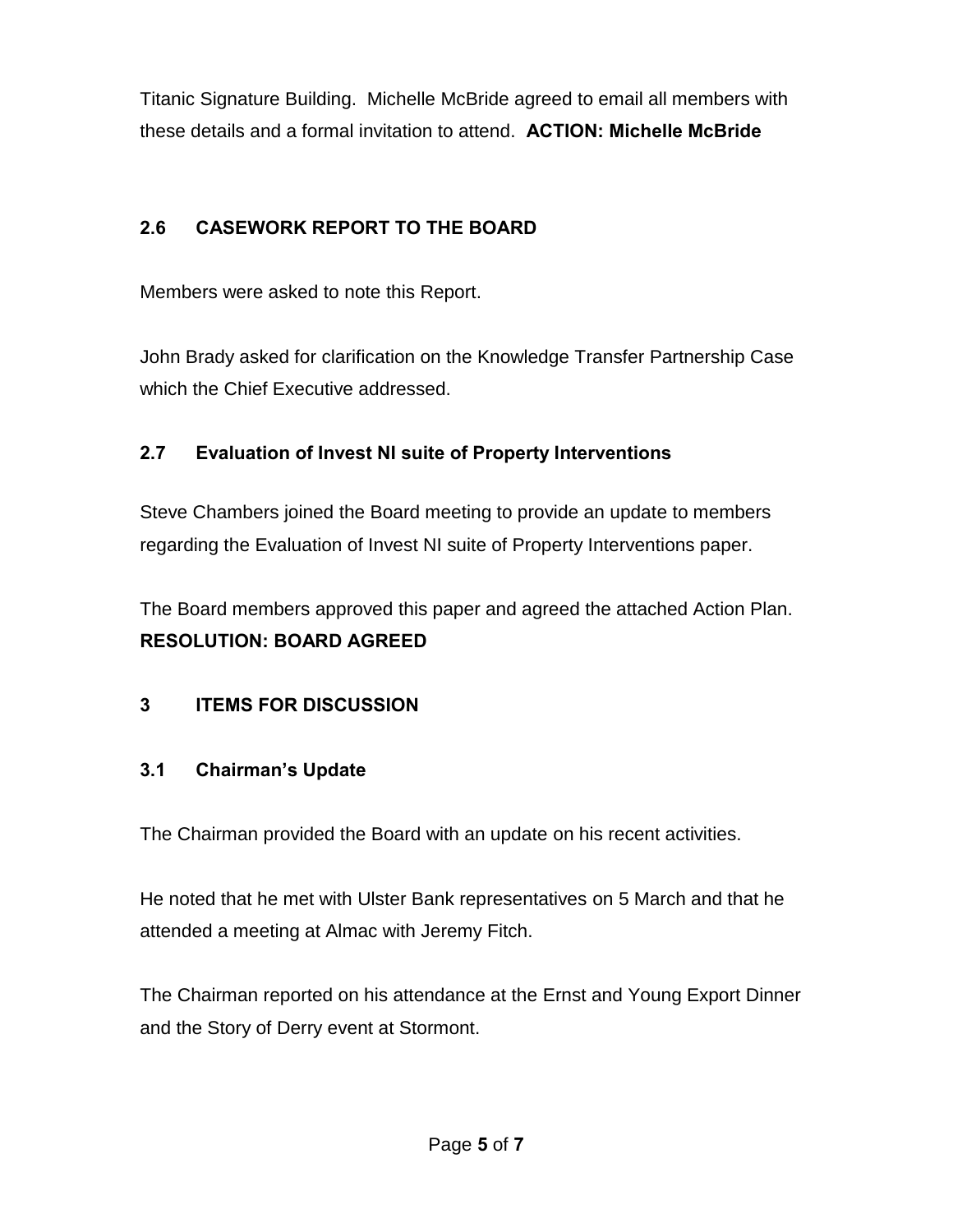### **3.2 BAC Draft Minutes and Actions**

The Chairman of the Audit Committee presented the minutes and actions from their last meeting.

#### **3.3 Diaspora**

Roy Adair introduced on the topic for discussion- Diaspora- and provided a provided a resume of the work which had been undertaken.

Frank Hewitt noted the importance of communications and managing expectations in relation to Diaspora.

David Dobbin suggested the possibility of identifying a 'super Diaspora' group, who are both Strategic and connected and would be linked with OFMdFM. He also discussed the opportunity for a 'Cultural Ambassador'.

John Brady and Professor McCormac offered their views on Diaspora. Professor McCormac noted that it is important to keep the information up to date and suggested that the engagement should be at a high level. The Board discussed the importance of budgeting in relation to the event associated with Diaspora.

The Chairman thanked Roy Adair, Ed Vernon ad Jeremy Fitch for their work on bringing the Diaspora project to this stage and looked forward to contributing to its future development.

### **4 AOB**

(i) The Chairman gave an update regarding the appointment of new Board members.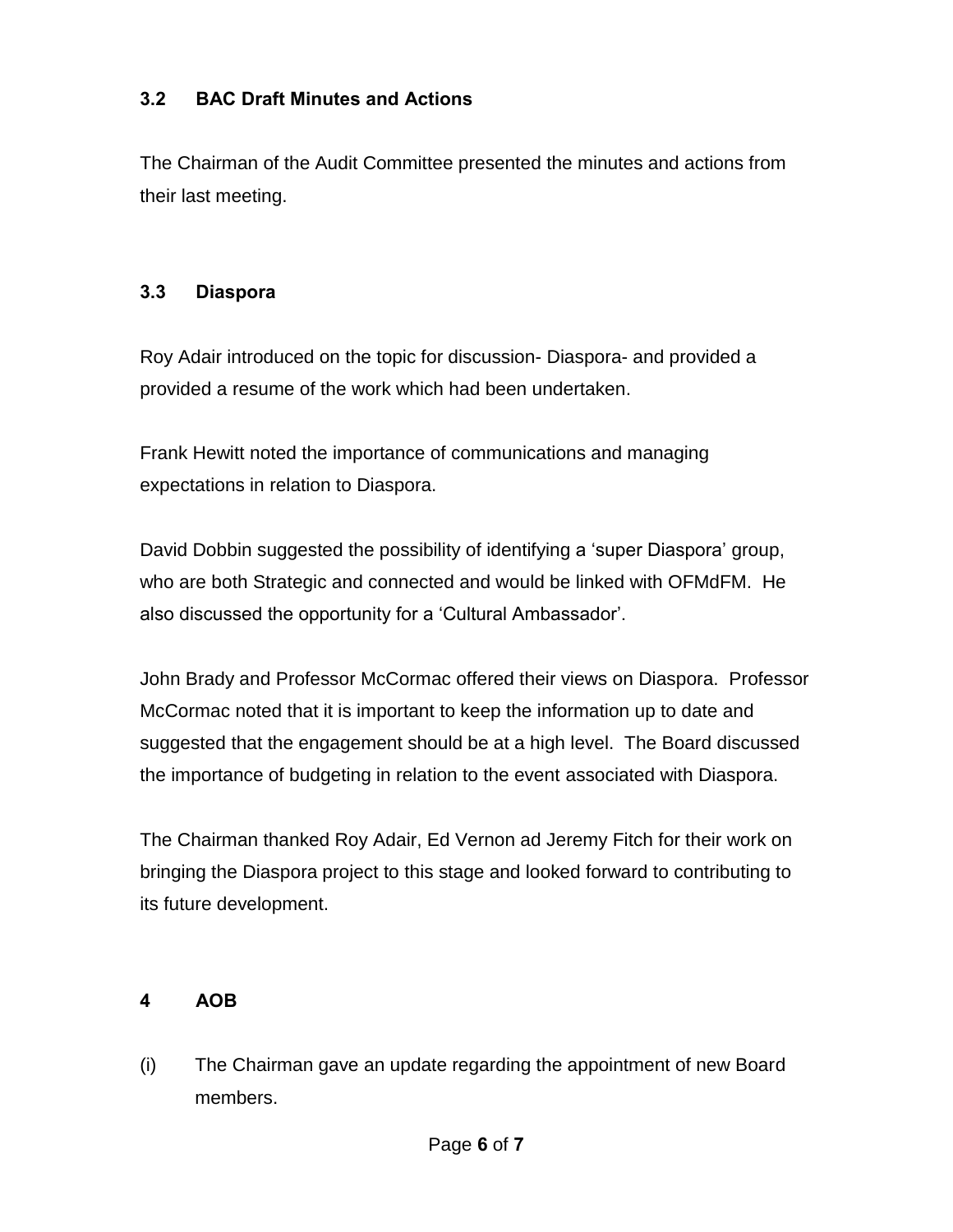(ii) The Chairman noted that Deputy Chairman Bryan Keating, John Brady and Ed Vernon have completed two terms as Board members and will retire from the Board on 31 March 2012. The Chairman and the Board thanked these members for their contributions to Invest NI over the past six years.

The Chief Executive offered his thanks and appreciation to the three Board members on behalf of the Executive Leadership Team and on behalf of the entire organisation.

# **5 DATE OF THE NEXT BOARD MEETING**

The next Board meeting will be held on Wednesday 25 April 2012 in Invest NI's HQ, Bedford Square. The Minister for Enterprise Trade and Investment will join part of this meeting and the Board lunch. The Chairman agreed to contact Board members with suggested topics for discussion for the meeting with the Minister.

### **ACTION: Chairman**

The topic for discussion at the Board meeting is Skills. The NI Skills Commissioner Bill McGinnis will join this discussion.

The Board Meeting ended at 3.45pm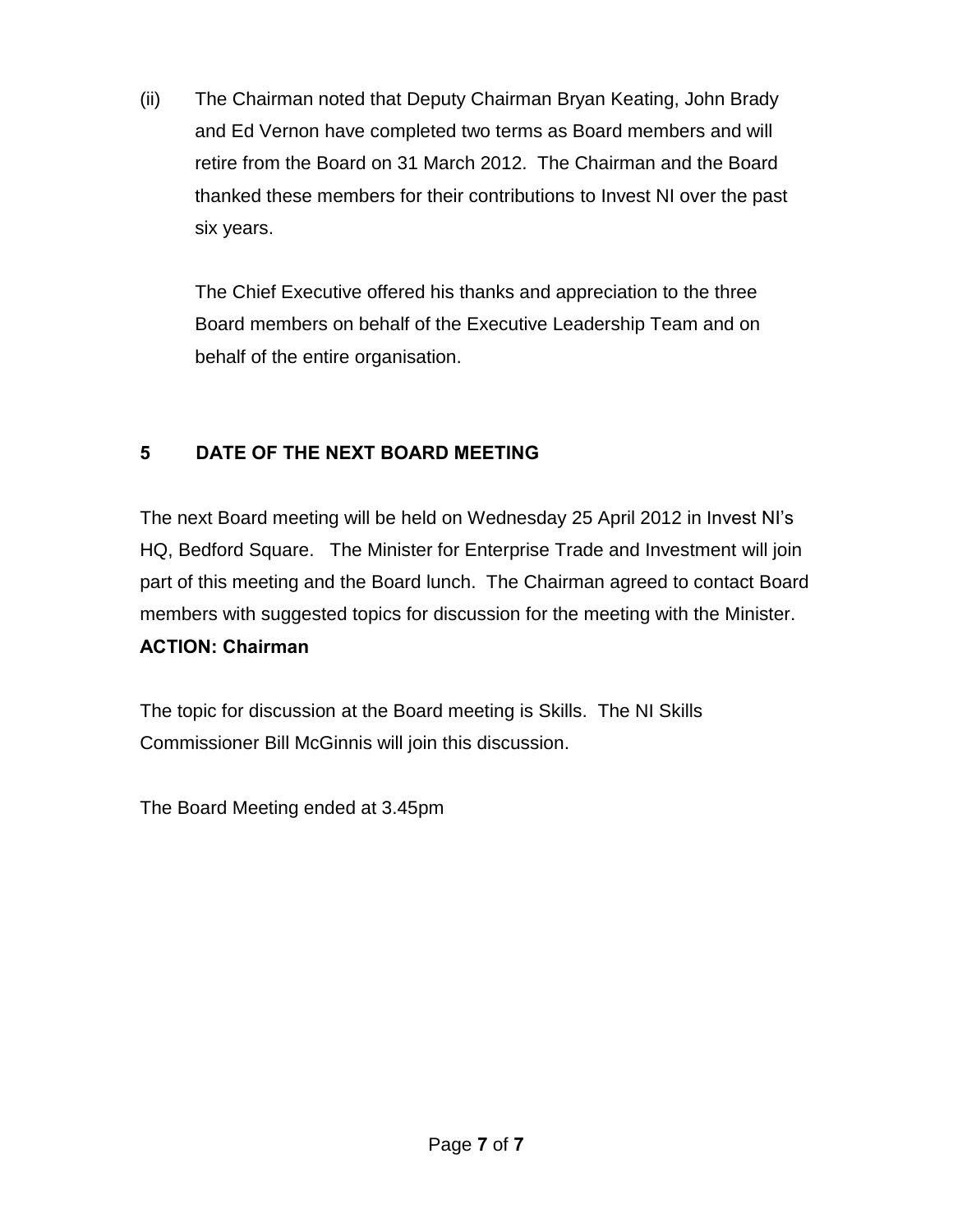#### <span id="page-32-0"></span>**NINETY FOURTH MEETING OF THE INVEST NORTHERN IRELAND BOARD ON 25 APRIL 2012**

#### **Present:**

| <b>Invest NI Board</b> |                          |
|------------------------|--------------------------|
| Mark Ennis (Chairman)  | Gerry McCormac           |
| Roy Adair              | Ken Nelson               |
| <b>Tim Brundle</b>     | Dr Gerard O'Hare         |
| Dr David Dobbin        | <b>Scott Rutherford</b>  |
| <b>Frank Hewitt</b>    | <b>Rose Mary Stalker</b> |
| Alan Lennon            |                          |

**In Attendance:** Alastair Hamilton, Mel Chittock, Jeremy Fitch, Tracy Meharg, Amanda Braden, Donal Durkan, Peter Harbinson, Bill Scott & Damian McAuley

**Minute Taker:** Michelle McBride

# **1. APOLOGIES & DECLARATIONS OF INTEREST**

The meeting commenced at 1.00pm

Gerry McGinn offered his apologies.

The Chairman asked Board Members to declare any conflicts of interest.

Two possible conflicts were noted by Ken Nelson and Tim Brundle. While these issues were noted, it was considered conflicts would be unlikely.

### **2. SKILLS DISCUSSION**

The Northern Ireland Skills Commissioner, Bill McGinnis, joined the Board meeting to introduce the topic of Skills. Tracey Walsh attended this discussion in place of Niall Casey.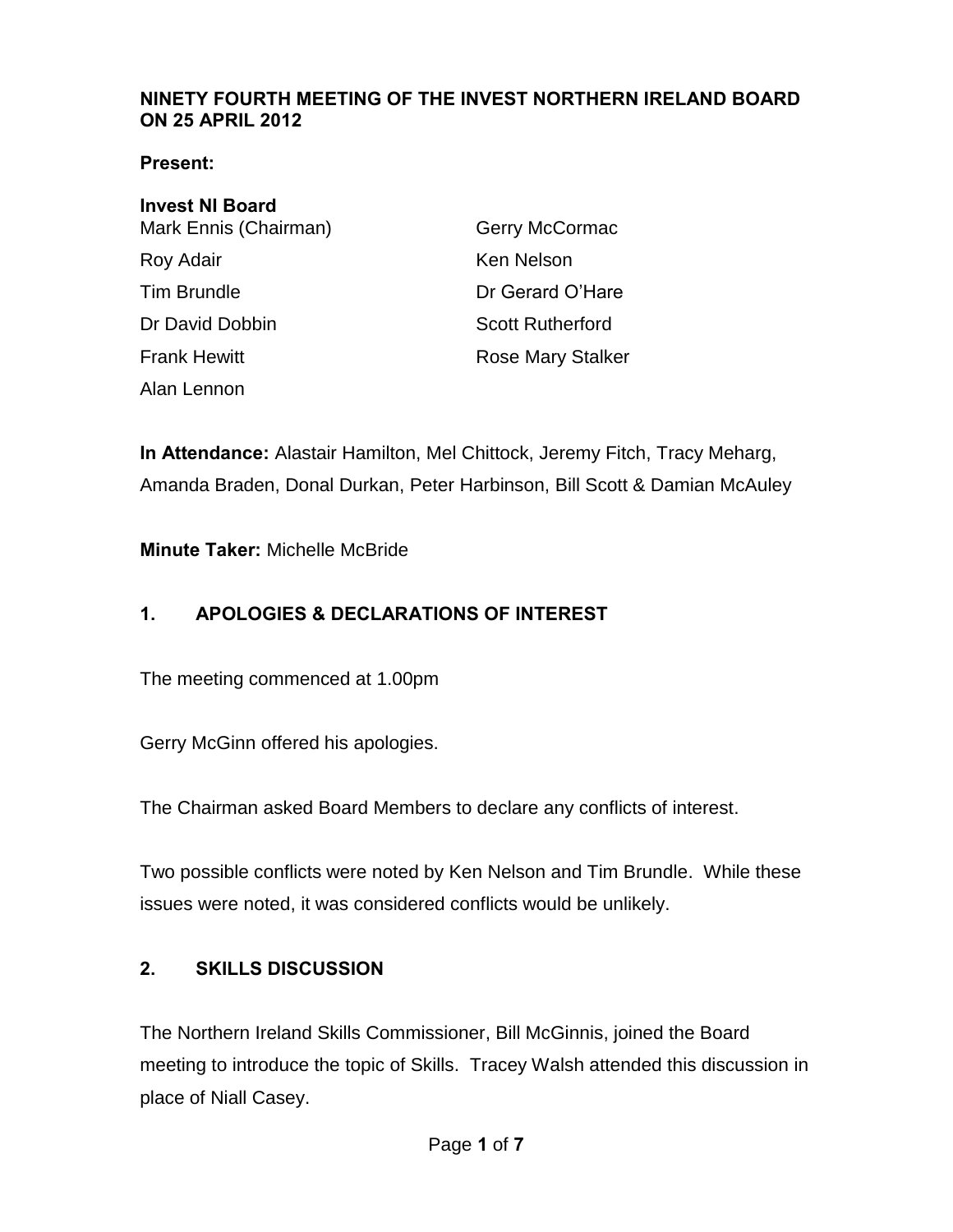Mr McGinnis noted that he was appointed to the position of NI Skills Commission in 2009 and his term has been extended for a further three years. His role is to give independent advice on skills and to raise the skills level in SMEs.

Mr McGinnis detailed the main points of the Priority Skills report and noted the aim to simplify the current system regarding Skills in Northern Ireland. He discussed the need to move to an advance apprenticeship model and provided an update on the current position of the Department of Employment and Learning (DEL).

Mr McGinnis also updated members on his UK Commission role.

Tracy Meharg gave an overview of Invest NI's work on the Skills issue. She agreed to consider any action points required on Skills arising from the discussion with the Skills Commissioner. **ACTION: Tracy Meharg**

Jeremy Fitch presented on the ICT sector and the unfilled software development vacancies in Northern Ireland due to issues with skills.

He agreed to forward the ICT plan to the Board members who requested a copy. **ACTION: Jeremy Fitch** 

The Board members discussed Skills and raised a number of issues. Professor Gerry McCormac suggested that a Skills audit of requirements for the sectors should be completed. Bill McGinnis noted that Finland and Singapore update their skills requirements every 6 months.

Professor McCormac noted that 18% of vacancies in Scotland are skills shortage based. David Dobbin asked about training 'nurseries' within companies to deal with the skills shortage. Mr McGinnis noted that some companies have trained staff to the required level and then lost these staff to other companies.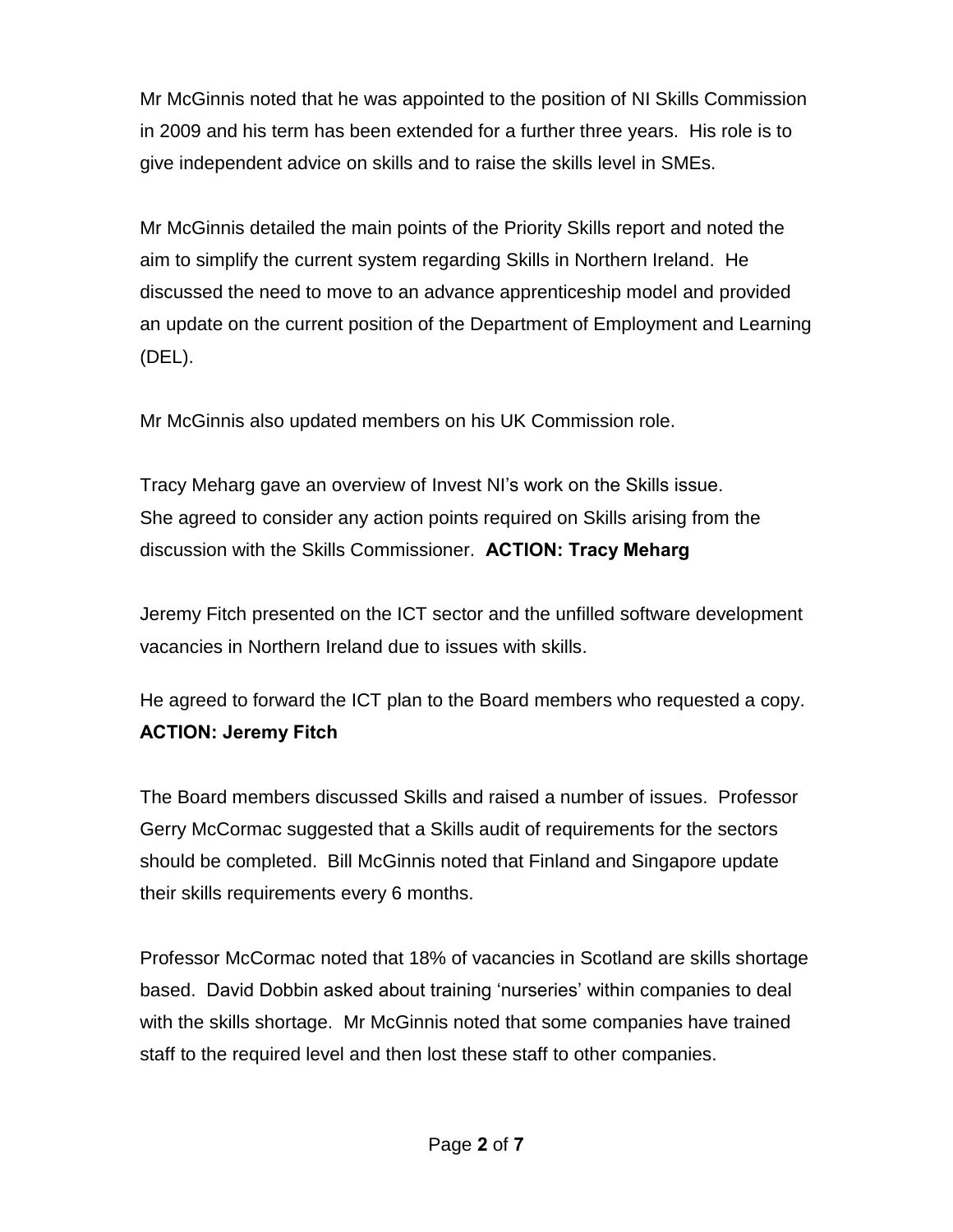The Board discussed the reasons why these vacancies in ICT are hard to fill noting issues with wages and attractiveness. Members agreed there is a need for agility in this area.

Frank Hewitt offered the NI Science Park Companies for involvement in any analysis of this sector. Jeremy Fitch agreed to consider. **ACTION: Jeremy Fitch**

The Board discussed the importance of Careers guidance from a young age and the need to influence the attitude of teachers regarding the ICT sector.

Bill McGinnis and Tracey Walsh left the Board meeting.

# **3. MONTHLY REPORTING TO BOARD**

# **3.1 MINUTES MARCH BOARD MEETING**

The minutes of the March Board meeting were agreed as a true record of that meeting.

# **3.2 MATTERS ARISING**

The Chairman gave an overview of the Outstanding Actions Arising paper.

The Actions table was reviewed and addressed.

Mark Ennis stated that the draft note on Finance for Equity at university/small investment seed funding level was to be launched soon and will be circulated to Board members. **(ACTION: Chairman)**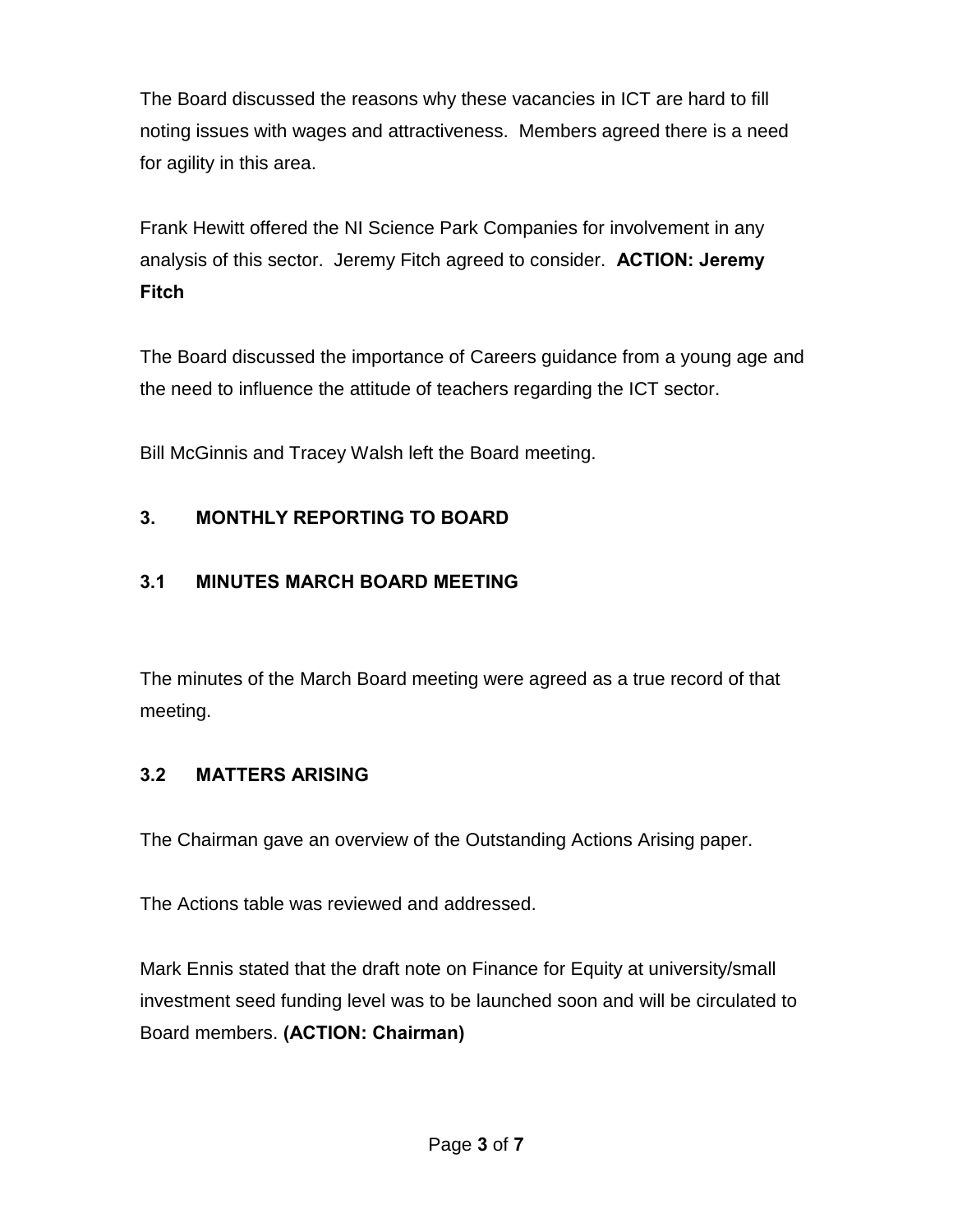The changes to dates and venues for future Board meetings were noted and Michelle McBride agreed to circulate the revised Forward Schedule to the Board members. **ACTION: Michelle McBride**

Mel Chittock confirmed that the Board Audit Committee would bring a 'Lessons learnt' session from PACs to the Board at an appropriate time. **ACTION: Gerry McGinn**

Mel Chittock updated the Board on the ongoing work regarding the measure of the efficiency of the organisation, against comparable organisations. This had been discussed with Alan Lennon and Damian McAuley and will be brought forward as a point for discussion at a future Board meeting. **ACTION: Chief Executive and Mel Chittock**

Donal Durkan confirmed that he is reviewing the suggested Board Working groups and he will bring this report to the May Board meeting.

# **ACTION: Donal Durkan**

The Chairman will be invited to attend the next ETI Committee.

# **3.3 CEO REPORT**

The Chief Executive gave an overview of the CEO report to the Board and brought the following matters to the Board's attention:

He updated the Board on his recent Trade Mission to UAE and India with the First Minister and deputy First Minister.

The Chief Executive thanked Mel Chittock and Damian McAuley for their work on the Northern Ireland Audit Office Report.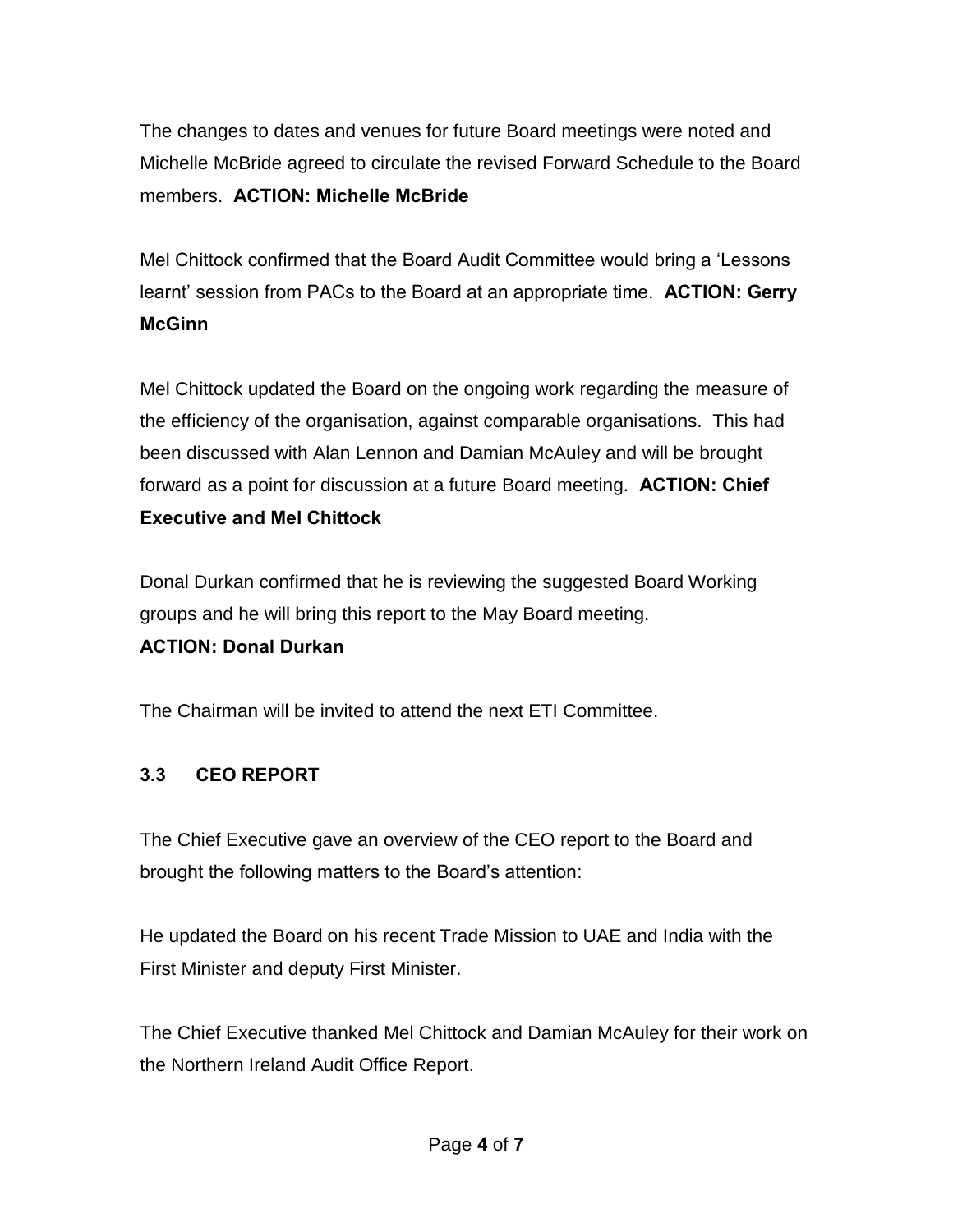He noted that the Trade Team had received an award and the Board suggested that the profile of this achievement should be raised. **ACTION: Peter Harbinson**

The Chief Executive informed members that Invest NI has been shortlisted in the Business in the Community Regional Impact Awards for the Employer of Choice Award.

He confirmed that the International Director will be announced later in the week and noted that the Access to Finance information had been forwarded to MLA's.

The Chief Executive informed members that the First Minister may be involved in the PR around Boosting Business, the  $1000<sup>th</sup>$  job created.

He confirmed that the ENI legal dispute has now been resolved.

Rose Mary Stalker suggested that there should be a trend line relating to the KPI graphs to determine where the target is set. The Chief Executive agreed to consider this. **ACTION: Chief Executive** 

## **3.4 FINANCE REPORT TO THE BOARD**

Members were asked to note this report. Mel Chittock noted that the provisional out-turn is very close and stated that June Monitoring has been commissioned.

## **3.5 MARKETING AND COMMUNICATIONS REPORT TO THE BOARD**

Members were asked to note this report.

Peter Harbinson noted that Invest NI advertising campaigns had received a number of awards at the PANI Awards last week.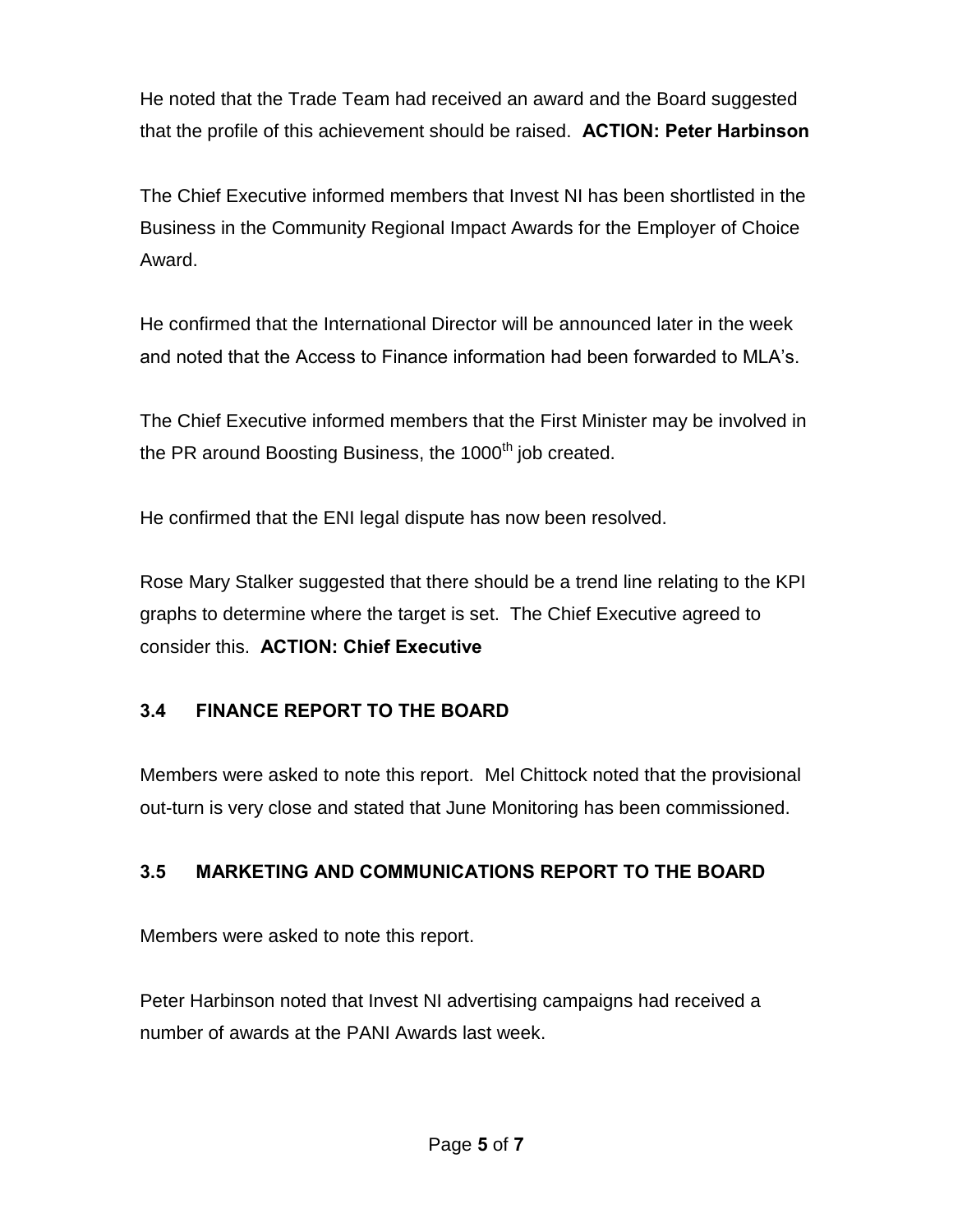Peter Harbinson updated members on the Customer Satisfaction Survey. At the request of the Board, he agreed to provide a brief overview of the key drivers of satisfaction and dissatisfaction in the survey. **ACTION: Peter Harbinson** 

## **3.6 CASEWORK REPORT TO THE BOARD**

Members were asked to note this Report.

## **3.7 Evaluation of Invest NI suite of Trade Interventions**

Tracy Meharg provided an update to members regarding the Evaluation of Invest NI suite of Trade Interventions paper.

The Board discussed the rationale for the Evaluation programme. Members questioned the value for money of these reports and suggested that going forward the Executive Leadership Team should consider this process for future evaluations.

The Board members approved this paper and agreed the attached Action Plan. **RESOLUTION: BOARD AGREED** 

#### **4. ITEMS FOR DISCUSSION**

#### **4.1 Chairman's Update**

The Chairman provided the Board with an update on his recent activities.

He noted that he attended the annual CBI dinner on 22 March 2012.

The Chairman met with Fergal Naughton of Glen Dimplex and Brian O'Connor of Connected Health. He attended the Economic Advisory Group (EAG) meeting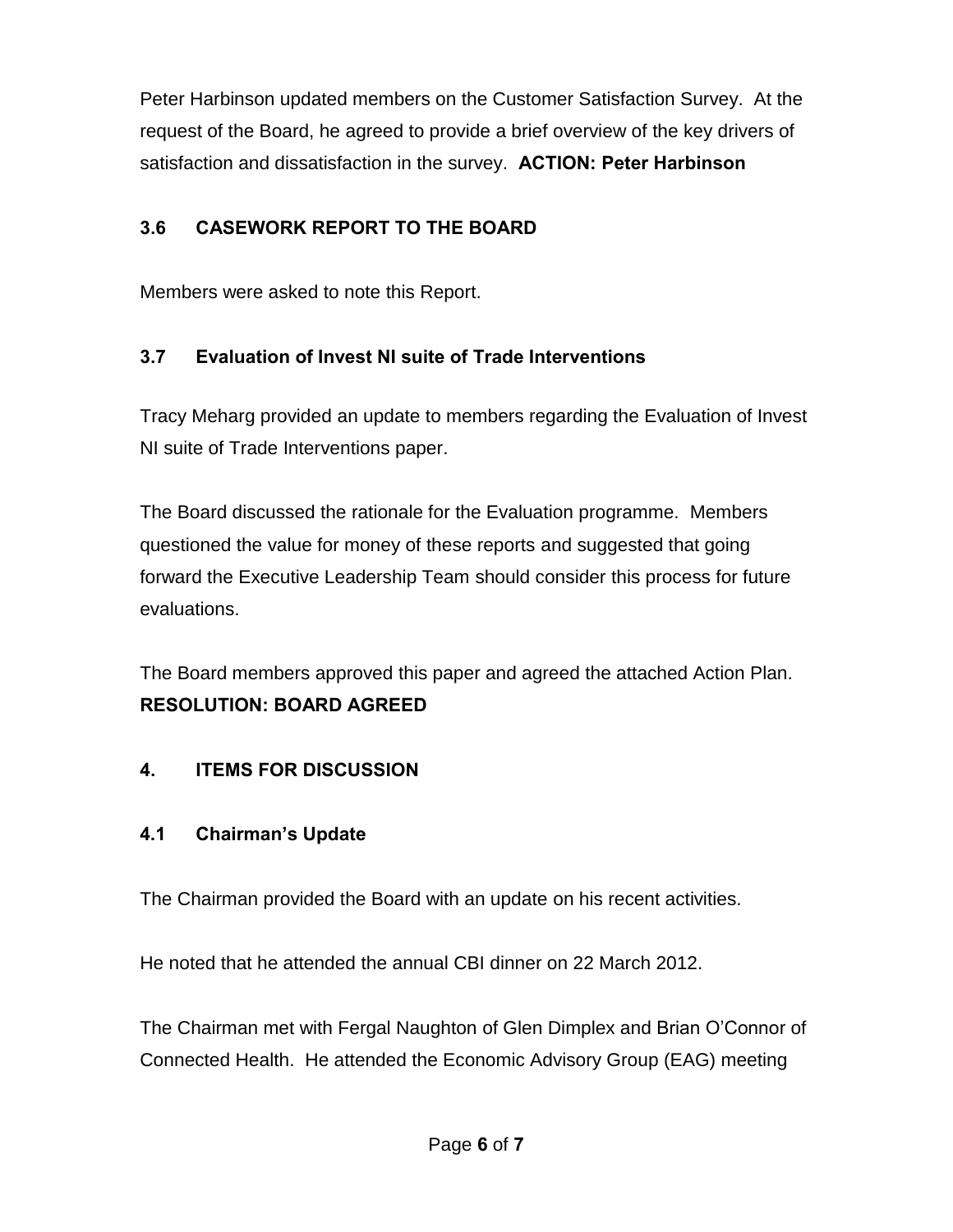on 24 April 2012. The Chairman asked Michelle McBride to circulate the slides from the April EAG meeting to the Board members. **ACTION: Michelle McBride**

# **5. AOB**

Tim Brundle raised the issue of building accelerators and Incubators. He noted that Northern Ireland is the only region in Western Europe without an Incubator.

# **6. DATE OF THE NEXT BOARD MEETING**

The next Board meeting will be held on Wednesday 23 May 2012 in the Omagh area, with a Networking lunch with local client companies and stakeholders commencing at 12.15 for 12.30pm (before the Board meeting).

The Board Meeting ended at 3.45pm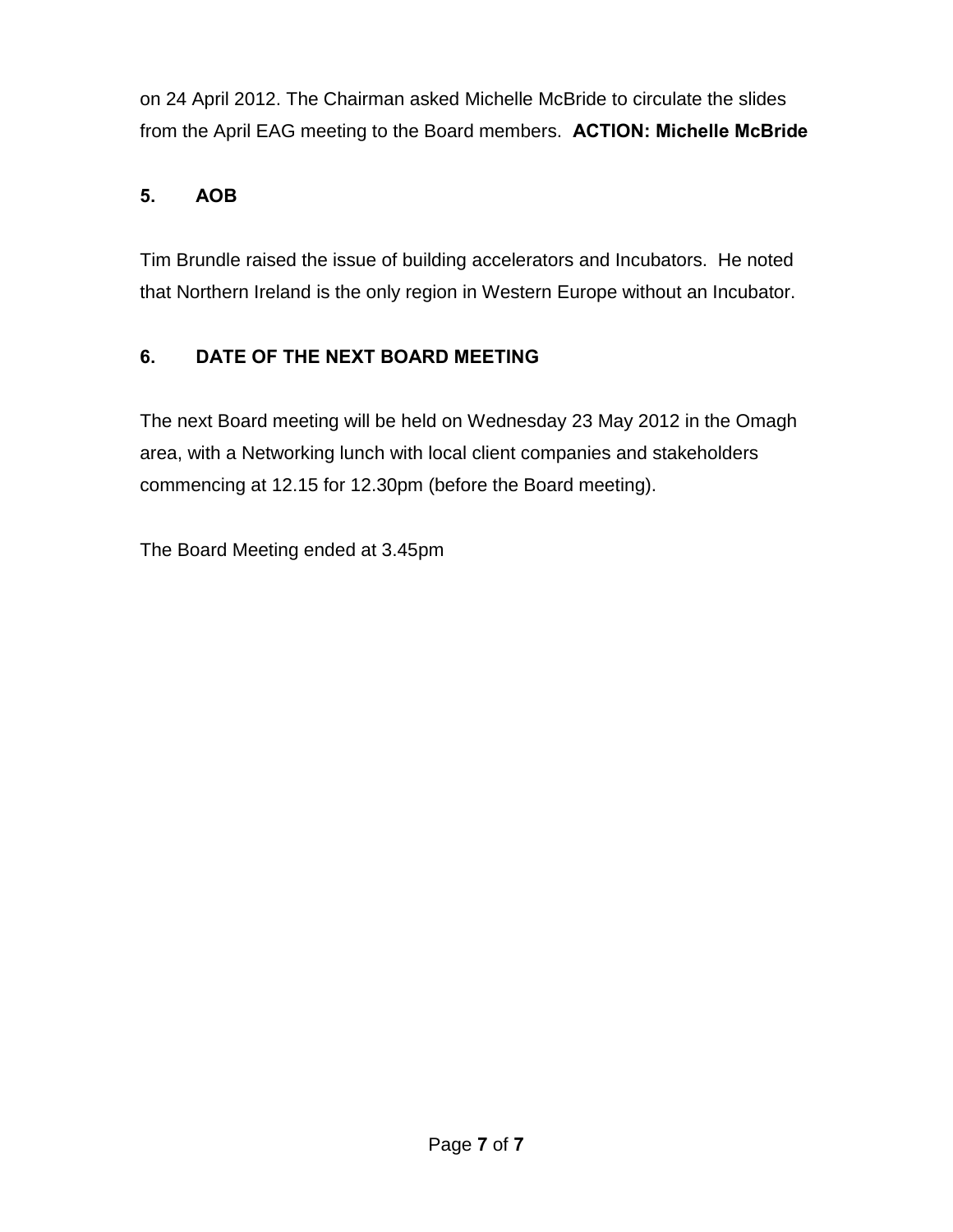#### **INVEST NI BOARD MEETING WITH THE MINISTER FOR ENTERPRISE, TRADE AND INVESTMENT 25 APRIL 2012**

#### **Present:**

#### **Present:**

#### **Invest NI Board**

| Mark Ennis (Chairman) | Gerry McCormac          |
|-----------------------|-------------------------|
| Roy Adair             | Ken Nelson              |
| <b>Tim Brundle</b>    | Dr Gerard O'Hare        |
| Dr David Dobbin       | <b>Scott Rutherford</b> |
| <b>Frank Hewitt</b>   | Rose Mary Stalker       |
| Alan Lennon           |                         |

#### **Minister's Office/DETI**

Minister Arlene Foster- Enterprise, Trade and Investment David Thompson- Deputy Permanent Secretary, DETI Andrew Crawford- Special Advisor to Minister Glynis Aiken- Private Secretary to the Minister

**In Attendance:** Alastair Hamilton, Mel Chittock, Jeremy Fitch, Tracy Meharg, Amanda Braden, Donal Durkan, Peter Harbinson, Bill Scott & Damian McAuley

**Minute Taker:** Michelle McBride

#### **1. Welcome**

The Chairman welcomed the Minister and thanked her for meeting with the Invest NI Board.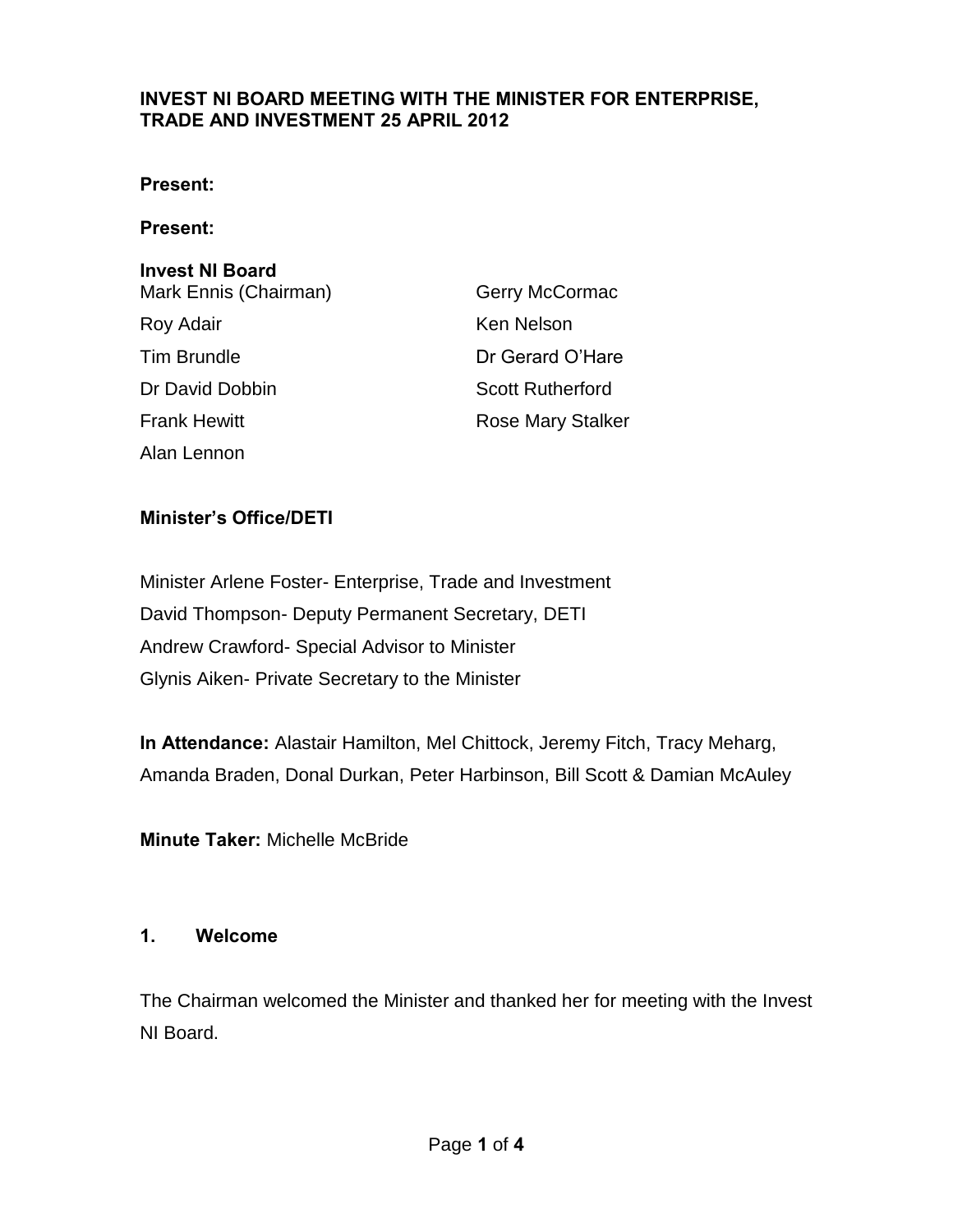## **2. Trade missions update from the Minister**

The Minister welcomed Ken Nelson, Dr Gerard O'Hare, Scott Rutherford and Rose Mary Stalker to the Invest NI Board. She noted that she had just returned from a successful announcement regarding new jobs at Decora Blinds.

The Minister updated the Board on her recent Trade visit with the First Minister and deputy First Minister to India and the United Arab Emirates (UAE) with the Invest NI team. She thanked the Invest NI staff in India and UAE and noted that there had been positive feedback on this visit.

The Minister suggested that there is now a need for focus on building the relationships with China and she will be working with the Invest NI team on this important trade mission later in the year.

## **3. Economic Advisory Group and Regional Aid status update**

The Minister updated the Board on the meeting of the Economic Advisory Group on 24 April 2012. She detailed the background and the current situation regarding Regional Aid Status for Northern Ireland. The Minister noted that the First Minister and deputy First Minister will discuss this issue further with the Prime Minister.

The Minister confirmed that the discussions regarding Corporation tax are continuing and she hopes that there will be a decision on this issue by the summer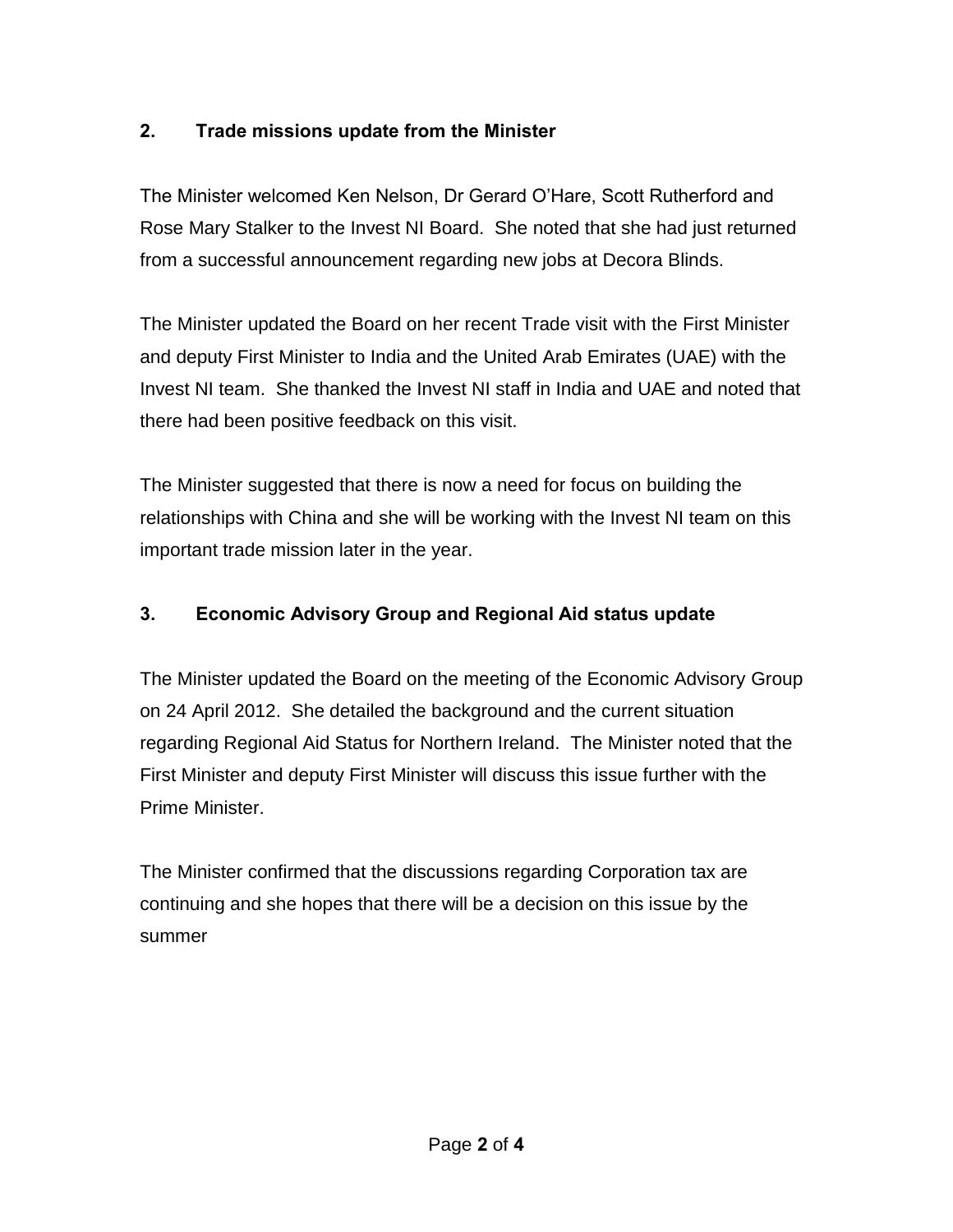#### **4. Corporate Plan**

David Thompson confirmed that the Programme for Government and the Economic Strategy had now been agreed and the next step is the agreement of the Corporate Plan.

The Chief Executive gave an overview of the Corporate Plan.

#### **5. Communications**

The Chairman noted that he had received some positive feedback from the business community since the publication of the NI Audit Office report on Invest NI.

The Minister noted that there were still some issues regarding message relating to Invest NI's help for small businesses. The Minister and the Board discussed the possibility of Breakfast seminars for these businesses and working closely with the regional offices on this issue.

The Chairman accepted the Minister's challenge on communications and noted that Invest NI is working to become more proactive in this area.

The Minister and the Board discussed the challenges in relation the Boosting Business advertising campaign, due to the Government moratorium on advertising.

#### **6. Energy Issues**

The Minister and the Board discussed whether the Department and Invest NI might be able to intervene on energy cost issues for companies. The Chief Executive noted that he has been discussing these issues with DFP and looking at the possibility of using SFA for energy saving measures.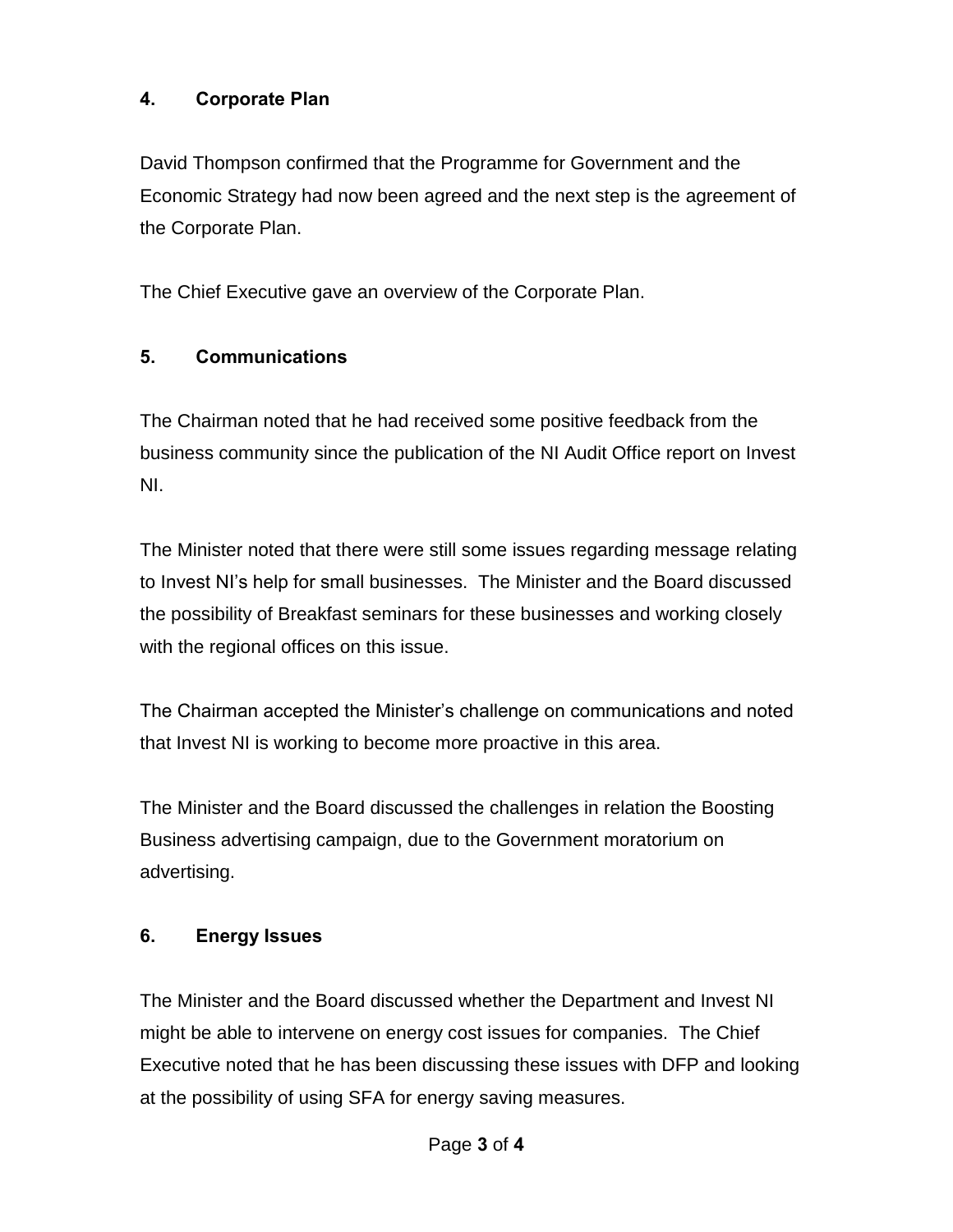# **7. Department of Employment and Learning (DEL)**

The Minister updated the Board on the current situation relating to DEL, which will be the subject of ongoing political discussions.

The Chairman and Tracy Meharg updated the Minister on their attendance at the Committee for Employment and Learning meeting on 18 April for a discussion on the future of the Department for Employment and Learning. The Chairman noted that this had been a positive engagement and there was a strong view that Higher Education and Further Education should transfer to Department of Enterprise trade and Investment (DETI).

#### **8. Conclusion**

In the context of the most appropriate benchmarking, the Chairman asked the Board for their thoughts on the best four countries to compare Northern Ireland to, one of them being the Republic of Ireland.

The Minister noted that companies are still not applying successfully to banks for loans. The Board agreed the importance of managing expectations regarding Access to Capital.

In conclusion, the Minister emphasised to the Board that Joined-up government is the number one priority of the Executive and pointed out that the Economic Strategy has been agreed and all of the Minister bought into this.

The Chairman thanked the Minister for joining this meeting.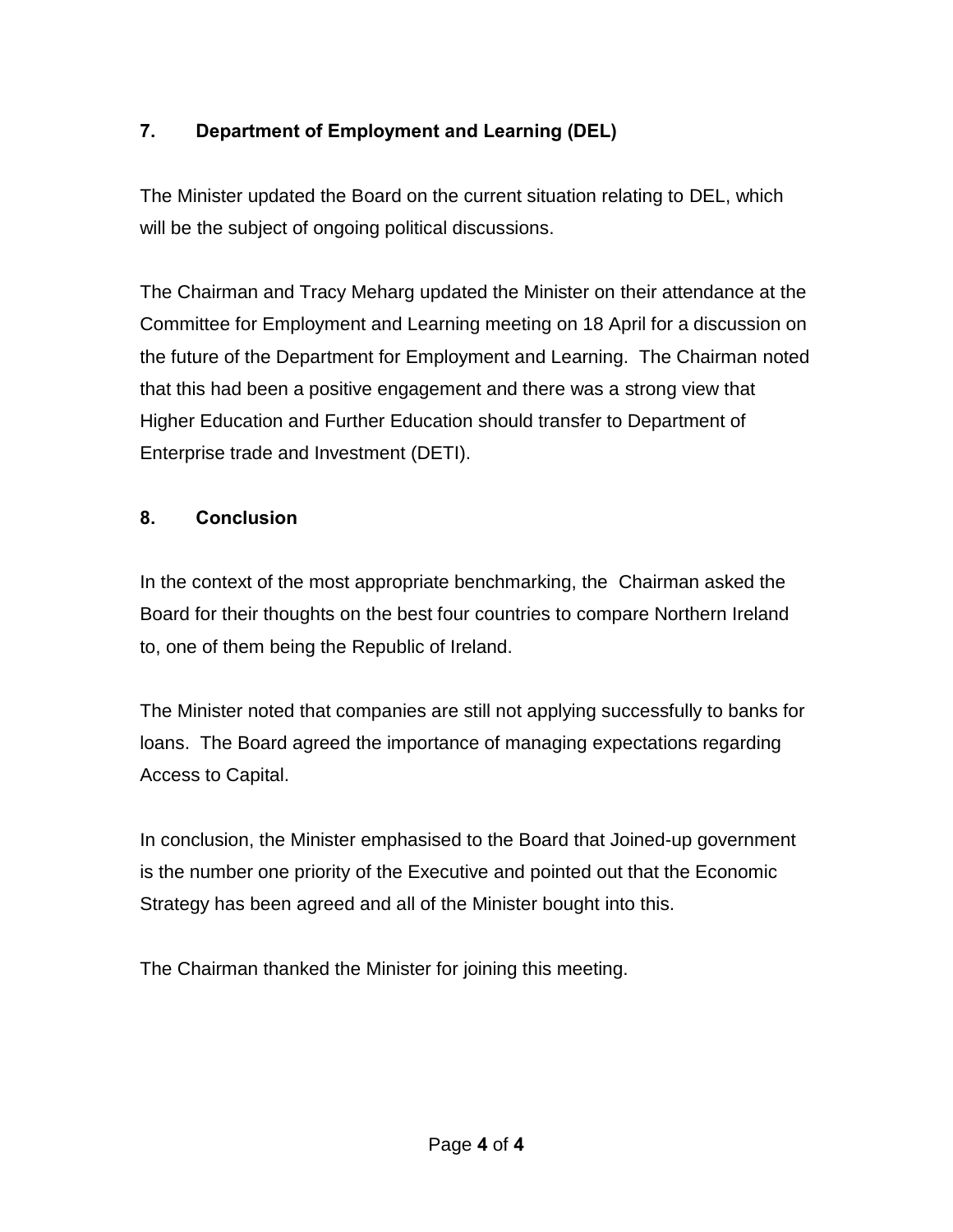#### **NINETY FIFTH MEETING OF THE INVEST NORTHERN IRELAND BOARD ON 23 MAY 2012**

**Present:** 

# **Invest NI Board**  Mark Ennis (Chairman) Gerry McGinn

R oy Adair **Ken Nelson Frank Hewitt** Scott Rutherford Alan Lennon

Dr David Dobbin **Dr Gerard O'Hare** 

**In Attendance:** Alastair Hamilton, Mel Chittock, Jeremy Fitch, Tracy Meharg, Amanda Braden, Donal Durkan, Peter Harbinson & Damian McAuley

**Minute Taker:** Michelle McBride

## **1. APOLOGIES & DECLARATIONS OF INTEREST**

The meeting commenced at 2.10pm

Tim Brundle, Professor McCormac, Rose Mary Stalker, Barry McBride and Bill Scott offered their apologies.

The Chairman asked Board Members to declare any conflicts of interest, there were none to note.

## **2. MONTHLY REPORTING TO BOARD**

## **2.1 MINUTES MARCH BOARD MEETING**

The minutes of the April Board meeting and of the meeting with the Minister were agreed, with one minor amendment in each set of minutes, as a true record of these meetings.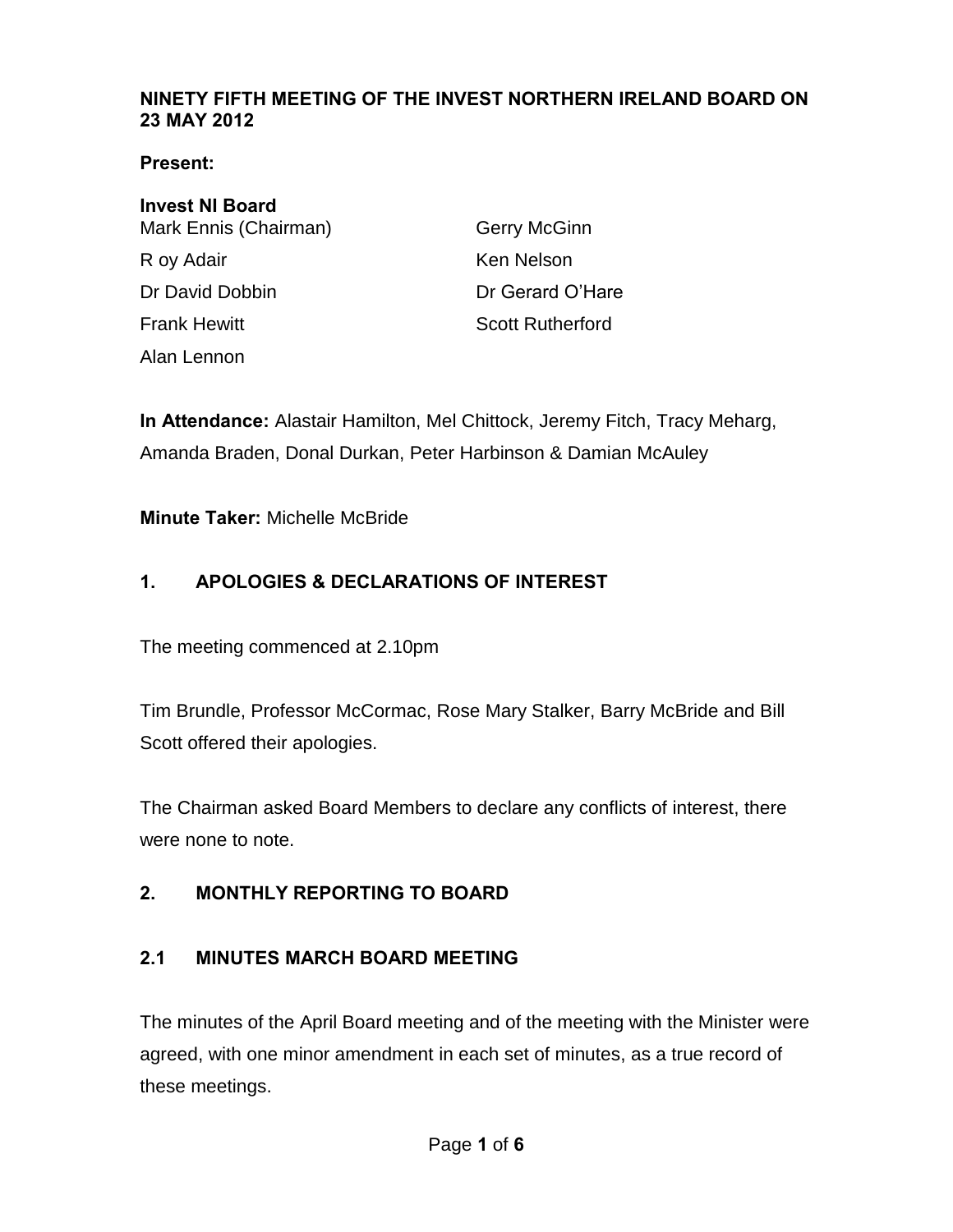#### **2.2 MATTERS ARISING**

The Chairman and the Board discussed the regional Board lunches and asked that they are provided with some analysis of the uptake at Board lunches from the Private Sector. **ACTION: Michelle McBride** 

The Chairman thanked those who had responded regarding his request for suggestions of comparator economies for inclusion in the Economic Development Group's Competitiveness Index analysis. He confirmed that the agreed countries were the UK, Republic of Ireland, Finland, New Zealand and Estonia.

The Chairman and the Chief Executive agreed to discuss with Gerry McGinn the possibility of meeting with the local banks. **ACTION: Chairman, Chief Executive and Gerry McGinn**

The moratorium on advertising and the difficulties that this is causing for the Boosting Business campaign was raised as a critical issue. The Chief Executive updated members on the interim arrangements in place and noted that the Minister will be following up on this issue. The Board expressed grave concern regarding this situation and its effect on the Boosting Business campaign.

The Outstanding Actions Arising table was reviewed and addressed.

Mark Ennis stated that the report on Finance for Equity at university/small investment seed funding level has been drafted. It will be issued shortly and will be circulated to Board members. **(ACTION: Chairman)** 

The Chairman noted that he had met with Howard Hastings and had agreed to consider the possibility of a joint Invest NI and Northern Ireland Tourist Board meeting in October/November on the Nomadic. **(ACTION: Chairman)**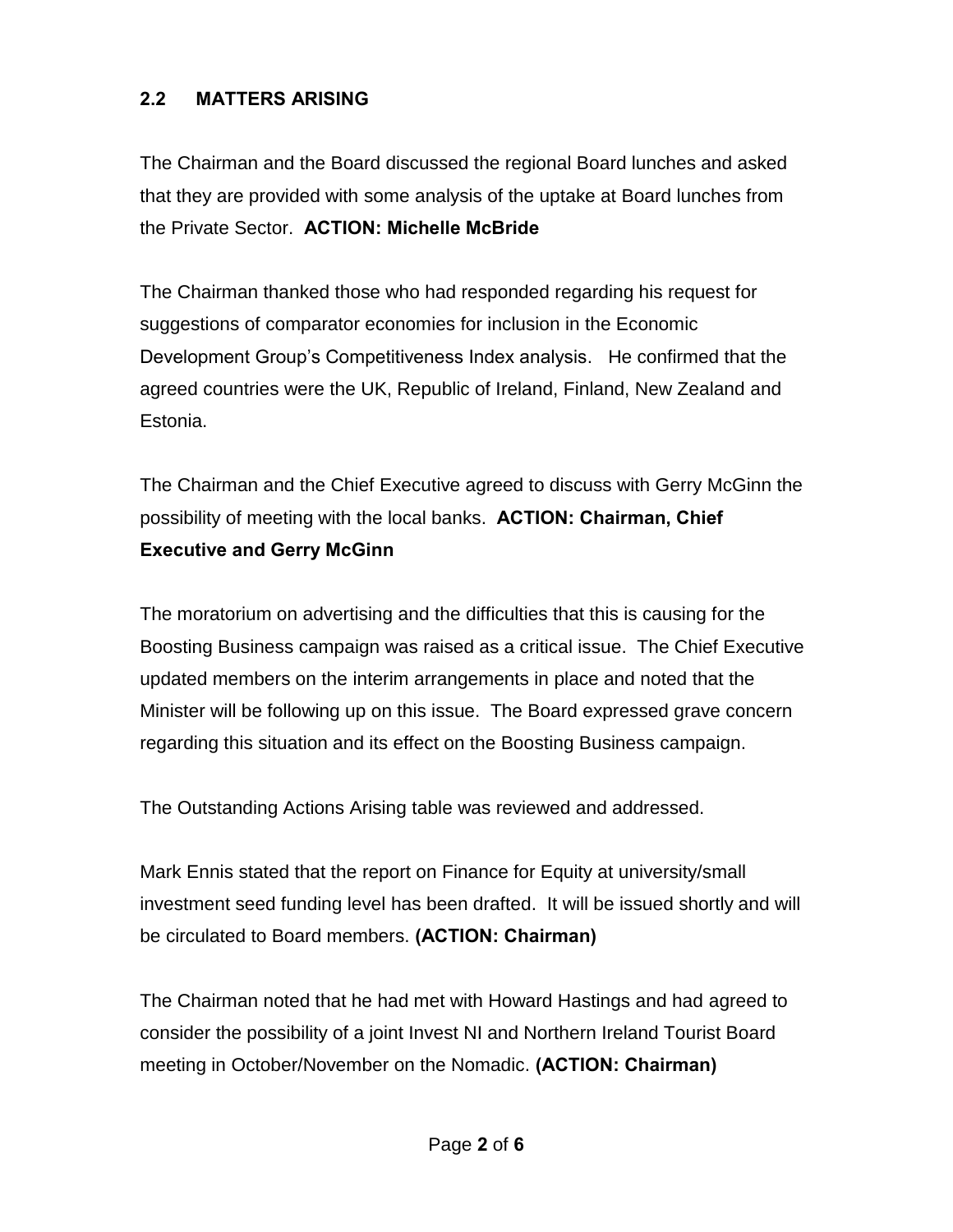Gerry McGinn confirmed that the Board Audit Committee will report to the Board annually and will bring a 'Lessons learnt' session from PACs to the Board at an appropriate time. **ACTION: Gerry McGinn** 

The Board requested that Risk Management is noted as a topic for next Board meeting. **ACTION: Mel Chittock** 

Mel Chittock provided an update to the Board regarding the measure of the efficiency of the organisation, against comparable organisations. He referred to the previous benchmarking exercises in 2007 and 2011.

The Board thanked Mel Chittock for this information; however, it was noted that the original request had asked that the internal efficiencies of Invest NI are measured. The Chief Executive agreed to look at the possible areas to be identified (range by sector/geography) and then to agree and quantify.

The Chief Executive, Mel Chittock and Donal Durkan agreed to bring the possible methods of measurement to the June Board meeting. **ACTION: Chief Executive/Mel Chittock/Donal Durkan**

The Chairman noted that he will be attending the ETI Committee meeting with the Chief Executive on 31 May.

Donal Durkan presented on the Investing in Ireland report.

#### **2.3 CEO REPORT**

The Chief Executive gave an overview of the CEO report to the Board and brought the following matters to the Board's attention:

He confirmed that the new Scorecard and the KPI's will be agreed for June.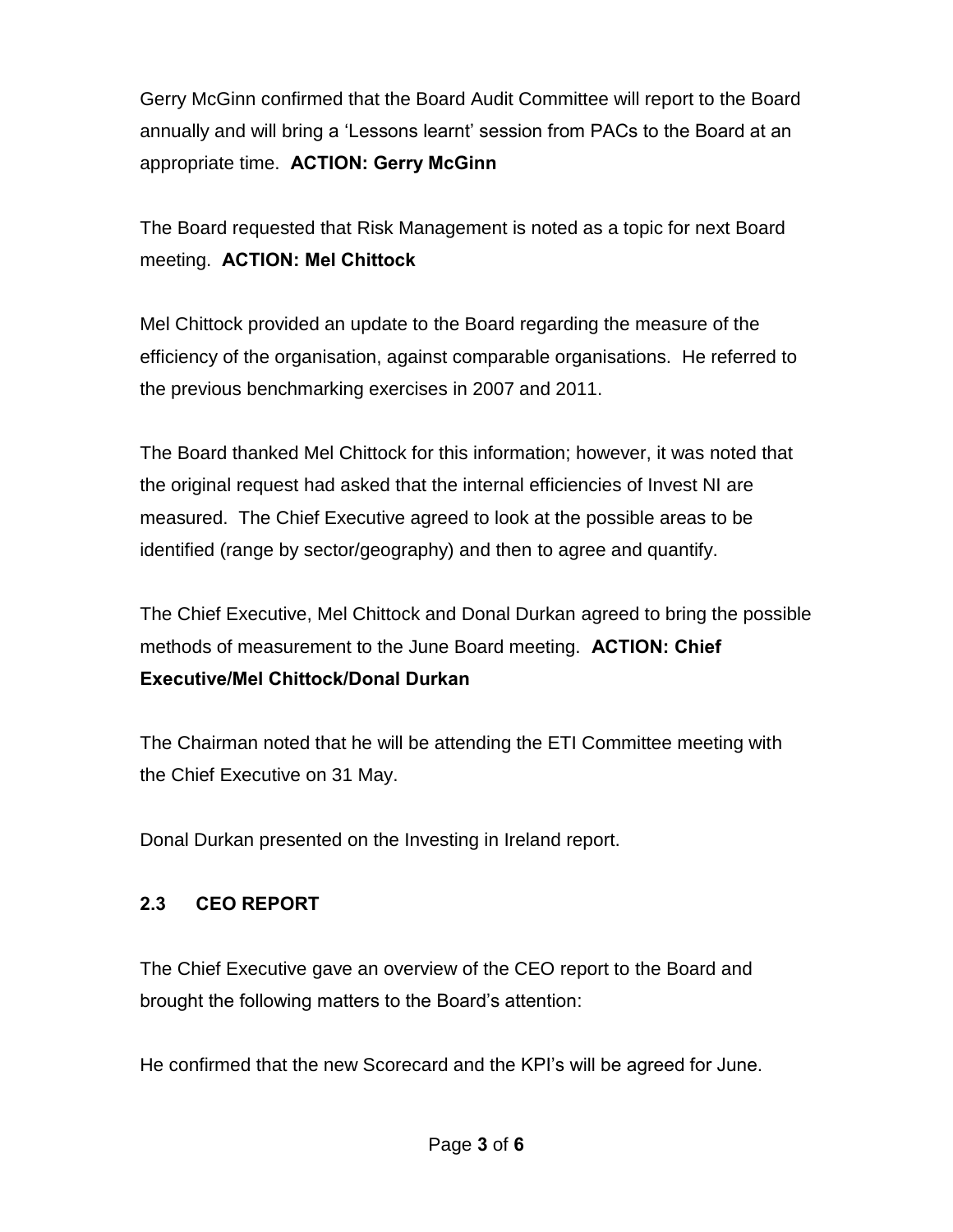He noted that there were two new members appointed to the ETI Committee Sandra Overend and Patsy McGlone and that he had taken the opportunity to brief them on the work of Invest NI.

The Chief Executive and the Board discussed the BTI Report and noted that lessons have been learned in terms of document retention to prevent this happening again.

The Chief Executive updated the Board on the Staff Conference and confirmed that the staff conference survey indicated that 91% were happy with the event.

He confirmed that Barry McBride has joined the Executive Leadership Team, however he is finalising other commitments and was unable to join the May Board meeting.

The Chief Executive updated the Board on the Kainos announcement in Derry and they noted that the tone of the media coverage had been disappointing.

## **2.4 FINANCE REPORT TO THE BOARD**

Members were asked to note this report. Mel Chittock noted that the provisional out-turn is very close and confirmed that he is still working on End of Year flexibilities. The Board noted the importance of PR regarding this issue.

The Board discussed the Budget Management and the mismatch between the Corporate Plan and the funding model. The Board noted their frustrations with this issue and suggested that focus should be maintained on addressing these issues and lobbying, as necessary, to have the matter addressed.

The Executive leadership team agreed to discuss budget flexibility, in particular regarding the first monitoring round and the PR around these issues. **ACTION: ELT**.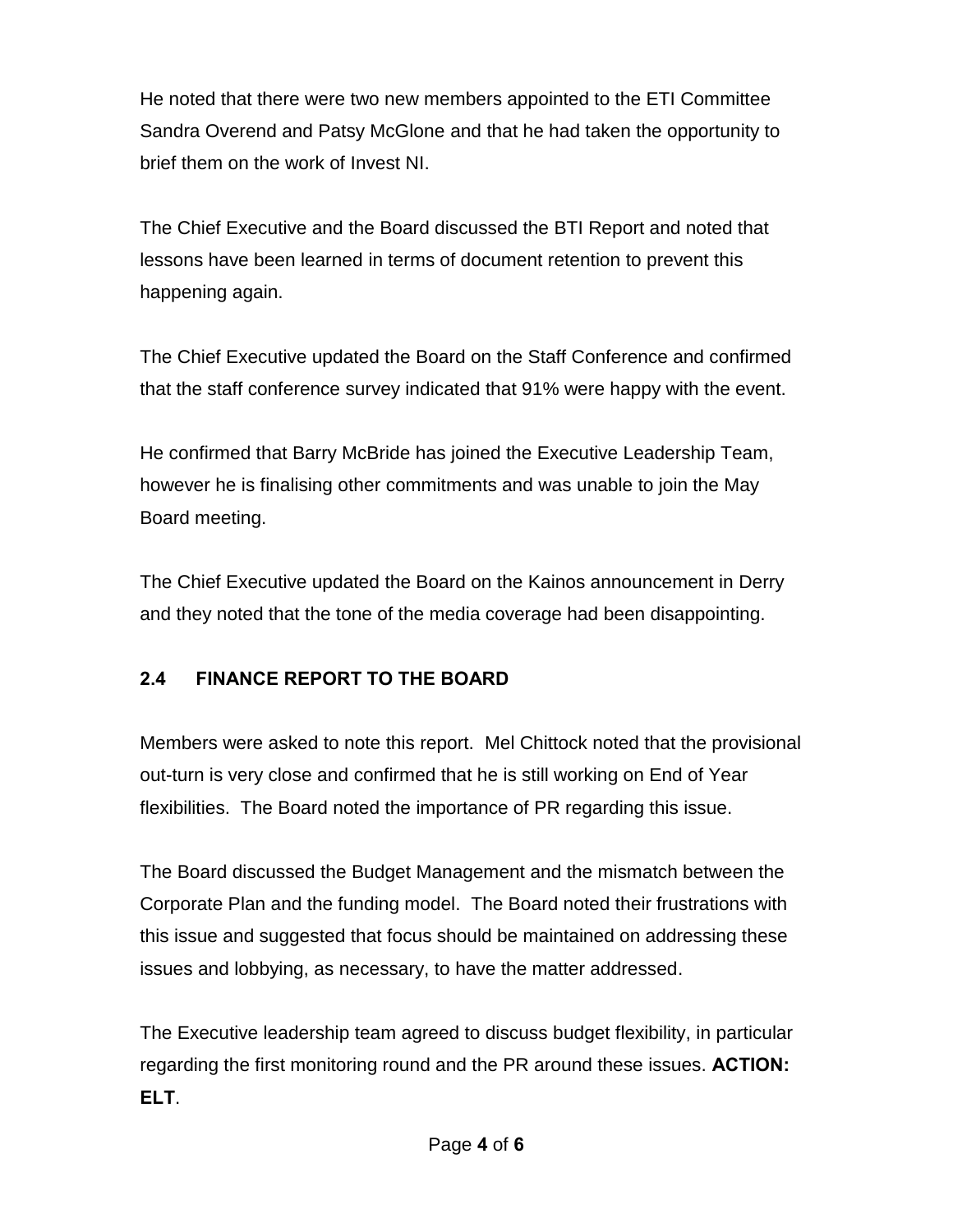#### **2.5 MARKETING AND COMMUNICATIONS REPORT TO THE BOARD**

Members were asked to note this report.

Peter Harbinson agreed to provide a brief overview of the key drivers of satisfaction and dissatisfaction in the Customer Satisfaction Survey at the June Board meeting. **ACTION: Peter Harbinson** 

He updated the Board on the work around the Irish Open in June.

Peter Harbinson agreed to send out Staff conference presentations to the Board. **ACTION: Peter Harbinson** 

#### **2.6 CASEWORK REPORT TO THE BOARD**

Members were asked to note this Report.

#### **3. ITEMS FOR DISCUSSION**

#### **3.1 Chairman's Update**

The Chairman provided the Board with an update on his recent activities.

He noted that he met with the Chairman of Ryobi, Mr Hiroshi Urakami on 27 April 2012. The Chairman visited Munster Simms on 10 May 2012, and he and the Chief Executive met with Martina Anderson MLA on 18 May.

#### **3.2 Board Working Groups**

Donal Durkan made a presentation on the four proposed Board Working Groups:

Going East: Tracy Meharg provided further information.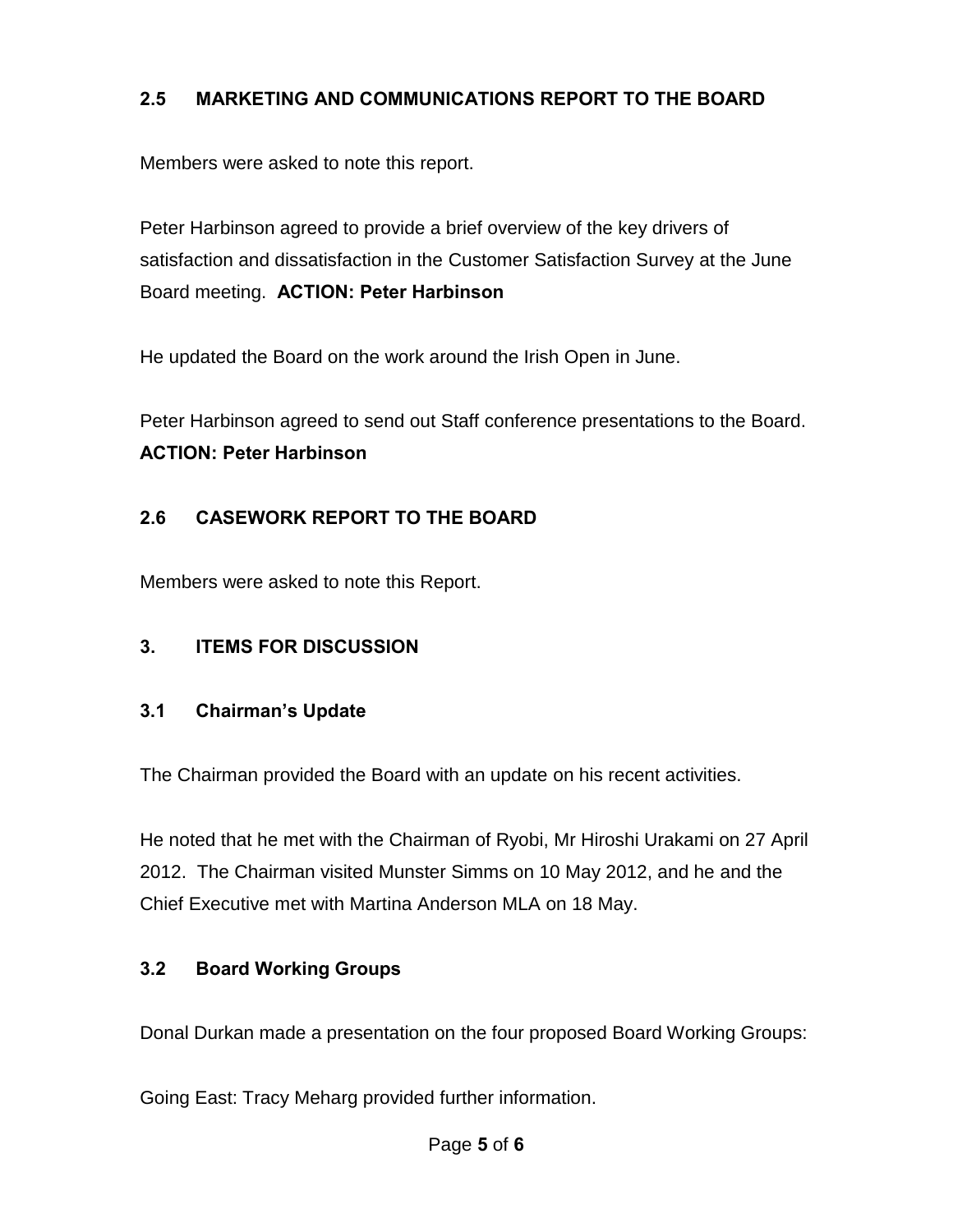High Growth: Jeremy Fitch provided further information. Energy Costs: Tracy Meharg provided further information. Sub regional Growth: Donal Durkan provided further information.

Donal Durkan asked the Board members to consider the four working groups and to register their interest in a particular group with Michelle McBride. **ACTION: Board members**

## **4. AOB**

Amanda Braden updated the Board on the Employer of Choice Award.

Dr Gerard O'Hare noted that he had attended the International Conference in Newry on 2 May and was impressed by the motivation of overseas staff both at this conference and at the staff conference.

## **5. DATE OF THE NEXT BOARD MEETING**

The next Board meeting will be held on Wednesday 20 June 2012 in the Northern Ireland Science Park, with a Networking lunch with local client companies and stakeholders commencing at 12.15 for 12.30pm (before the Board meeting).

The Board Meeting ended at 4.35pm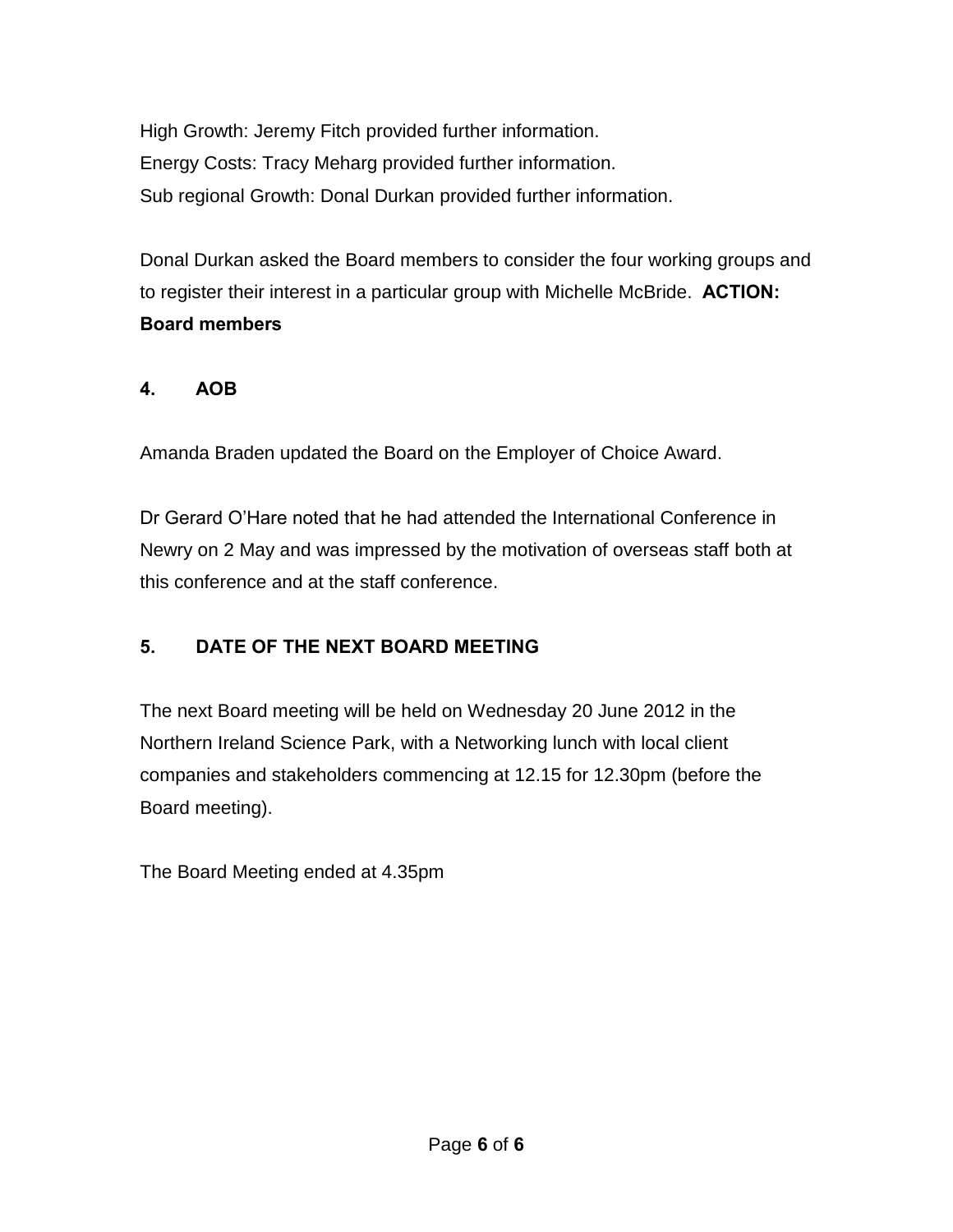#### **NINETY SIXTH MEETING OF THE INVEST NORTHERN IRELAND BOARD ON 20 JUNE 2012**

#### **Present:**

| <b>Invest NI Board</b>    |                          |
|---------------------------|--------------------------|
| Mark Ennis (Chairman)     | Gerry McGinn             |
| Roy Adair                 | Ken Nelson               |
| <b>Tim Brundle</b>        | Dr Gerard O'Hare         |
| <b>Frank Hewitt</b>       | <b>Scott Rutherford</b>  |
| <b>Professor McCormac</b> | <b>Rose Mary Stalker</b> |

**In Attendance:** Alastair Hamilton, Mel Chittock, Tracy Meharg, Amanda Braden, Donal Durkan, Peter Harbinson, Barry McBride, Bill Scott & Damian McAuley

**Minute Taker:** Michelle McBride

## **1. APOLOGIES & DECLARATIONS OF INTEREST**

The meeting commenced at 1.00pm

Alan Lennon, David Dobbin and Jeremy Fitch offered their apologies.

The Chairman asked the Board Members to declare any conflicts of interest.

Three possible conflicts were noted by Tim Brundle, Frank Hewitt and Rose Mary Stalker. While these issues were noted, it was considered conflicts would be unlikely.

## **2. MONTHLY REPORTING TO BOARD**

#### **2.1 MINUTES MAY BOARD MEETING**

The minutes of the May Board meeting were agreed as a true record of this meeting.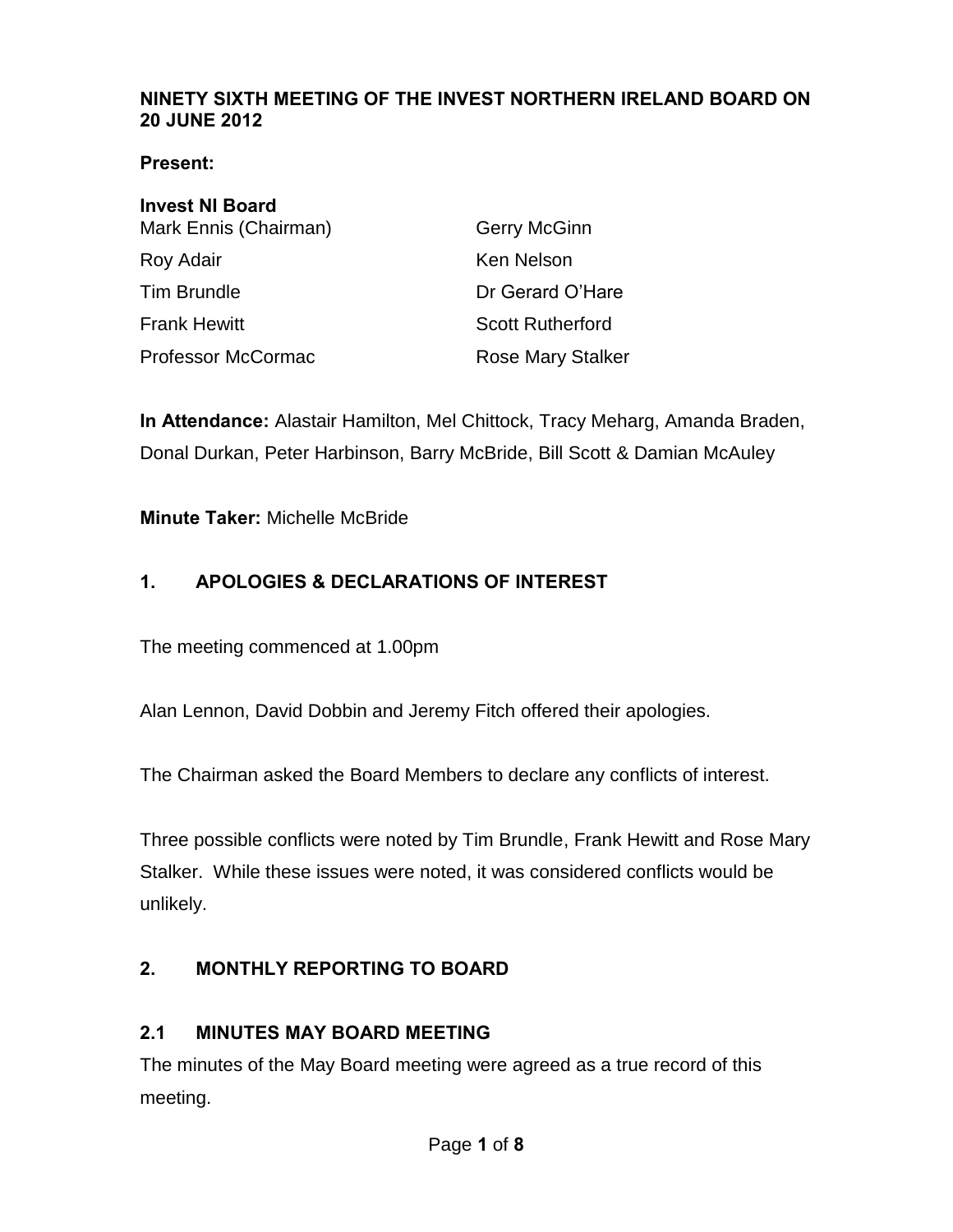## **2.2 MATTERS ARISING**

The Chairman introduced Barry McBride, Executive Director International Business, to the Board.

The Outstanding Actions Arising table was reviewed and addressed.

The Finance for Equity report has now been drafted and will be issued shortly and circulated the Board to review at the August meeting. **ACTION: Chairman** 

The Board Audit Committee will bring a "Lessons Learnt" session from PACs to the Board at the August meeting**. ACTION: Gerry McGinn**

The Board asked that further work should be carried out on the internal efficiencies of Invest NI. Mel Chittock agreed to contact Alan Lennon, Roy Adair and Rose Mary Stalker to input to this process as soon as possible. The findings will be reported back to the Board in September. **ACTION: Chief Executive/Mel Chittock/Donal Durkan**

The Board discussed the Board Networking receptions in the regional areas and agreed that guests should be given advanced notice of the events. **ACTION: Michelle McBride to issue an advance notice of the date to guests**  Board members agreed to submit suggestions regarding a purpose/topic for discussion re these events to the Chairman. **ACTION: Board members** 

The Chairman and the Chief Executive will meet with the local banks to discuss the Finance for Equity Report in September. **ACTION: Peter Harbinson** 

The Chairman confirmed that the Northern Ireland Tourist Board and the Invest NI Board have agreed to hold a joint working dinner in October/November (venue to be confirmed). The Chief Executive agreed to provide the Board with an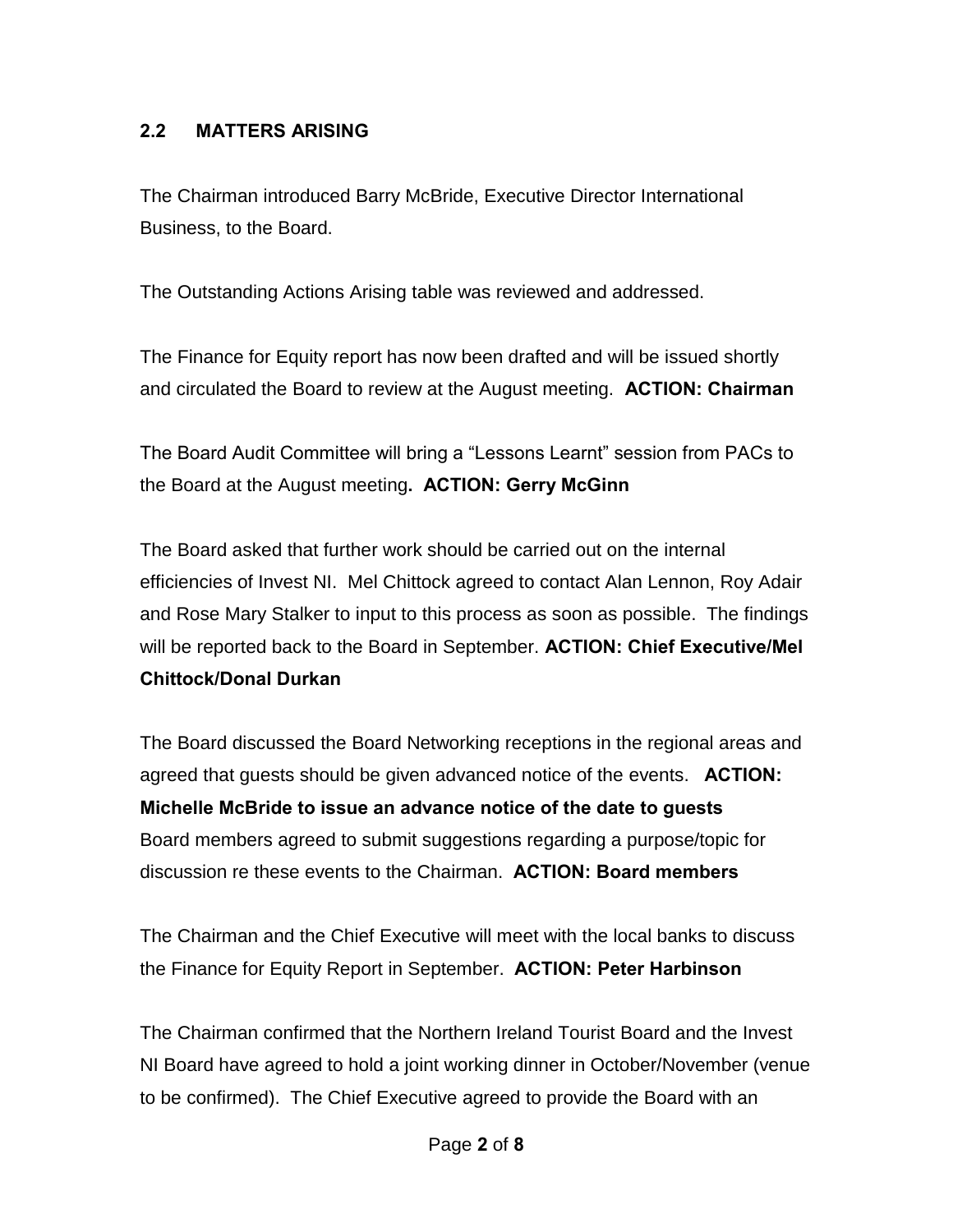update of the current interaction of these organisations. **ACTION: Chief Executive**

The Chairman provided an update on the Board Working Groups and noted that members are currently registering their interest with Michelle McBride. **ACTION: Board members** 

The Chief Executive and Mel Chittock provided an update on the Budget flexibility issues. The Chairman and the Board noted the importance of communications on this issue.

#### **2.3 CEO REPORT**

The Chief Executive gave an overview of the CEO report to the Board and brought the following matters to the Board's attention:

He circulated the draft Corporate Scorecard and gave the Board an overview.

The Chief Executive agreed to consider Scott Rutherford's suggestion that Learning and Development is measured through the Scorecard. **ACTION: Chief Executive**

He provided an update on Boosting Business.

The Board discussed the processing of offers and claims and were assured that process mapping had been undertaken when the system was being designed. It was suggested that a more challenging target should be considered

Dr Gerard O'Hare arrived at 1.40pm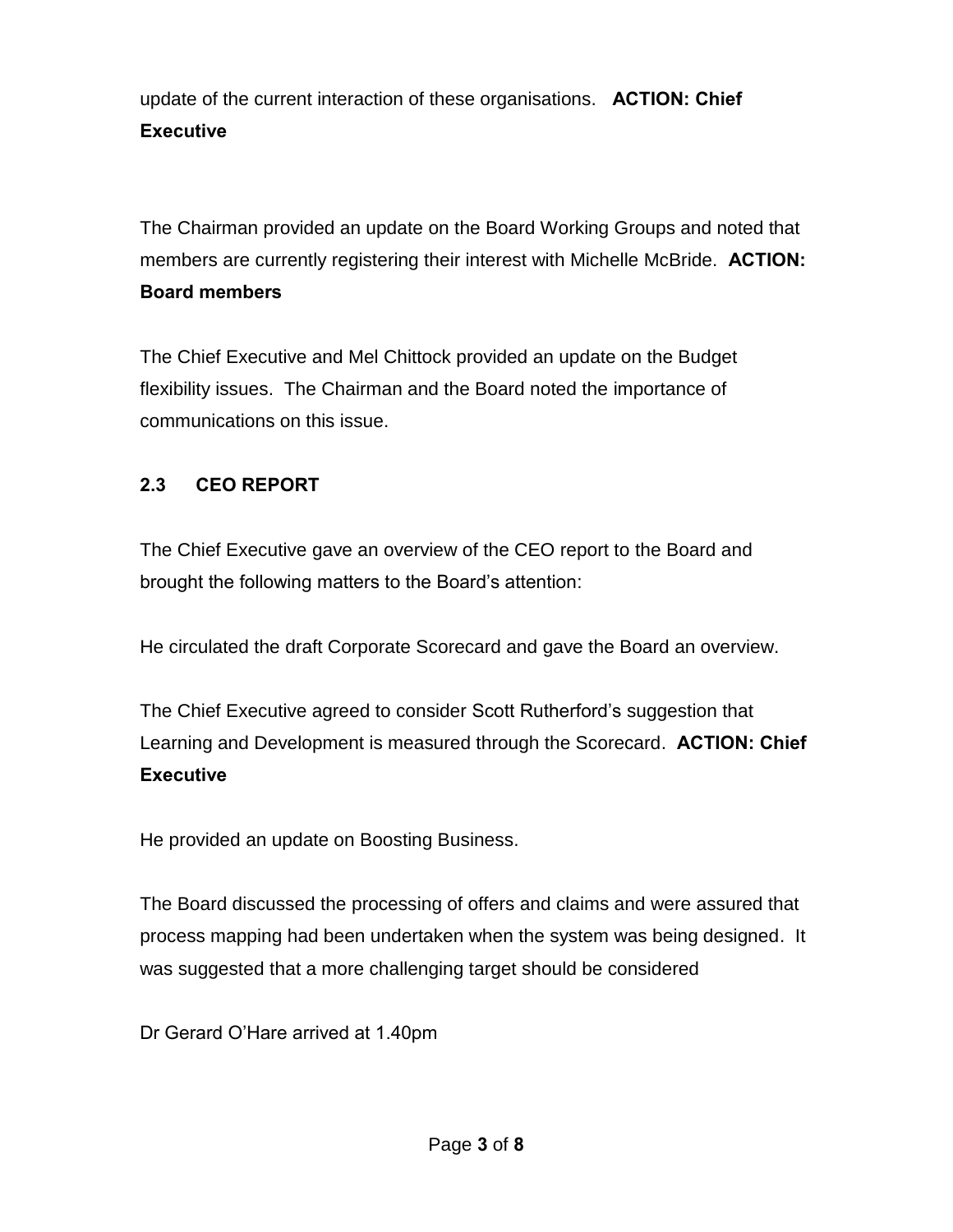The Board asked whether the use of the median in the measurement in Casework Processing Days was appropriate. The Chief Executive agreed to consider the measurements regarding Casework in the Corporate Scorecard and come back to the Board on this issue at the next meeting. **ACTION: Chief Executive**

The Chief Executive noted that he had announced the end of year results to the ETI Committee and the feedback was very positive.

He confirmed that the NIAO report will go to a PAC in January 2013.

He noted that the Finance Minister visited the USA and this was a very positive visit.

He confirmed that he had agreed to speak at the SDLP conference on 21 June 2012.

The Invest NI and DETI policy planning session with ELT took place on 13 June 2012. The two teams will meet again in September.

Tim Brundle gave the Board members an update on the Innotribe event and congratulated the Invest NI staff on the organisation of the event.

## **2.4 FINANCE REPORT TO THE BOARD**

Members were asked to note this report.

Gerry McGinn provided the annual report on the activities of the Board Audit Committee (BAC) to the Board.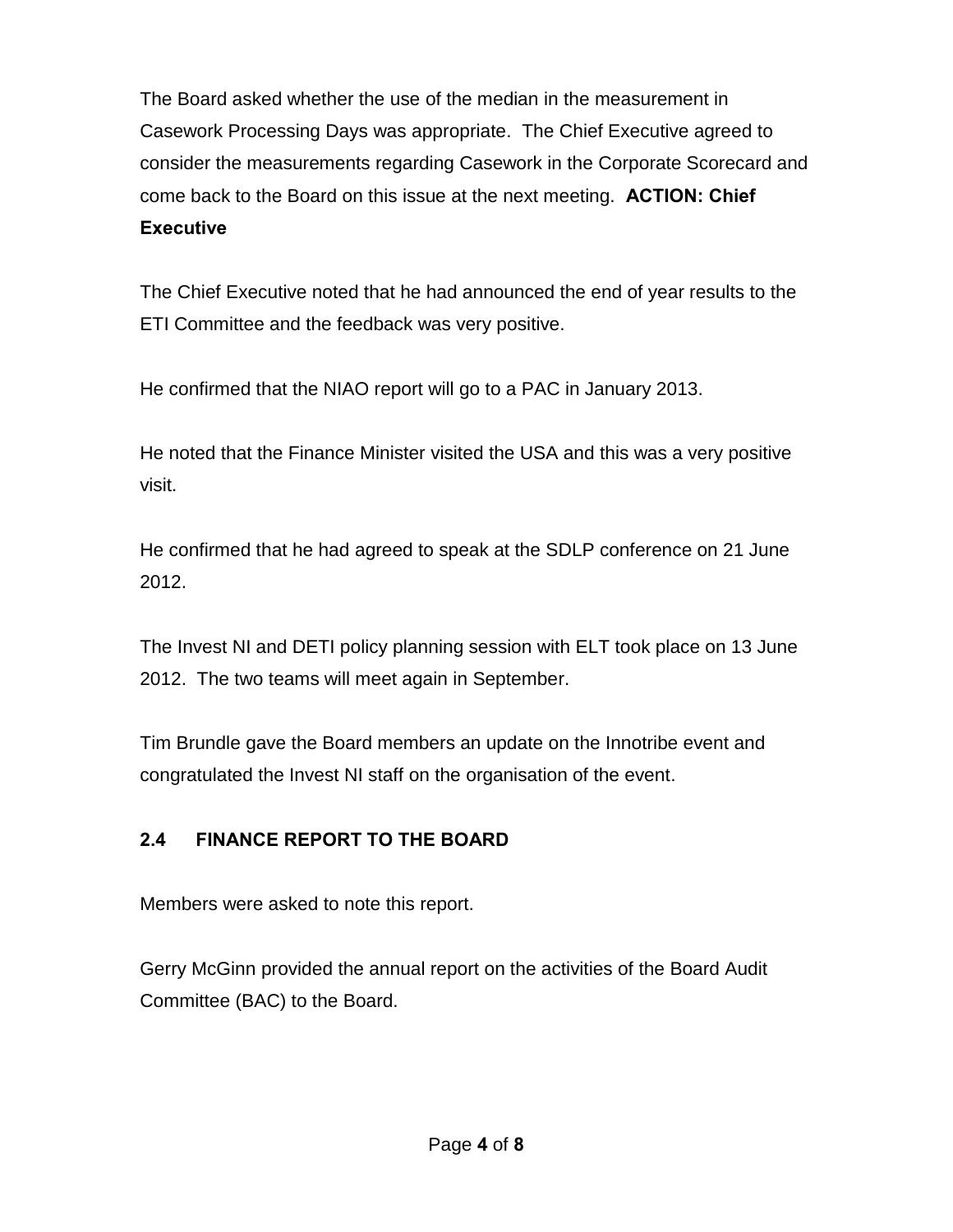He noted that the BAC comprises of 5 Board members, Gerry McGinn, the Chair, Frank Hewitt, Alan Lennon, Roy Adair and until the end of March 2012, Bryan Keating. A new member of the BAC will be appointed shortly to replace Bryan.

Gerry McGinn confirmed that the Committee met on five occasions, four normal meetings and the fifth meeting to review the Annual Accounts. During the year the Committee sought to address a number of issues on the basis of an agreed rolling agenda. A number of highlights of its activities are as follows:-

- 1. Risk Management
- 2. PAC Hearing
- 3. EU and ERDF Funding
- 4. Quarterly updates from Internal Audit
- 5. Self-assessment process
- 6. Internal Audit issues raised

Overall for the year Internal Audit issued a satisfactory audit opinion and this, along with the risk management processes, have informed the Statement of Internal Control contained within the accounts.

Gerry McGinn confirmed that the Audit Office are content to sign off the Invest NI Annual Report and Accounts. The Audit Team identified two potential Priority 1 issues.

- The first item is on procurement, following a review of small number of cases a number of process issues have been identified;
- Secondly the basis upon which grant provision has been calculated.

The management team have yet to consider these two points and will do so in the near term in order for responses to be made. Those responses, along with the Report to Those Charged with Governance will be considered at the next Board Audit Committee.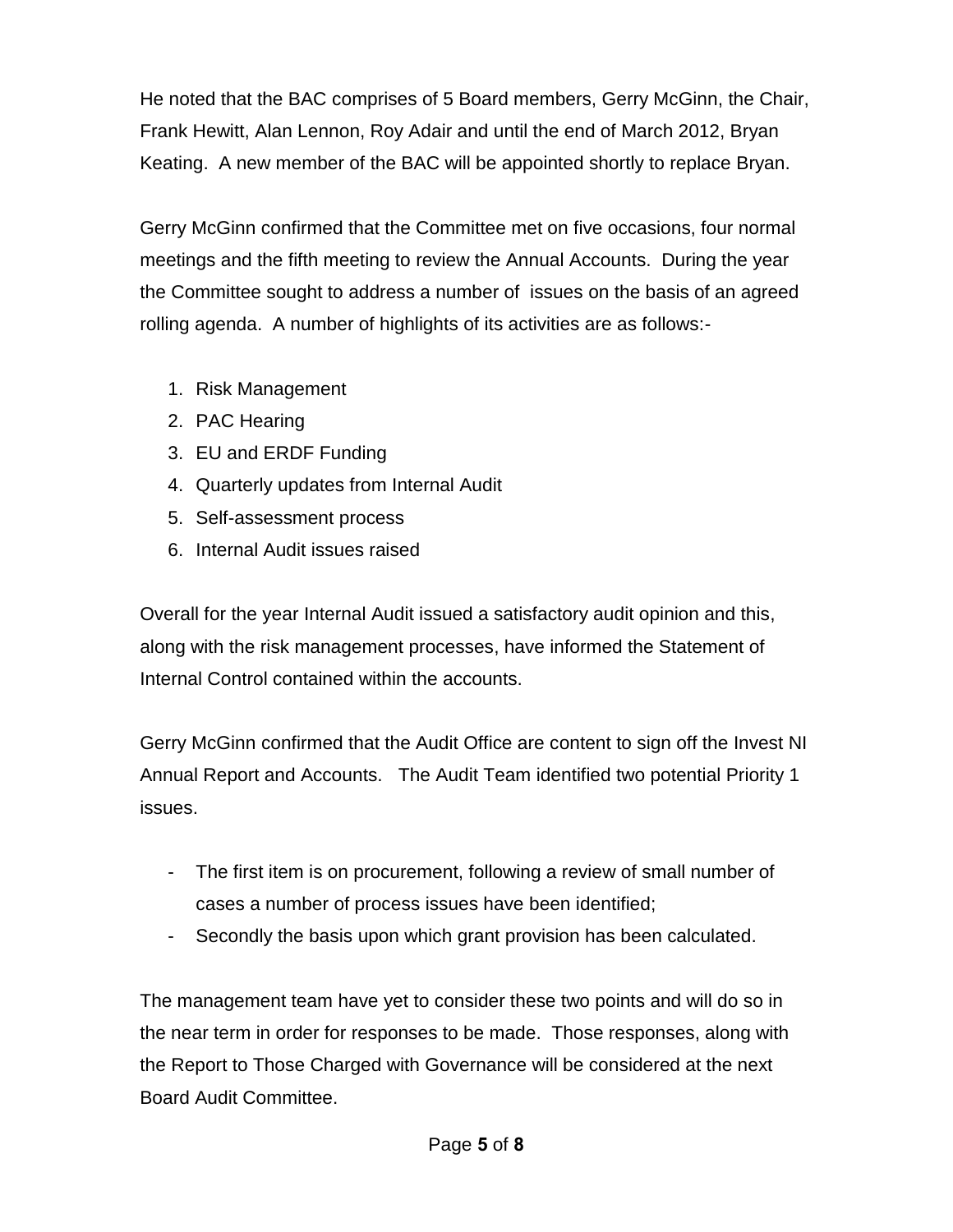On this basis the Audit Committee recommended that the Accounting officer signs the Annual Report and Accounts.

The Board sought clarity regarding the Procurement issue and Mel Chtittock provided further information. It was noted that the issue will be brought back to the BAC.

The Chairman and the Board members approved the Annual Report and Accounts and agreed that the Accounting Officer should sign them off. It was noted that the NIAO had commended the quality of the Invest NI Accounts

## **2.5 MARKETING AND COMMUNICATIONS REPORT TO THE BOARD**

Members were asked to note this report.

Peter Harbinson noted that there was a very positive uptake in the media of the Annual Report accounts.

## **2.6 CASEWORK REPORT TO THE BOARD**

Members were asked to note this Report.

The Chairman asked that the format of the Innovation Papers casework is circulated as Best Practice. **ACTION: Tracy Meharg**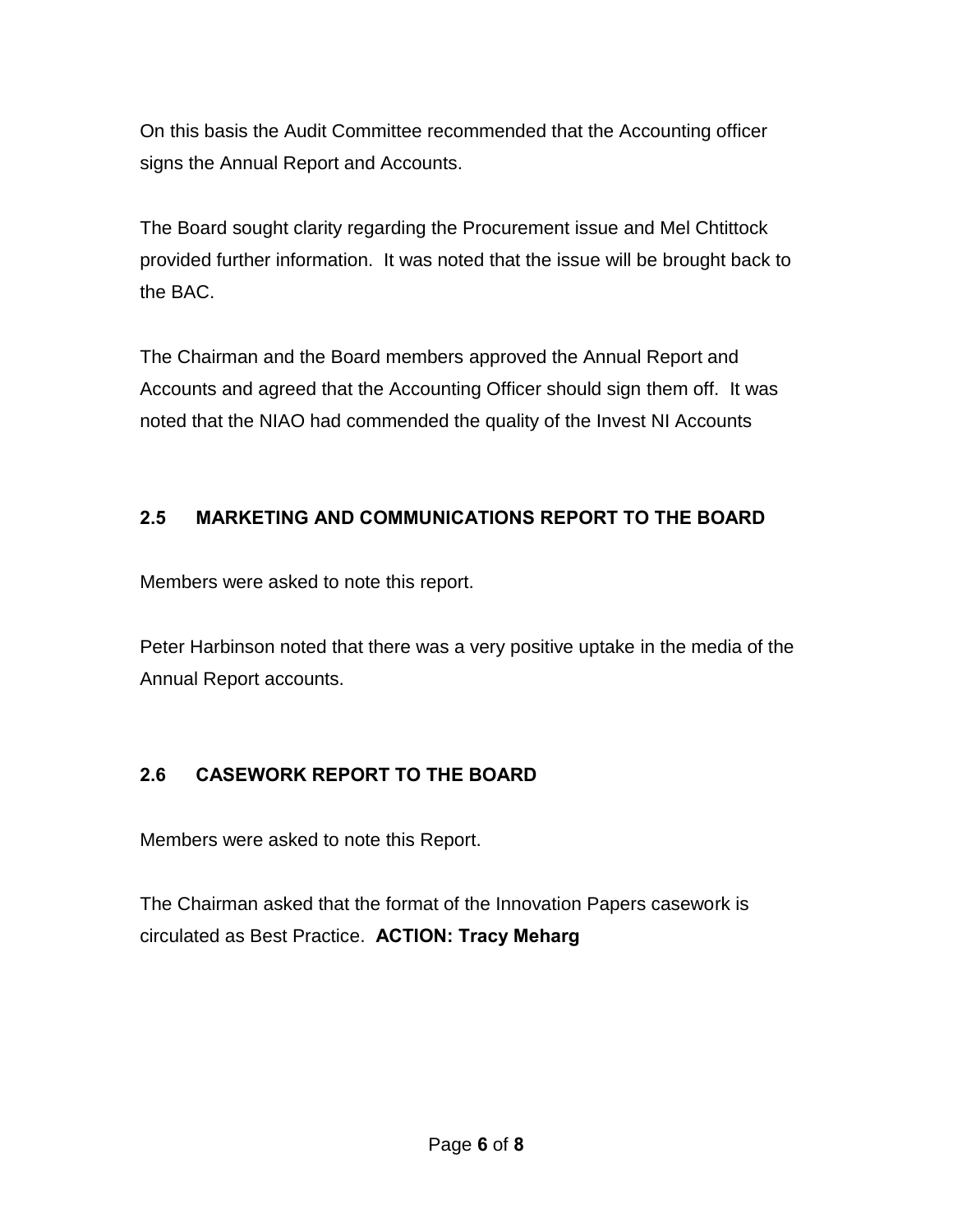## **3. ITEMS FOR DISCUSSION**

#### **3.1 Chairman's Update**

The Chairman provided the Board with an update on his recent activities.

He noted that he met with Kieran Sheenan of Clarendon Executive. He attended a meeting with the Business Alliance on 30 May with the Chief Executive. The Chairman and the Chief Executive attended the ETI Committee meeting and the press event for the End of Year results on 31 May.

The Chairman and the Chief Executive agreed to discuss Invest NI's interactions with Enterprise Ireland and the IDA going forward. **ACTION: Chairman and Chief Executive**

#### **3.2 International Presentation**

Barry McBride presented on International Business.

The Board asked that the DEL report on Skills is circulated. **ACTION: Tracy Meharg** 

The Board asked that the DETI report on FDI is circulated. **ACTION: Barry McBride**

The Board agreed to indicate their preferred involvement re events and update on their travel plans to assist with overseas events. ELT agreed to discuss the most appropriate person to act as the point of contact for the Board on this. **ACTION: ELT** 

Roy Adair gave an update on Diaspora.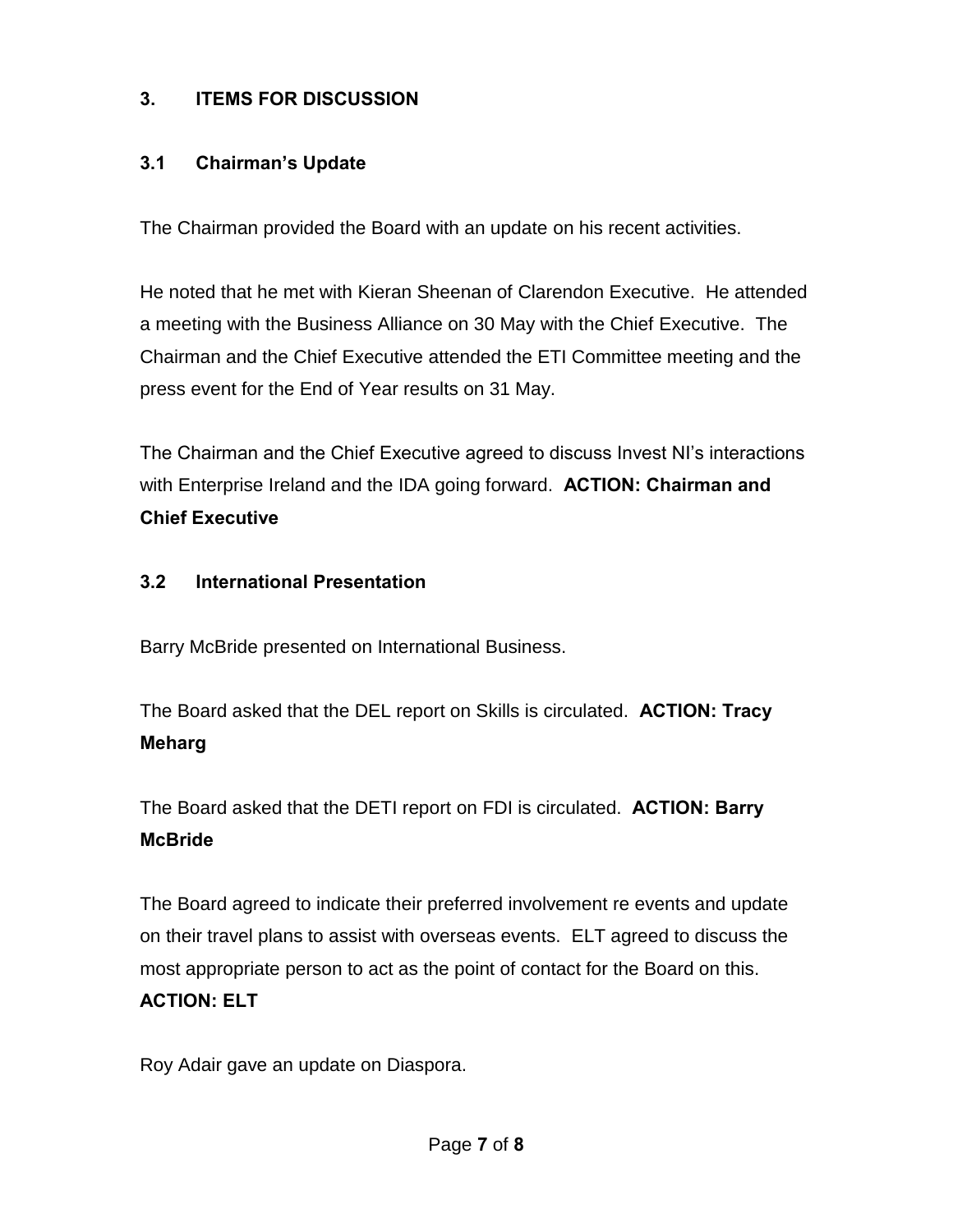## **3.3 Customer Satisfaction Survey Action Plan**

Peter Harbinson presented the Action Plan for the Customer Satisfaction Survey.

Peter Harbinson agreed to raise the profile of the Road Shows. **ACTION: Peter Harbinson**

#### **4. AOB**

Rose Mary Stalker raised a query regarding the timelines of payment of GAP grants and the Chief Executive and Mel Chittock provided an update.

## **5. DATE OF THE NEXT BOARD MEETING**

The next Board meeting will be held on Wednesday 22 August 2012 in the Northern Ireland Science Park, with a networking lunch with local client companies and stakeholders commencing at 12.15 for 12.30pm (before the Board meeting).

The Board Meeting ended at 4.00pm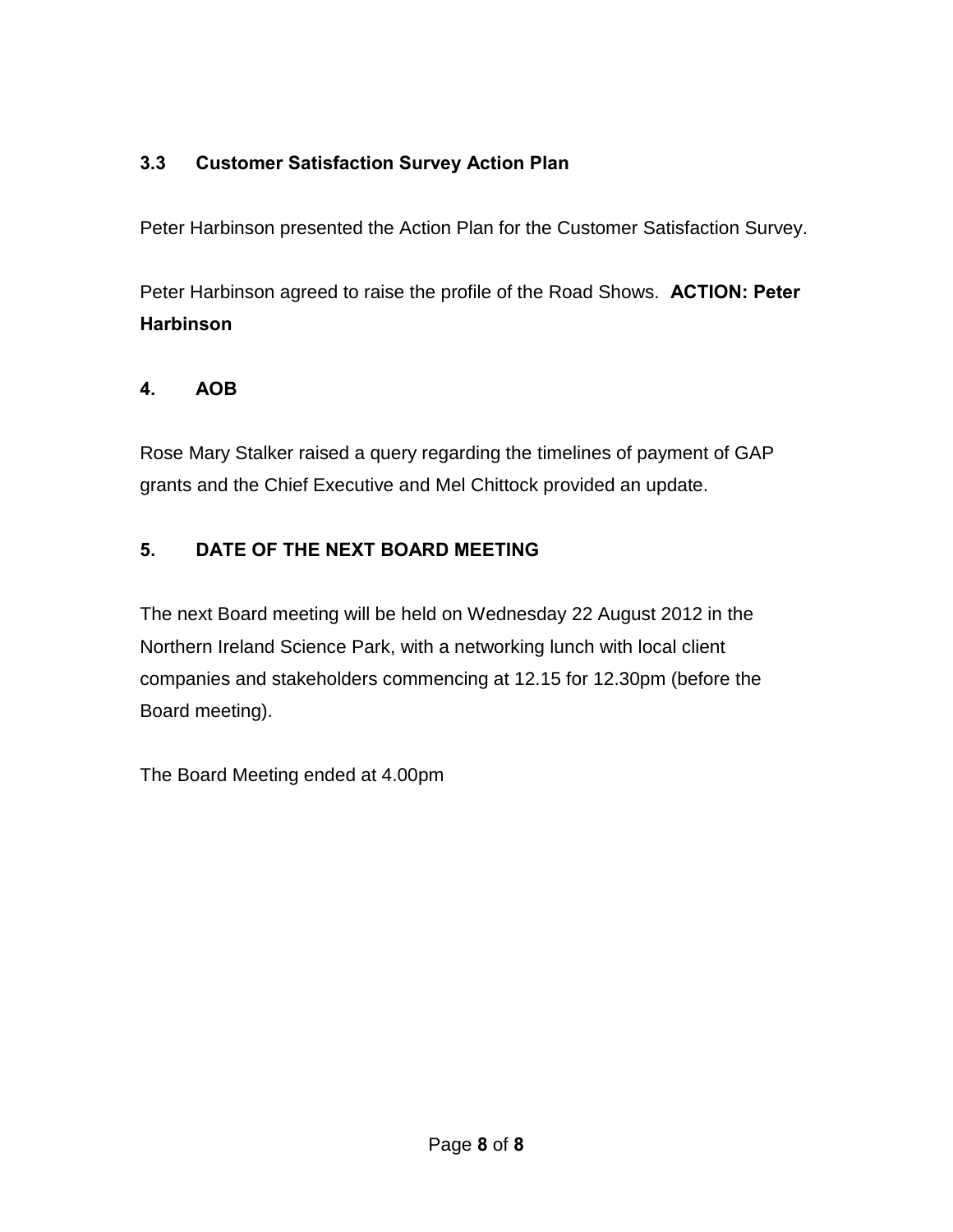#### **NINETY SEVENTH MEETING OF THE INVEST NORTHERN IRELAND BOARD ON 22 AUGUST 2012**

**Present:** 

# **Invest NI Board**

| Mark Ennis (Chairman) | Professor McCormac       |
|-----------------------|--------------------------|
| Roy Adair             | Gerry McGinn             |
| Tim Brundle           | Alan Lennon              |
| David Dobbin          | <b>Scott Rutherford</b>  |
| Frank Hewitt          | <b>Rose Mary Stalker</b> |

**In Attendance:** Alastair Hamilton, Mel Chittock, Jeremy Fitch, Tracy Meharg, Amanda Braden, Donal Durkan, Bill Scott & Damian McAuley

**Minute Taker:** Michelle McBride

## **1. APOLOGIES & DECLARATIONS OF INTEREST**

The meeting commenced at 2.10pm

Ken Nelson, Dr Gerard O'Hare, Peter Harbinson and Barry McBride offered their apologies.

The Chairman asked the Board Members to declare any conflicts of interest.

There were no conflicts to note.

## **2. MONTHLY REPORTING TO BOARD**

#### **2.1 MINUTES JUNE BOARD MEETING**

The minutes of the June Board meeting were agreed as a true record of this meeting.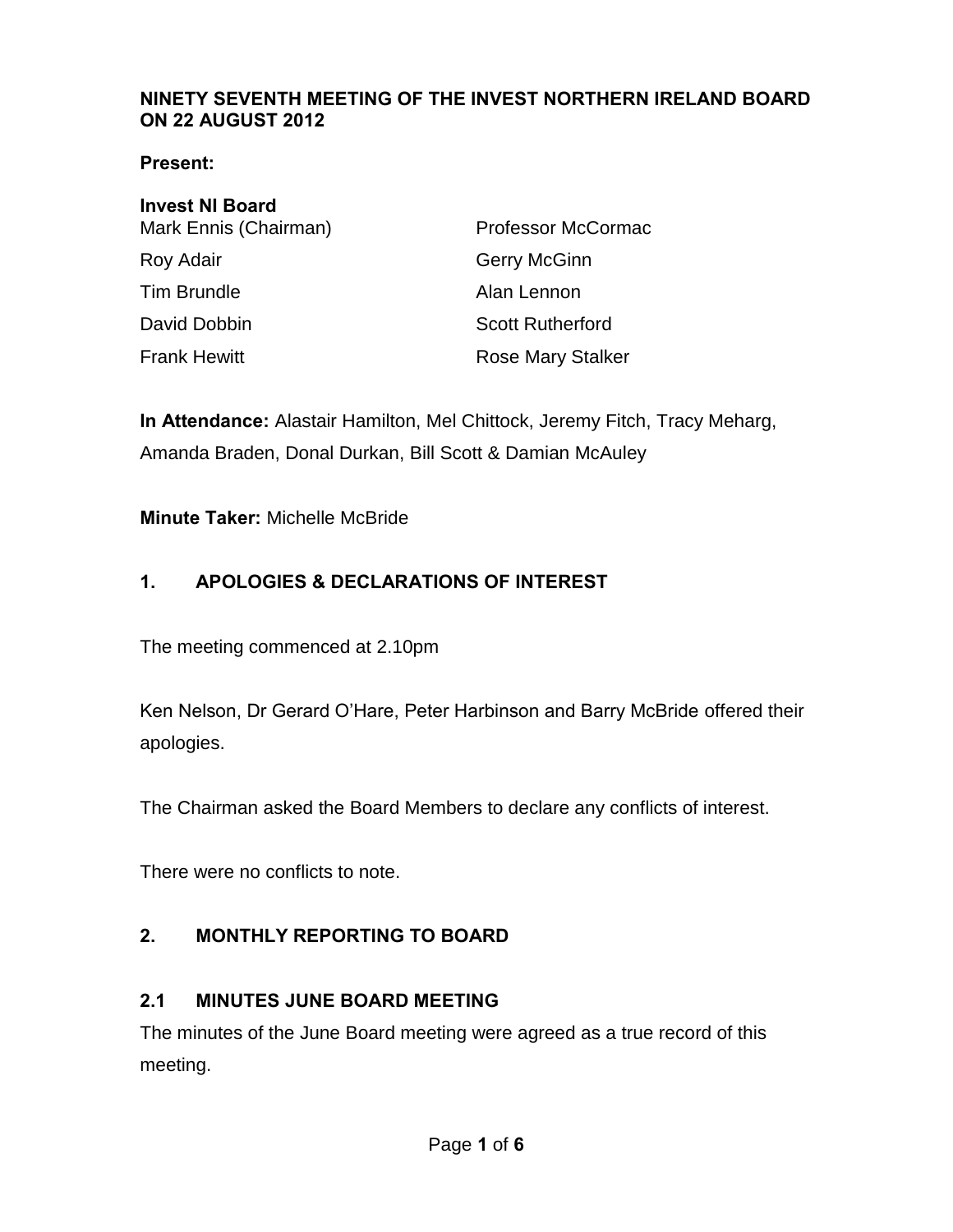#### **2.2 MATTERS ARISING**

The Outstanding Actions Arising table was reviewed and addressed.

The Chairman noted that the Finance for Equity report had been circulated to the Board.

Mel Chittock confirmed that the Efficiency Group members (Roy Adair, Alan Lennon and Rose Mary Stalker) met before the Board meeting. The Board agreed that the Efficiency group would provide an update at the October Board meeting. **ACTION: Mel Chittock** 

The Chairman and the Board thanked Frank Hewitt and the Northern Ireland Science Park for hosting the Invest NI August Board meeting. The Chairman noted that the networking lunch had worked well.

The Chief Executive confirmed that he and the Chairman will meet with the local banks on 10 September. **ACTION: Chief Executive to confirm details** 

Northern Ireland Tourist Board and the Invest NI Board have agreed to hold a meeting and then a dinner in October/November (venue tbc). Michelle McBride to contact Board members regarding their availability. **ACTION: Michelle McBride** 

An update of the current interaction of these organisations will be provided in advance of the joint meeting. **ACTION: Jeremy Fitch**

The Chairman and the Chief Executive agreed to produce a draft agenda for the Board Strategy Away Day 2013. They agreed to consider the topics of Risk Management and Efficiency as agenda items for the Board Strategy Away Day in 2013. **ACTION: Chairman and Chief Executive**

Page **2** of **6** Donal Durkan outlined the current situation regarding the Board working groups.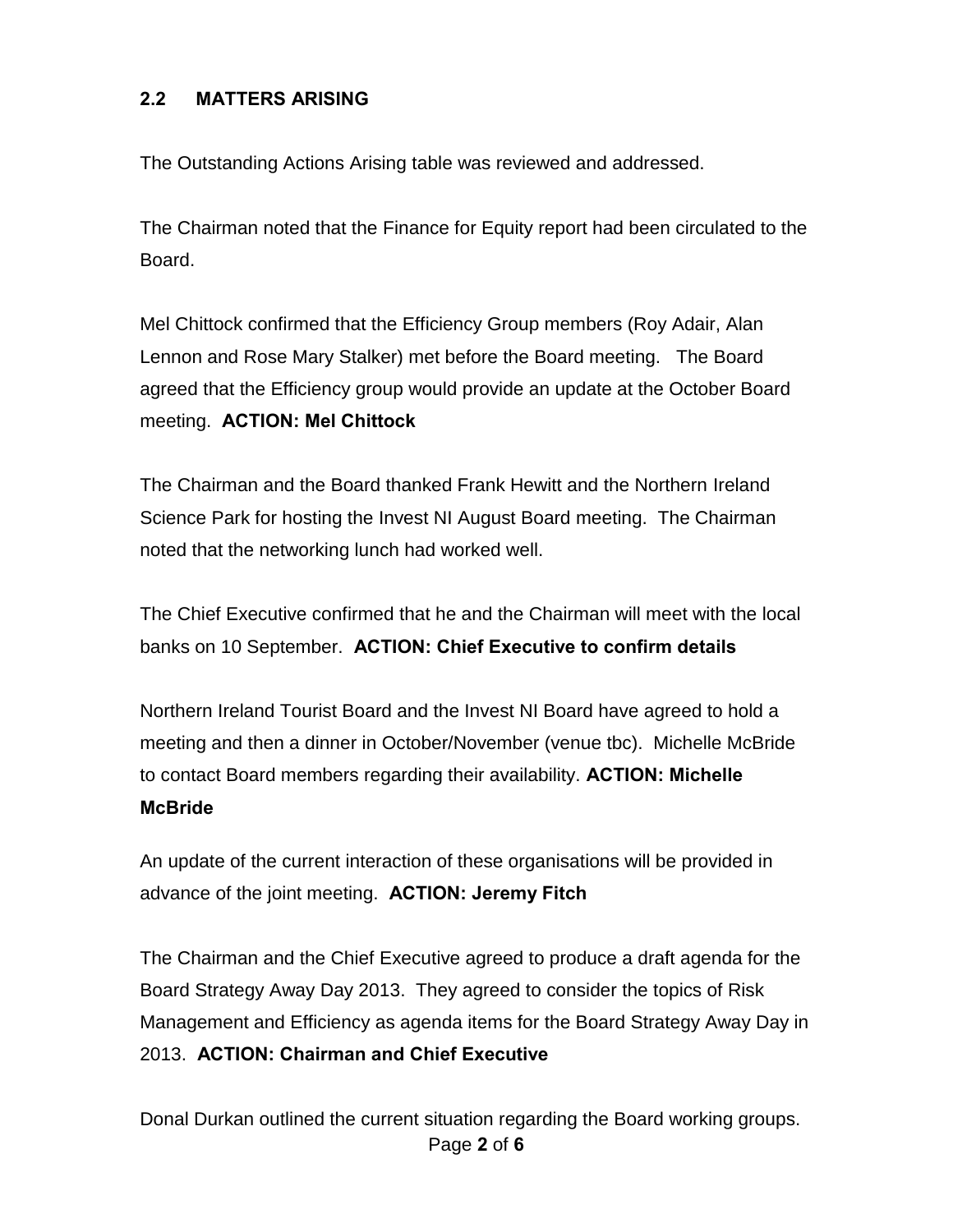The Chief Executive provided an update regarding the measurement of Casework processing times on the Scorecard.

Amanda Braden provided an update in relation to Scott Rutherford's query regarding Learning and Development and the Corporate Scorecard, they agreed to discuss this issue further. **ACTION: Scott Rutherford and Amanda Braden**

The Board agreed to indicate their preferred involvement re events and update on their travel plans to assist with overseas events. It was agreed that Barry McBride would act as the point of contact for the Board on this. **ACTION: Barry McBride** 

A date had now been agreed for the meeting with Enterprise Ireland and the IDA.

## **2.3 CEO REPORT**

The Chief Executive gave an overview of the CEO report to the Board and brought the following matters to the Board's attention:

He asked members to refer to the KPI charts and noted that there is some further work to do on this chart. The Board discussed the trends and targets in the KPI charts. The Board the inclusion of a projection line in the charts and noted the importance that the charts and the traffic light indicators should be aligned.

The Chief Executive agreed to consider the Board's suggested amendments in relation to the KPI Charts (specifically the inclusion of a projected outcome). **ACTION: Chief Executive** 

The Board asked Jeremy Fitch to consider sourcing information on Client Customer Employee numbers. **ACTION: Jeremy Fitch**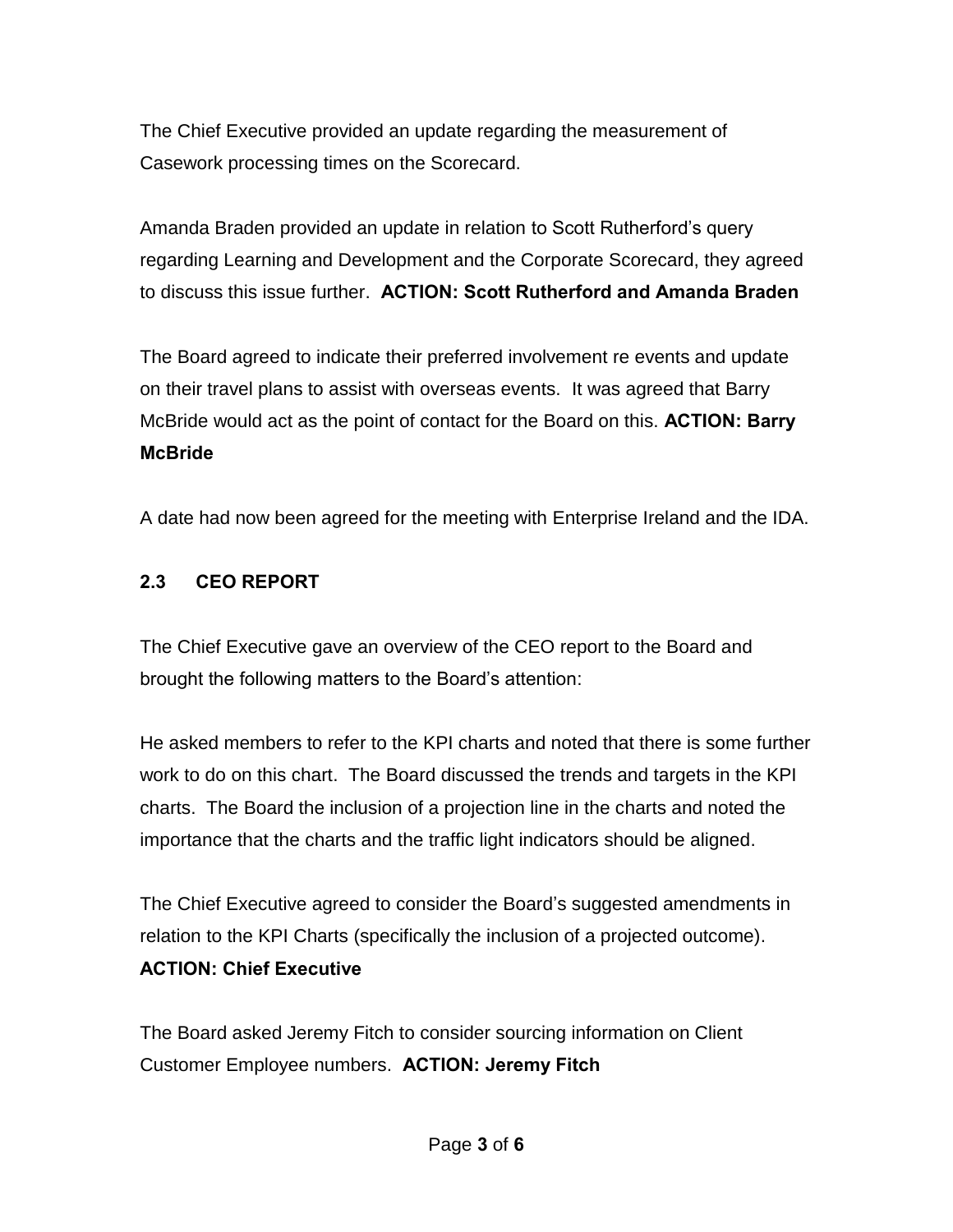In response to a query from the Board, the Chief Executive provided an update on the Connected Health Board. The Chief Executive noted the importance of ensuring appropriate linkage with the Chairs and Chief Executive of the Health Trusts and agreed to forward the Connected Health Action Plan to Board members. **ACTION: Chief Executive**

## **2.4 FINANCE REPORT TO THE BOARD**

Mel Chittock provided an update on this report. Specific issues highlighted including both ERDF and the proposed adjustments in future years from DFP.

The Board and the Executive team discussed the Budgets going forward.

## **2.5 MARKETING AND COMMUNICATIONS REPORT TO THE BOARD**

Members were asked to note this report.

## **2.6 CASEWORK REPORT TO THE BOARD**

Members were asked to note this Report.

#### **3. ITEMS FOR DISCUSSION**

#### **3.1 Chairman's Update**

The Chairman provided the Board with an update on his recent activities.

He noted his attendance at the Irish Open in June and discussed an issue of Skills shortage which was raised during his interaction with client companies.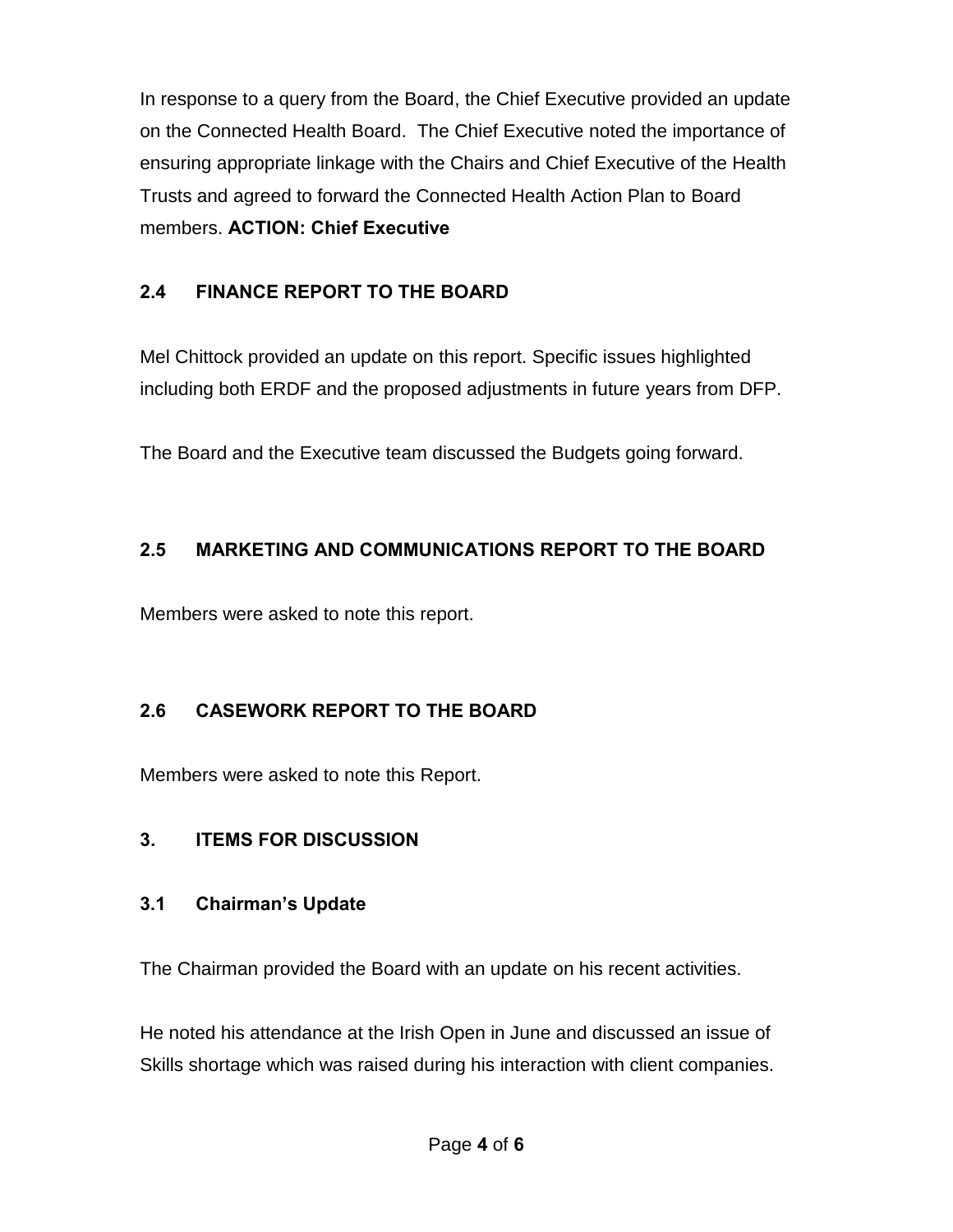The Board discussed this at some length and acknowledged the need to address this issue in the short-term.

Tracy Meharg and Jeremy Fitch agreed to provide an update on the Skills issue at the next Board meeting. It was also suggested that it might be worth considering inviting companies affected by this issue and the Pro-vice chancellors of the Universities to discuss this problem and potential solutions. **ACTION: Tracy Meharg and Jeremy Fitch** 

Tracy and Jeremy agreed to consider if this item should be brought to a Board working group. **ACTION: Tracy Meharg and Jeremy Fitch** 

(Scott Rutherford left the meeting at 3.40pm).

## **3.2 Trade Presentation**

Vicky Kell joined the meeting to present on Trade with Tracy Meharg. The Chairperson thanked Vicky and Tracy for the clear progress that had been made in developing the export strategy.

Tracy Meharg agreed to distribute the Trade Presentation to the Board. **ACTION: Tracy Meharg**

(Professor Gerry McCormac left the meeting at 4pm).

Tracy Meharg agreed to consider all the suggestions made by the Board and to bring the Trade item back to the Board in October/November for further discussion. **ACTION: Tracy Meharg** 

#### **3.3 Lessons Learnt from PACs**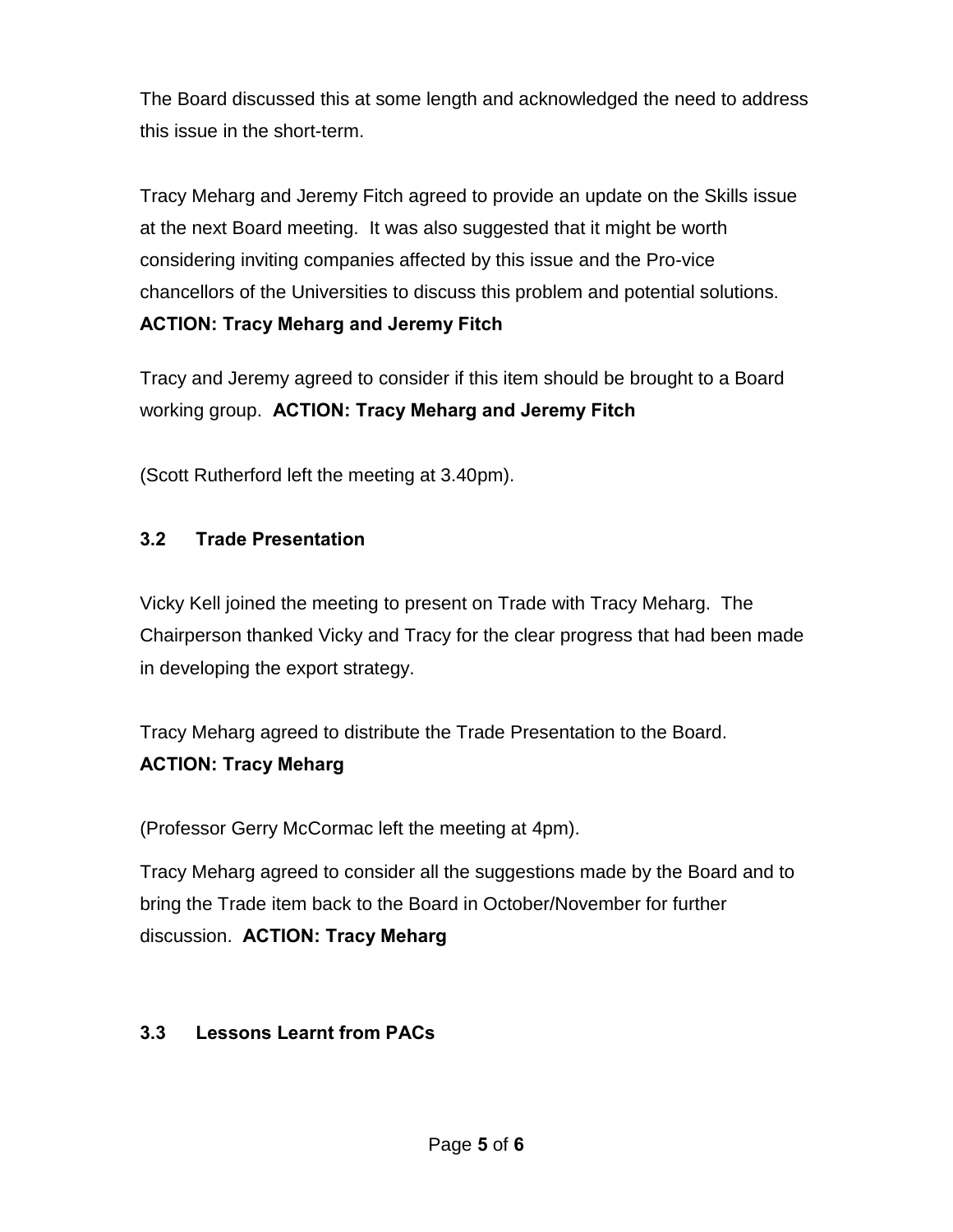The "Lessons Learnt" from PACs item was deferred to the September Board meeting due to time constraints**. ACTION: Gerry McGinn**

## **4. AOB**

None to note.

## **5. DATE OF THE NEXT BOARD MEETING**

The next Board meeting will be held on Wednesday 19 September 2012 in the Seagoe Hotel, Craigavon with a networking lunch with local client companies and stakeholders commencing at 12.15 for 12.30pm (before the Board meeting).

The Board Meeting ended at 4.15pm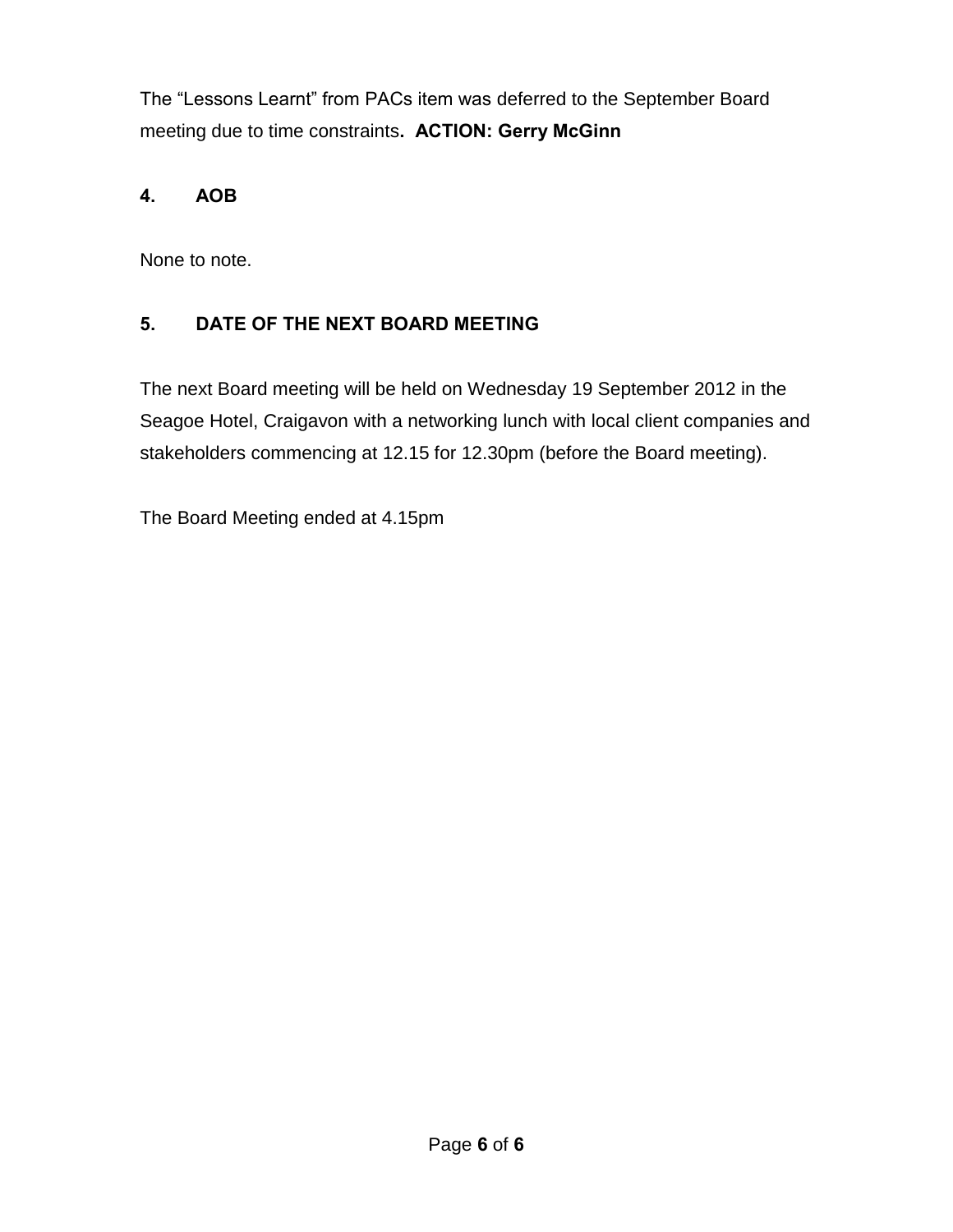# **NINETY EIGTH MEETING OF THE INVEST NORTHERN IRELAND BOARD ON 19 SEPTEMBER 2012**

#### **Present:**

#### **Invest NI Board**

| Mark Ennis (Chairman) | <b>Professor McCormac</b> |
|-----------------------|---------------------------|
| Roy Adair             | <b>Gerry McGinn</b>       |
| <b>Tim Brundle</b>    | Alan Lennon               |
| David Dobbin          | <b>Scott Rutherford</b>   |
| <b>Frank Hewitt</b>   | Rose Mary Stalker         |
| Ken Nelson            | Dr Gerard O'Hare          |

**In Attendance:** Alastair Hamilton, Mel Chittock, Jeremy Fitch, Tracy Meharg, Amanda Braden, Peter Harbinson, Barry McBride & Damian McAuley

**Minute Taker:** Michelle McBride

#### **1. APOLOGIES & DECLARATIONS OF INTEREST**

The meeting commenced at 2.00pm

Donal Durkan and Bill Scott offered their apologies.

The Chairman asked the Board Members to declare any conflicts of interest.

Tim Brundle noted a potential conflict regarding Innovation Vouchers mentioned in the Casework Paper and Roy Adair noted a potential conflict regarding the Film Studios. Ken Nelson noted a potential conflict as the Social Entrepreneurship Programme is mentioned in the Casework papers.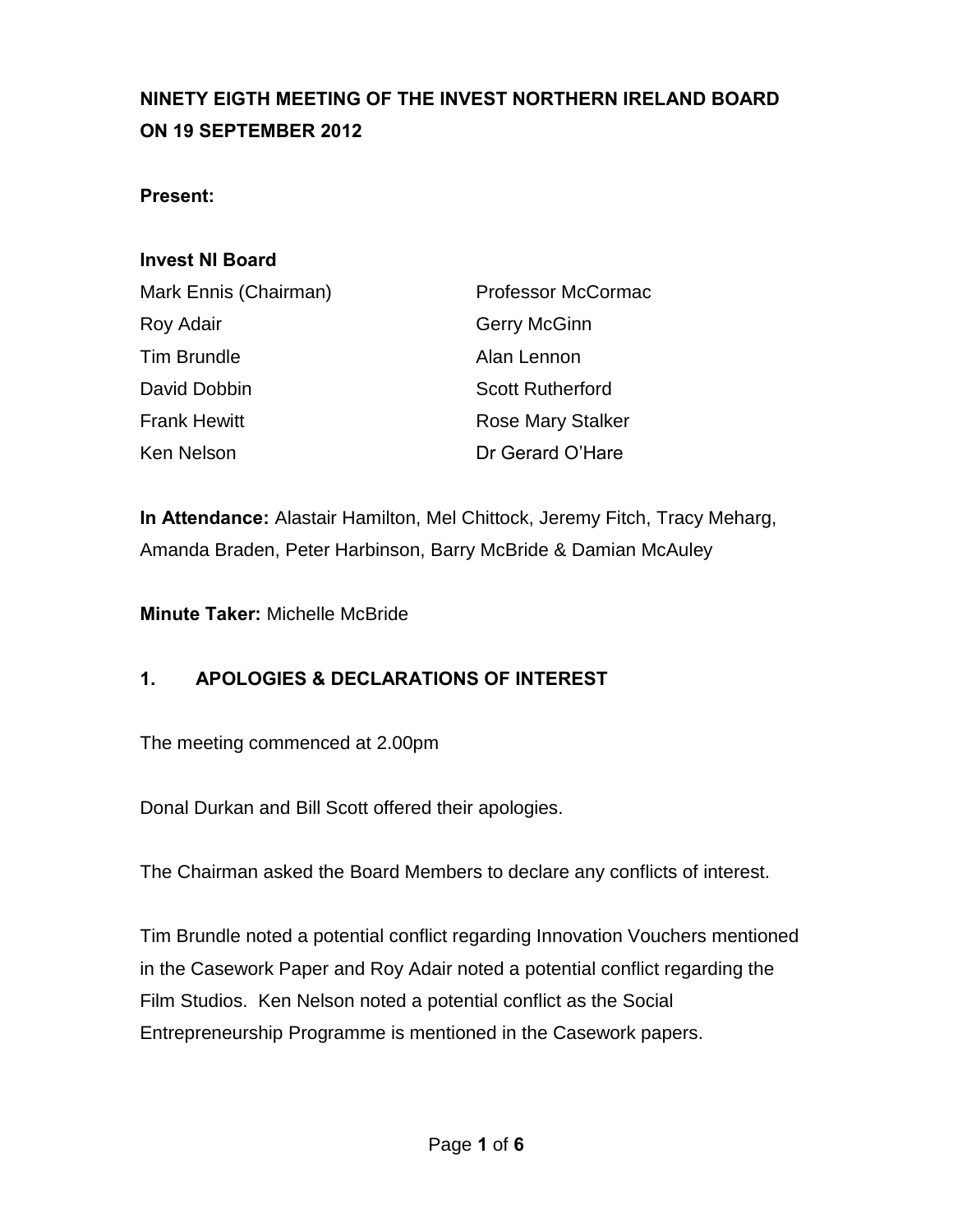## **2. MONTHLY REPORTING TO BOARD**

#### **2.1 MINUTES AUGUST BOARD MEETING**

The minutes of the August Board meeting were agreed as a true record of this meeting.

## **2.2 MATTERS ARISING**

The Outstanding Actions Arising table was reviewed and addressed.

The Chairman and the Chief Executive confirmed that they met with the local banks on 10 September. The Chairman noted that this had been a useful meeting and noted that the topics discussed included Finance Vouchers and Secondments into the Banks and from the Banks.

The Chairmen and the Chief Executives of the Northern Ireland Tourist Board and the Invest NI Board have agreed to hold an initial meeting in the coming months. A further event involving the Boards of both organisations will be arranged for a later date. **ACTION: Michelle McBride** 

The Chief Executive is working with Donal Durkan to produce a draft agenda for the Board Strategy Away Day 2013 and he agreed to discuss this with the Chairman before sharing with the Board. **ACTION: Chairman and Chief Executive**

Amanda Braden confirmed that she met with Scott Rutherford regarding Learning and Development and the Corporate Scorecard. They are seeking to ensure that the programmes are strategically aimed. Amanda Braden agreed to update the Board in December. **ACTION: Amanda Braden**

Barry McBride will circulate the Forward Plan to Board members and Board members are asked to notify Barry if they are going abroad.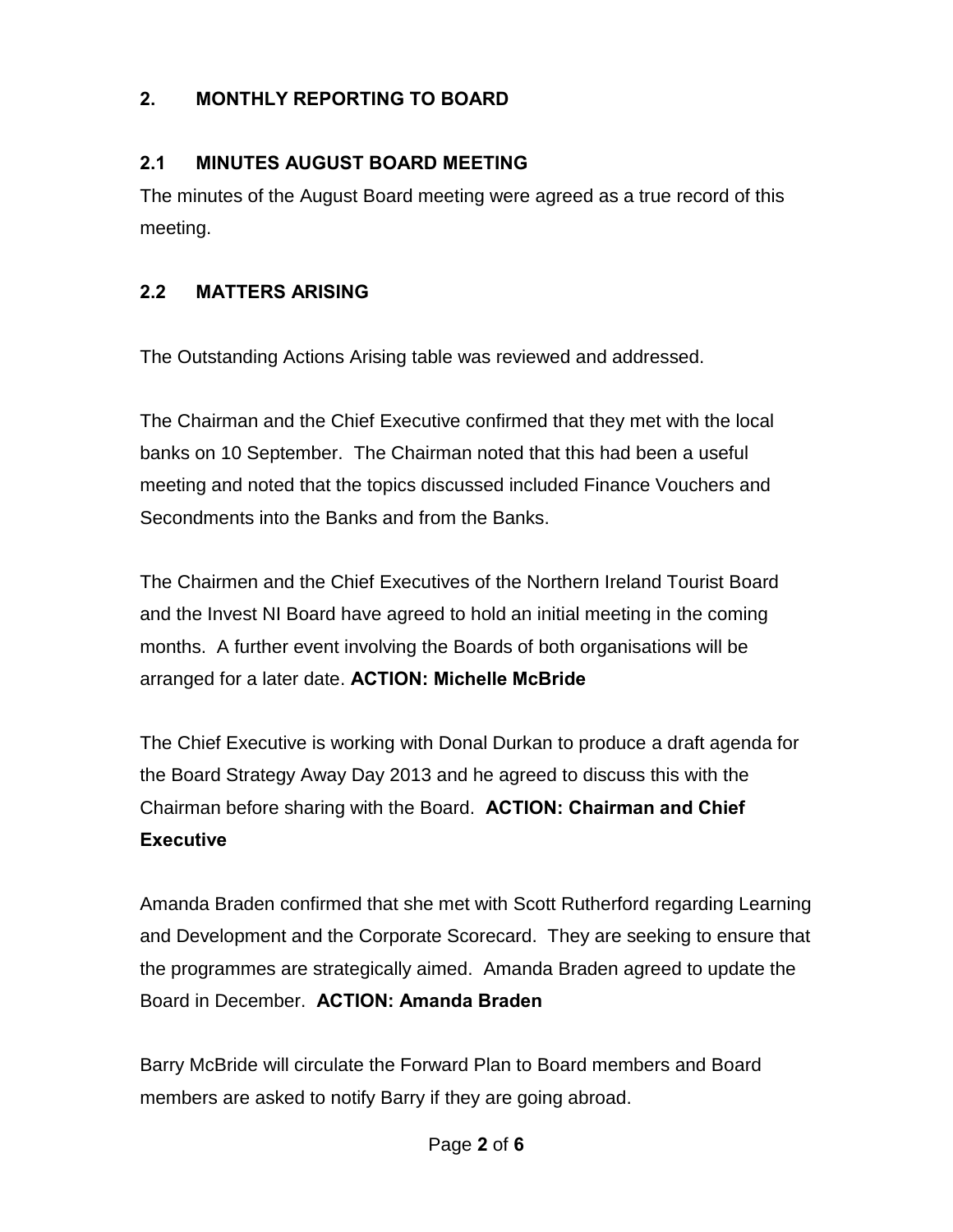Peter Harbinson confirmed that the first of the Regional roadshows will take place on 4<sup>th</sup> October and there has been a very good response to date.

Jeremy Fitch circulated the employment detail requested by the Board in August.

The Board requested that a Client Segmentation presentation is brought forward as a future Board item. **ACTION: Jeremy Fitch** 

The Chairman and the Chief Executive met with Frank Ryan and Hugh Cooney of Enterprise Ireland on 6 September.

## **2.3 CEO REPORT**

The Chief Executive gave an overview of the CEO report to the Board and brought the following matters to the Board's attention:

He noted that he attended an Oversight and Liaison meeting with DETI in September.

The Chief Executive updated the Board on Access to Capital and the Growth Loan Fund.

He noted that he had been liaising with the Department regarding the head count situation and a business case has been presented to the Minister on this issue.

Members agreed that the Discussion Forum held in Larne prior to the Board meeting on the recent job losses at FG Wilson was very useful and positive. The Board discussed how the supply chain to FG Wilson can be supported. The Chief Executive confirmed that the Minister and he will meet with Senior officials from Caterpillar in the US.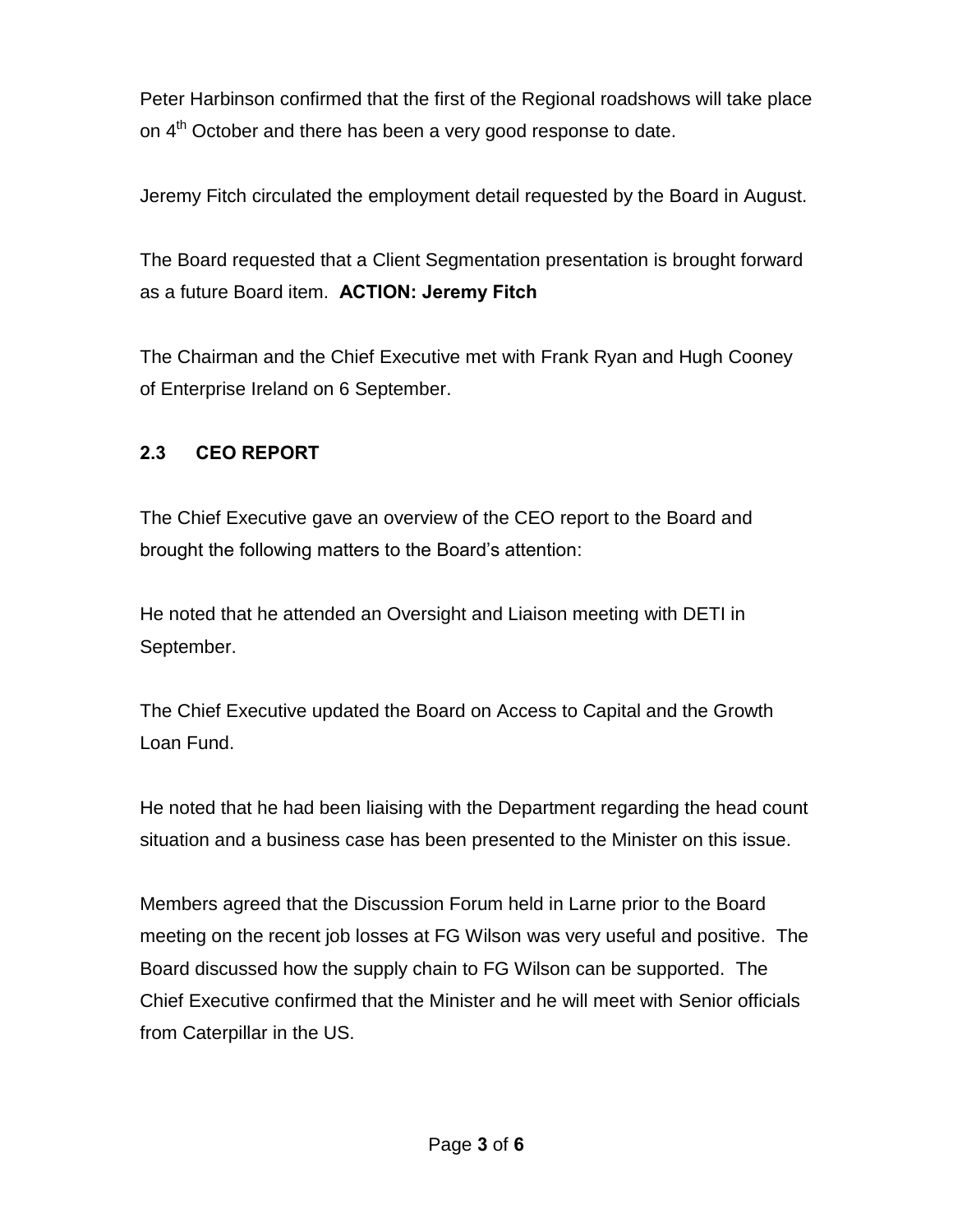The Chief Executive asked the Board to note the Scorecard. Mel Chittock provided an update regarding Business customer payments and the issues regarding processing due the large volume of claims, EU funded project issues and the introduction of the new system. Additional staff and overtime has been arranged to address the problems with this situation.

The Board noted the issues regarding the compliance with the Performance Management system and asked that the Executive Leadership team lead by example on this.

Members stated that they were pleased with the re-drafting of the KPI Charts. The Chief Executive agreed to address the colour coding issues with the KPI chart and to ensure that the RAGs are properly aligned. **ACTION: Chief Executive** 

#### **2.4 FINANCE REPORT TO THE BOARD**

Mel Chittock provided an update on this report.

# **2.5 MARKETING AND COMMUNICATIONS REPORT TO THE BOARD**

Peter Harbinson provided an update on this report. It was agreed that Branding would be an item for the October Board meeting. **ACTION: Peter Harbinson**

# **2.6 CASEWORK REPORT TO THE BOARD**

Members were asked to note this Report.

# **2.7 OPERATING PLAN & SCORECARD**

Damian McAuley introduced the Operating Plan and Scorecard. He agreed to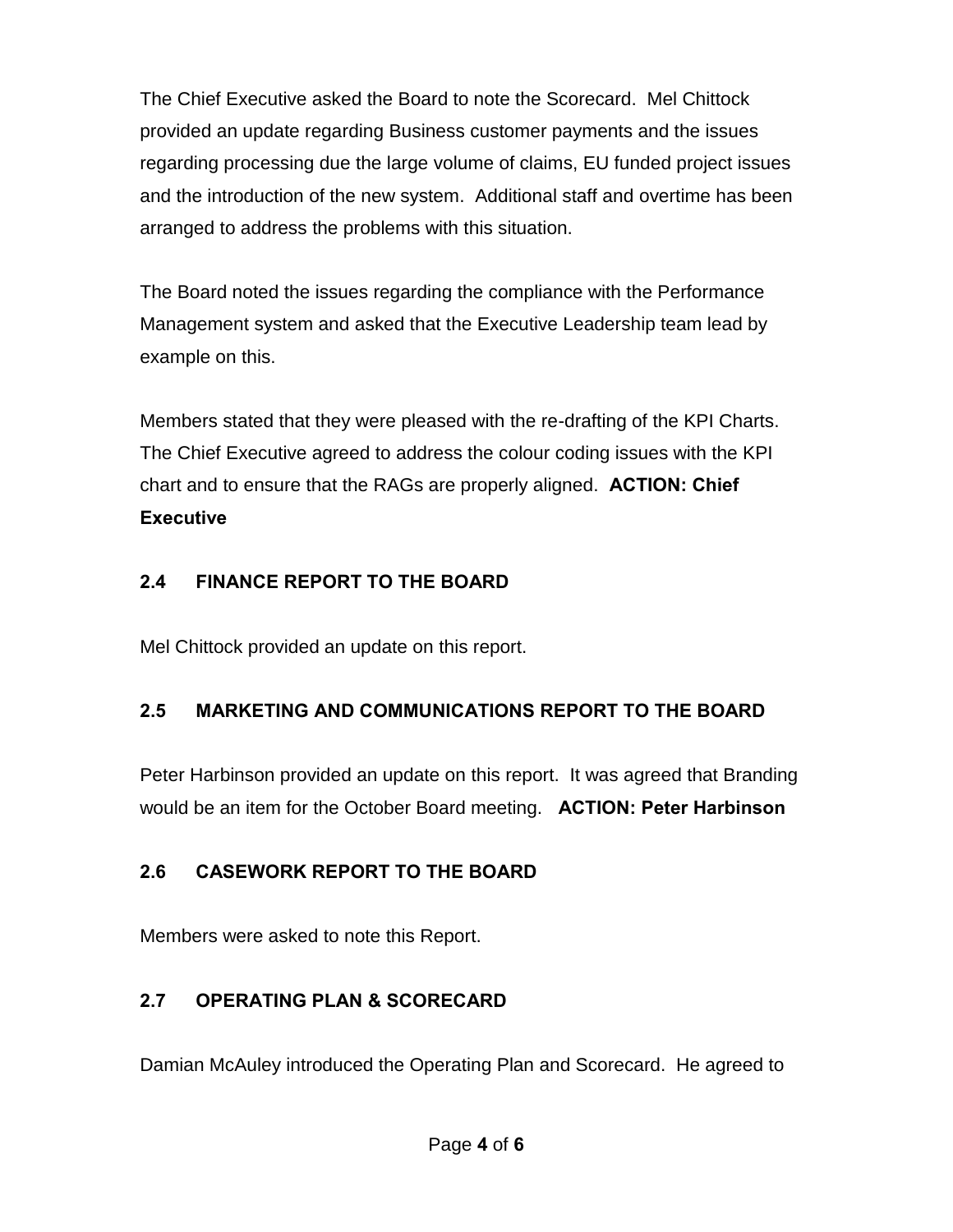check some details in the Operating Plan and the Scorecard. **ACTION: Damian McAuley**

(Alan Lennon left the meeting at 3pm)

# **3. ITEMS FOR DISCUSSION**

## **3.1 Chairman's Update**

The Chairman provided the Board with an update on his recent activities.

He updated the Board regarding his dinner with Minister Foster and the Business Organisations to discuss Corporation Tax.

The Chairman provided an update to members on the EAG meeting with Lord Heseltine on 11 September. He noted that Roy Adair, David Dobbin and Rose Mary Stalker had joined this meeting and the Chief Executive was in attendance.

He attended a CBI dinner in September and noted that he had positive feedback regarding Invest NI.

The Chairman and the Chief Executive had also met with Kevin Paul and Chris Condy to consider the potential of a fund to encourage start up FDI companies. These are typically midsized USA companies pre IPO that are looking for a European base.

## **3.2 Lessons Learnt from PACs**

Gerry McGinn introduced the "Lessons Learnt" from PACs item and Mel Chittock presented on this topic.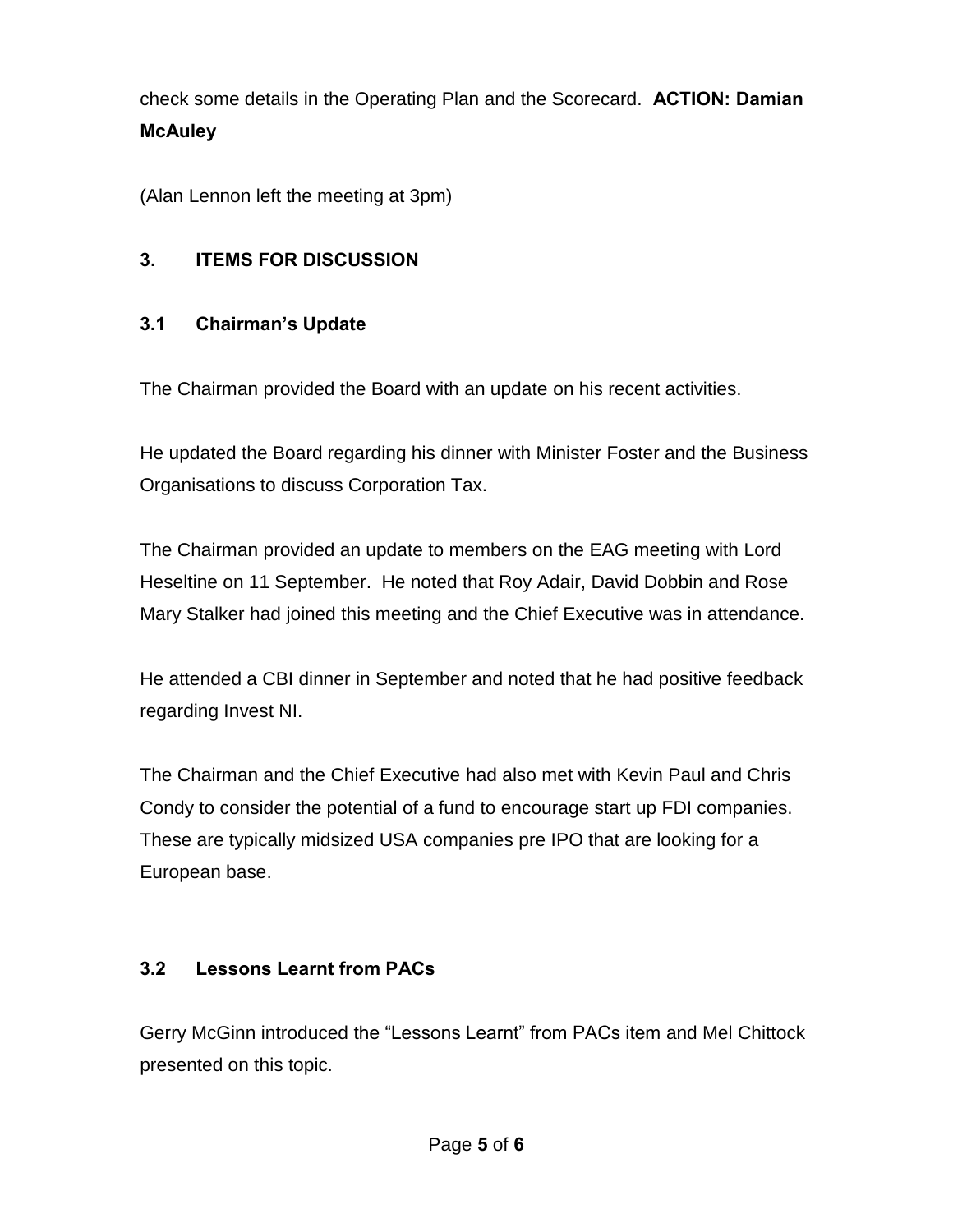Damian McAuley agreed to ensure that the Casework checklist aligns with the Lessons Learnt from PACs key themes. **ACTION: Damian McAuley** 

(Professor McCormac left the meeting at 3.30pm)

#### **3.3 Skills**

Tracy Meharg introduced this item and Niall Casey joined the meeting to discuss the paper presented.

The Board noted that phase one of this plan is positive, however, there is a lot more to be done. Members suggested identifying talent through workshops or aptitude tests rather than only through standard qualifications. The Board noted the timeframe to address the issues and the need to make the sectors look attractive, particularly with education influencers.

Niall Casey pointed out that the need for a small functional group to take this forward has been recognised.

#### **4. AOB**

Scott Rutherford requested an update regarding Competence Centres at the October/November Board meeting. **ACTION: Tracy Meharg**

## **5. DATE OF THE NEXT BOARD MEETING**

The next Board meeting will be held on Wednesday 24 October 2012 in the Seagoe Hotel, Craigavon with a networking lunch with local client companies and stakeholders commencing at 12.15 for 12.30pm (before the Board meeting).

The Board Meeting ended at 4.15pm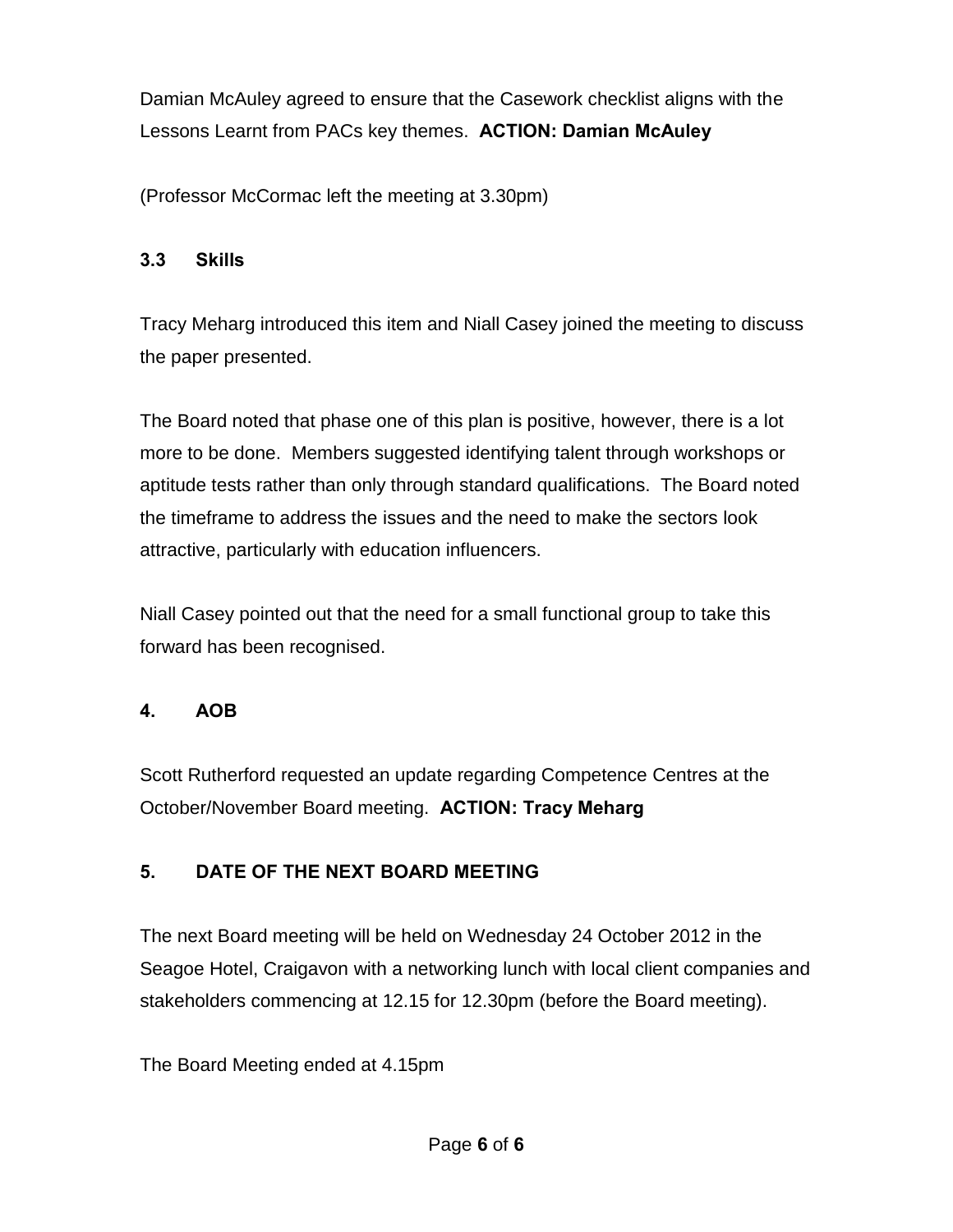# **NINETY NINETH MEETING OF THE INVEST NORTHERN IRELAND BOARD ON 24 OCTOBER 2012 HELD AT THE SEAGOE HOTEL, CRAIGAVON**

#### **Present:**

#### **Invest NI Board**

| Mark Ennis (Chairman) |  |
|-----------------------|--|
| Roy Adair             |  |
| <b>Tim Brundle</b>    |  |
| <b>Frank Hewitt</b>   |  |

Alan Lennon Ken Nelson Dr Gerard O'Hare **Scott Rutherford** 

**In Attendance:** Alastair Hamilton, Mel Chittock, Jeremy Fitch, Tracy Meharg, Amanda Braden, Peter Harbinson, Barry McBride, Donal Durkan and Bill Scott & Damian McAuley

**Minute Taker:** Michelle McBride

#### **1. APOLOGIES & DECLARATIONS OF INTEREST**

The meeting commenced at 2.00pm

David Dobbin, Gerry McGinn, Professor McCormac and Rose Mary Stalker offered their apologies.

The Chairman asked the Board Members to declare any conflicts of interest, there were none to note.

#### **2. MONTHLY REPORTING TO BOARD**

#### **2.1 MINUTES SEPTEMBER BOARD MEETING**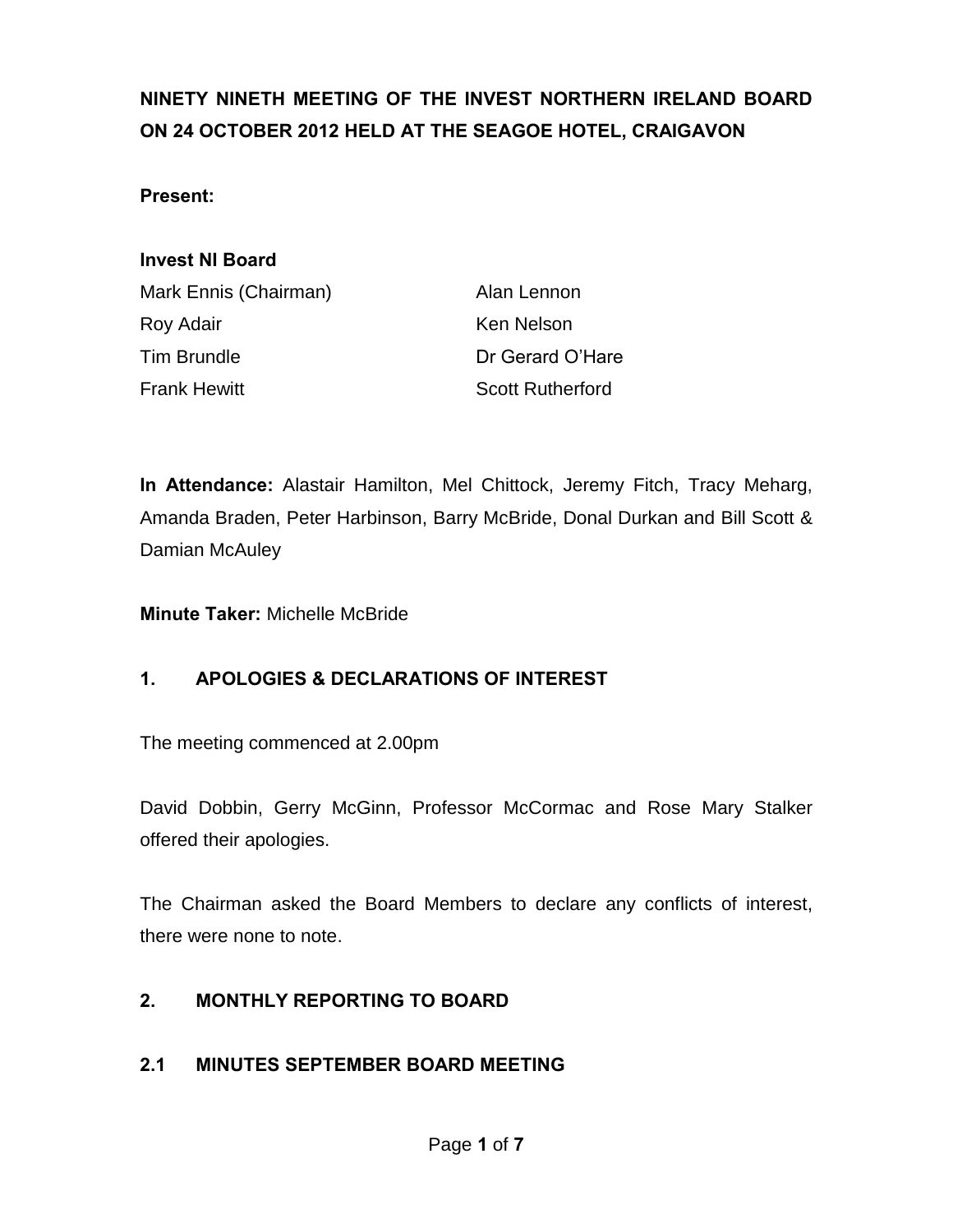The minutes of the September Board meeting were agreed as a true record of this meeting.

#### **2.2 MATTERS ARISING**

The Outstanding Actions Arising table was reviewed and addressed.

Roy Adair provided an update regarding the Efficiency Group. It was agree that Efficiency would be considered as an item for discussion at the Board Away Day. Mel Chittock agreed to continue working with the Efficiency Group and to provide information on this to the Board for discussion at the Away Day. **ACTION: Mel Chittock**

The Chairman and the Chief Executive will meet with the Chairman and the Chief Executive of the Northern Ireland Tourist Board on 7 December.

The Chief Executive and Donal Durkan to discuss the draft agenda for the Board Strategy Away Day with the Chairman **ACTION: Michelle McBride to agree a date and time** 

The Chairman noted that he would like to discuss Board member terms and has asked members to consider whether they would like to extend/shorten terms. **ACTION: Board members**

Amanda Braden agreed to provide an update paper to the Board regarding Learning and Development and the Corporate Scorecard in the November Board papers. **ACTION: Amanda Braden**

Tracy Meharg agreed to present on the targets for Trade and the potential gaps in meeting these targets. She asked the Board to advise if there is any further information which they would like to be included. **ACTION: Board members and Tracy Meharg**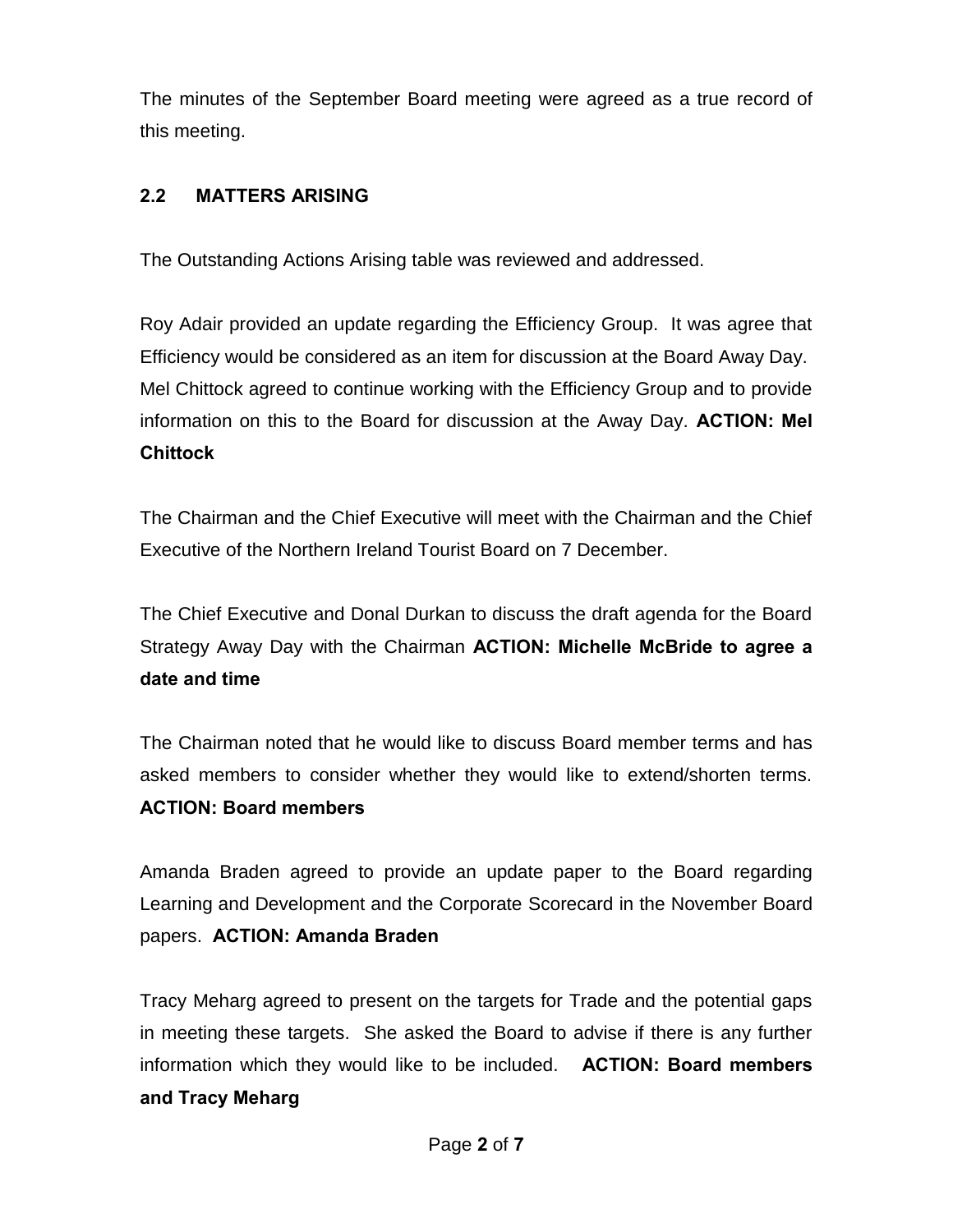The Board asked that the Client Segmentation is brought forward as the item for discussion at the November Board item. **ACTION: Jeremy Fitch** 

Scott Rutherford requested that a presentation regarding Competence Centres is brought to the November Board meeting. **ACTION: Tracy Meharg** 

The Chairman suggested holding a meeting in Stormont and holding a networking lunch with MLA's in February or March 2013. Damian McAuley agreed to consider the logistics of arranging this meeting. **ACTION: Damian McAuley**

#### **2.3 CEO REPORT**

The Chief Executive gave an overview of the CEO report to the Board and brought the following matters to the Board's attention:

He updated the Board on the next stage of the Transform process.

The Chief Executive updated members on the Growth Loan Fund.

He provided an update on FG Wilson's current situation and noted that the Minister and he met with Senior officials from Caterpillar in the US in September. The Board discussed how the supply chain to FG Wilson can be supported and recorded their support of how the Chief Executive has handled this situation.

The Chief Executive discussed his trip to the US and gave details of the announcements and visits to companies.

He noted that the CBI Roadshow in Belfast Met was a successful event and will be rolled out.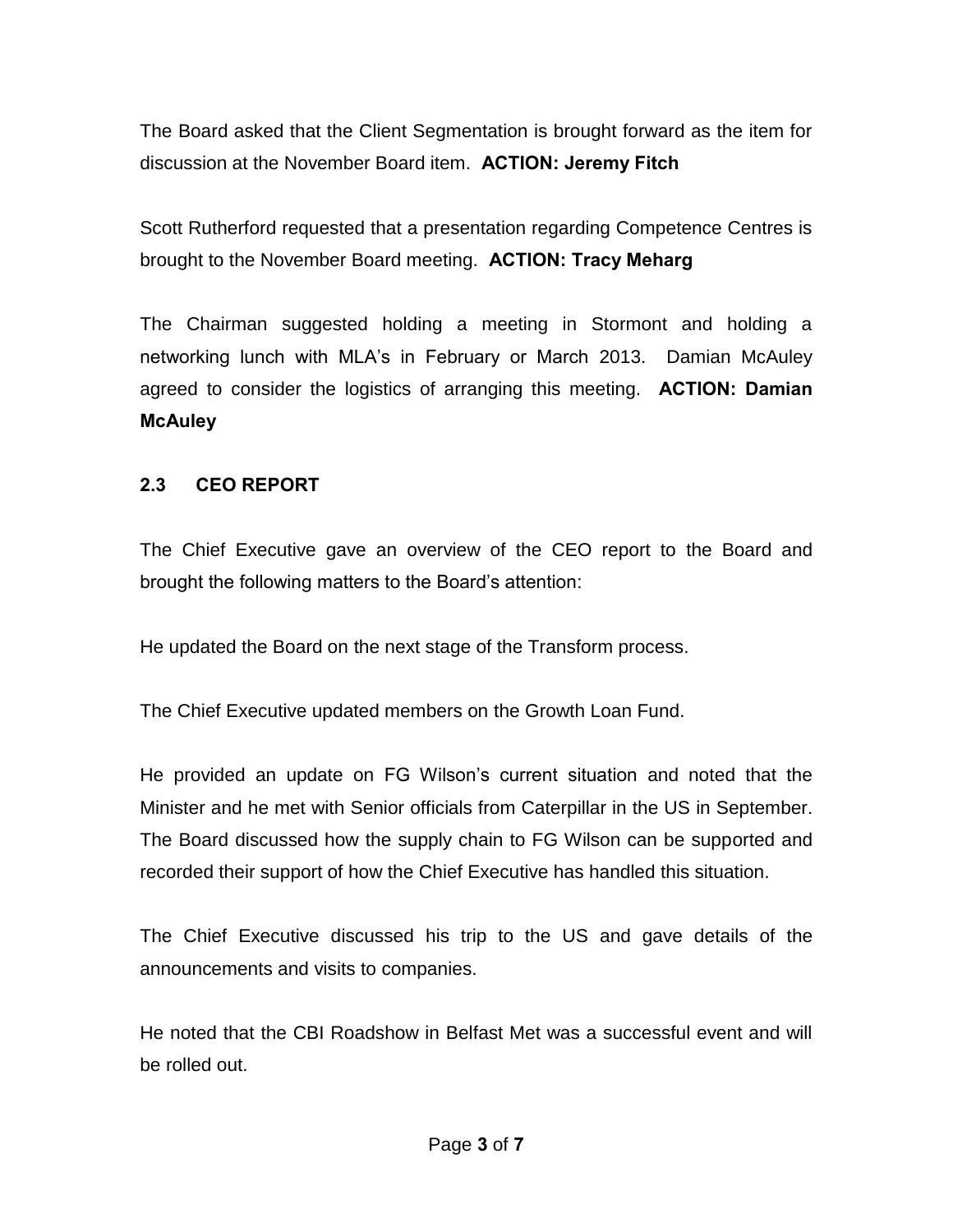The Chief Executive confirmed that he had attended the First Minister and Deputy First Minister Economy and Job Initiative meeting and provided an update to the Board.

Jeremy Fitch provided an update on the Jobs fair for FG Wilson staff.

### **2.4 FINANCE REPORT TO THE BOARD**

Mel Chittock provided an update on this report.

He detailed the proposed update to the Board members Expenses Claim Form to meet the changes requested by HMRC. Expenses are now liable for tax and as the employer Invest NI will meet this liability. Remuneration will move from quarterly to monthly and payments will be made via the payroll system from December 2012.

### **2.5 MARKETING AND COMMUNICATIONS REPORT TO THE BOARD**

Peter Harbinson provided an update on this report.

Peter Harbinson agreed to consider the possibility of combining a Board networking lunch with a Roadshow event. **ACTION: Peter Harbinson** 

Peter Harbinson agreed to consider updating the website to give more information on exactly what is available to companies and to include example case studies. **ACTION: Peter Harbinson** 

Peter Harbinson agreed to look into providing Board members with updates re online press and social media. **ACTION: Peter Harbinson**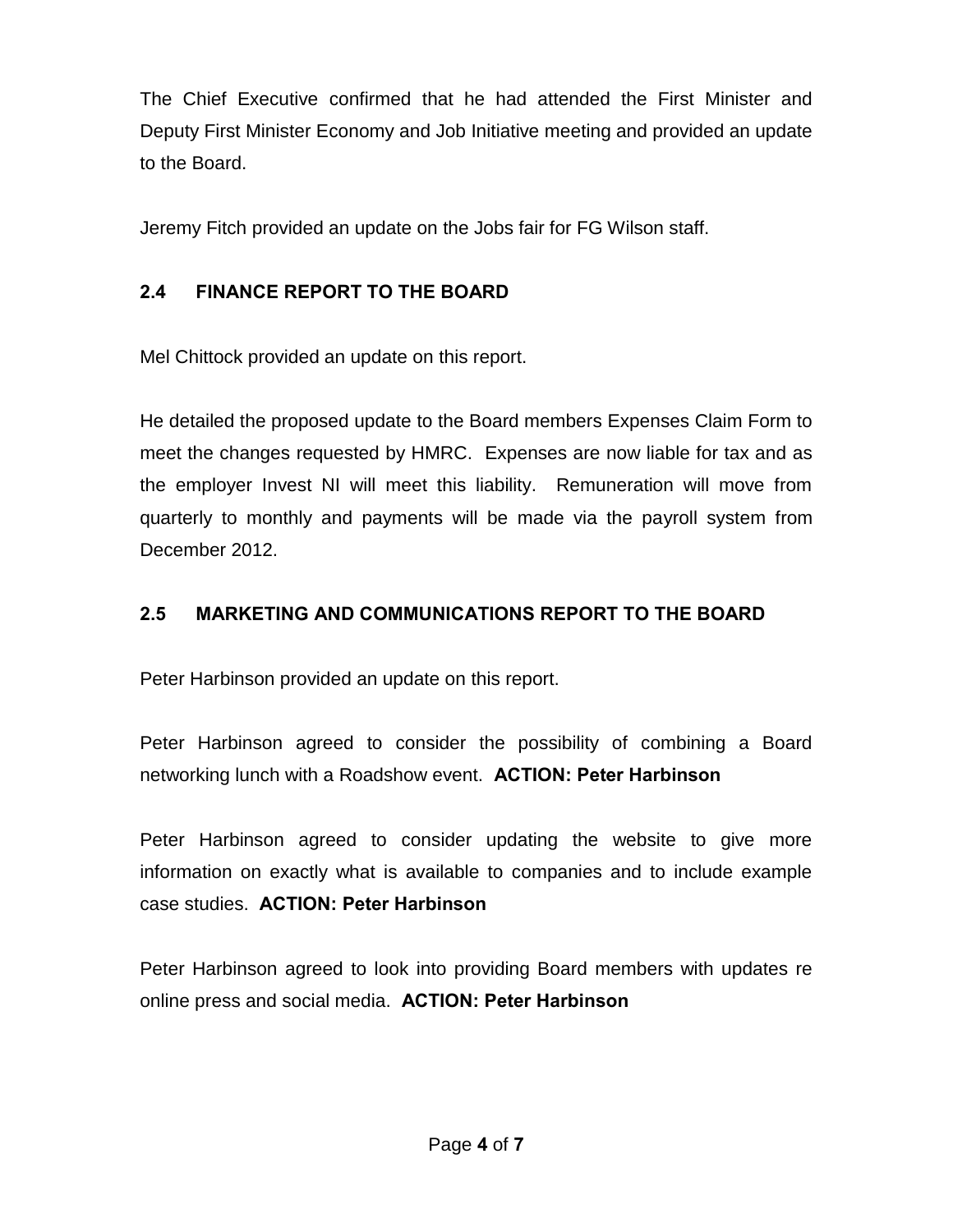#### **2.6 CASEWORK REPORT TO THE BOARD**

Members were asked to note this Report.

Tim Brundle provided details of his recent experience sitting on a number of Casework panels. He asked that members are better sighted on cases returning to the Board and noted that original members of the panel should be contacted to sit on these cases. He suggested that further consideration should be given to the issue.

Mel Chittock noted that Materiality guidance had been issued approximately 18 months ago and confirmed that there were some practical difficulties with reconvening the original Committee in relation to the cases.

The Board noted that the guidance on Materiality was very useful, however, they want to ensure that expansions or revisions to projects face the same rigorous process and consistency of approach as the original project.

Frank Hewitt suggested that enabling the Board to see the fruition of the project via company visits could be useful.

The Chief Executive and Mel Chittock agreed to discuss Casework with Tim Brundle and Mel agreed to discuss this issue with the Chairman of the Audit committee. **ACTION: Mel Chittock** 

### **3. ITEMS FOR DISCUSSION**

### **3.1 Chairman's Update**

The Chairman provided the Board with an update on his recent activities.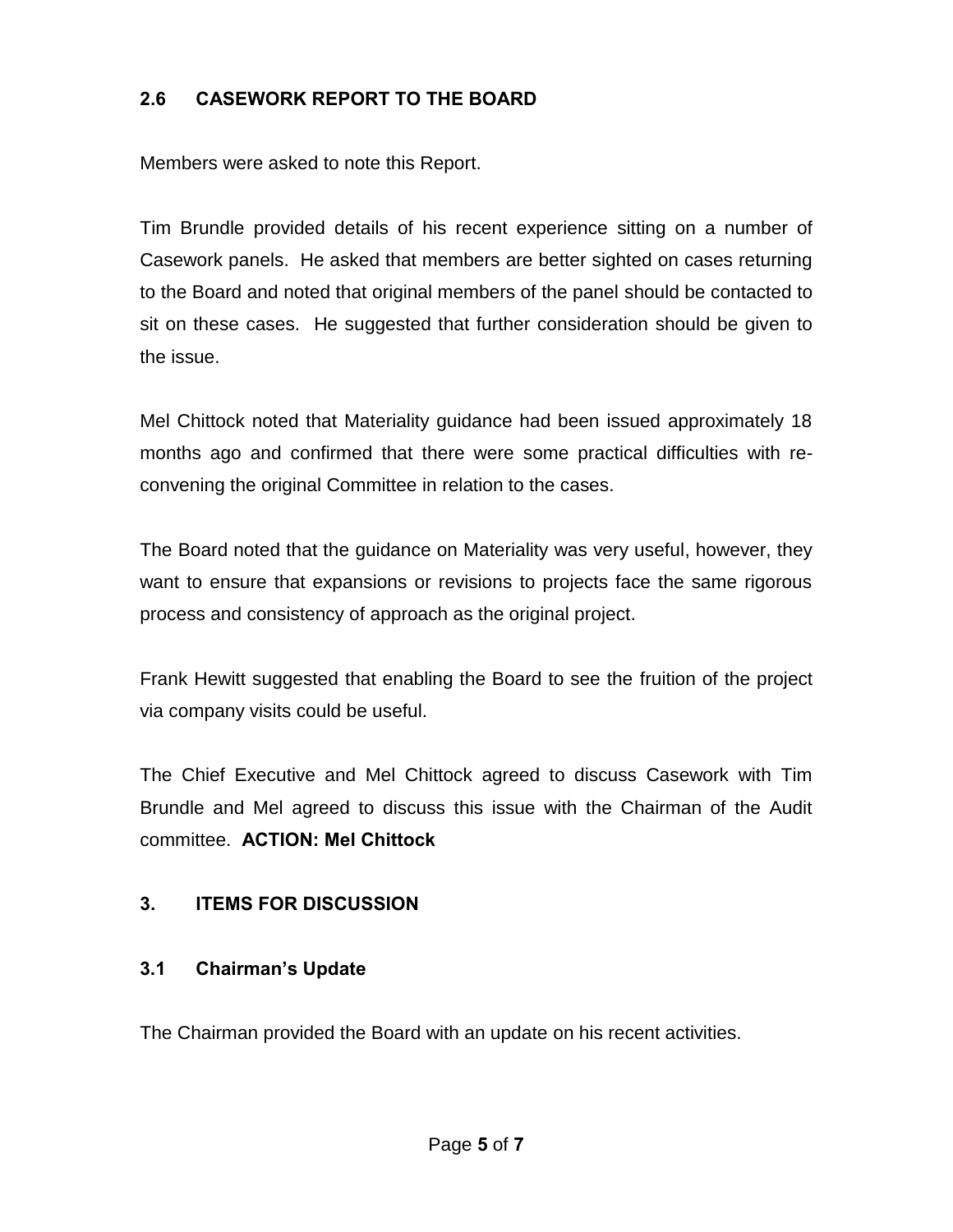The Chairman updated the Board regarding his visit to the Colin Allotment Site on 21 September 2012.

He noted that he and Jeremy Fitch meet with Craig Holmes regarding a proposed Corporate NI website project.

The Chairman noted that he had attended an event at PWC on 2 October and the Chief Executive provided an update on the issue of Secondments.

He also attended the Energy Sector and CBI meeting in October.

The Chairman raised concerns about the small sample of larger NI companies which were included in the results presented at the EAG Competitiveness Workshop. Donal Durkan agreed to follow –up with the EAG. **ACTION: Donal Durkan** 

Tim Brundle left the meeting at 3.20pm

### **3.2 Branding**

Peter Harbinson presented on Branding. The Board discussed the presentation and suggested a few points to improve Branding, including further work on the strap line and strengthening the logo.

Peter Harbinson agreed to consider the number of colours in the palette in relation to the logo. **ACTION: Peter Harbinson** 

The Board agreed that they were content with the direction of travel regarding Branding.

Scott Rutherford left at 4.10pm.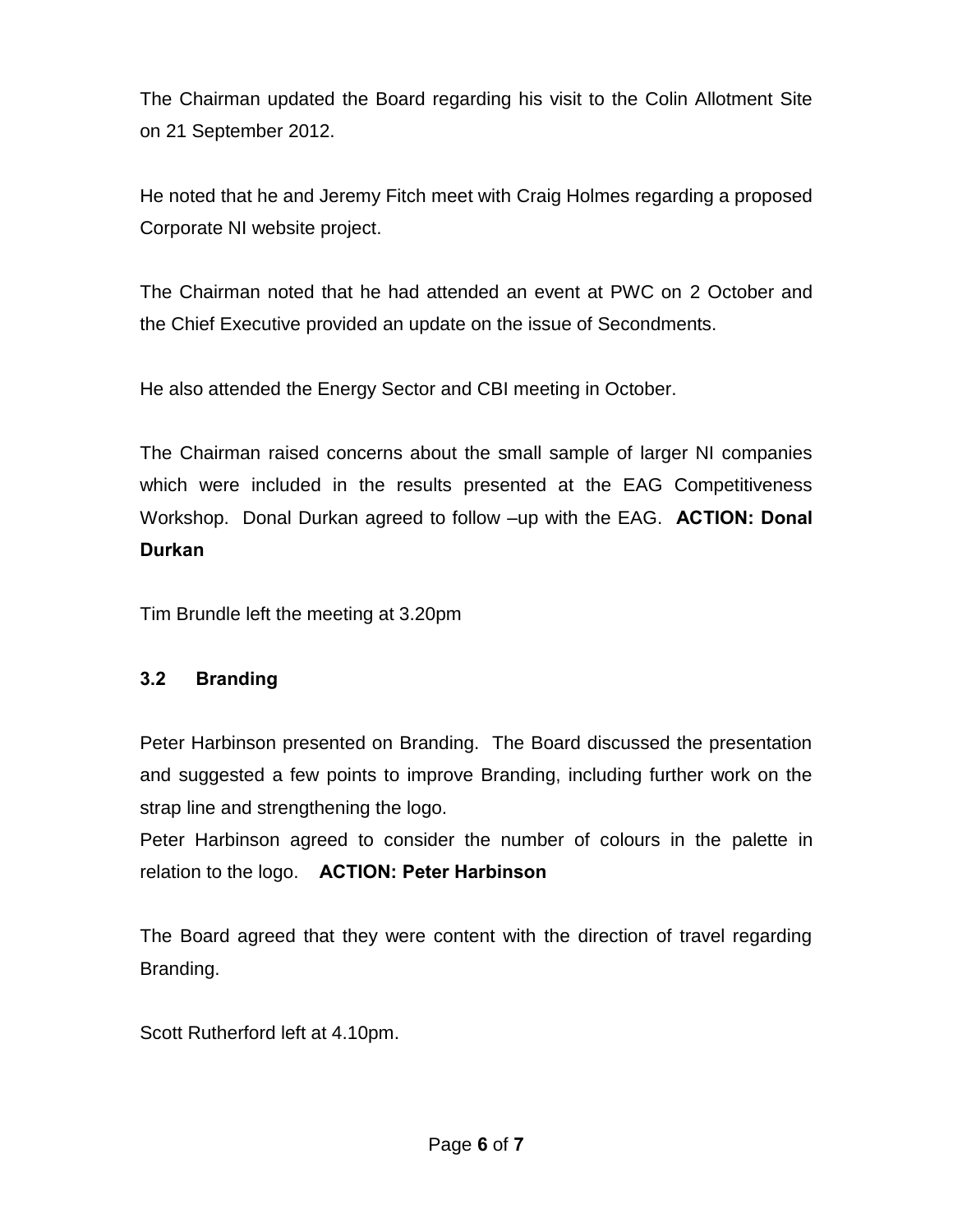### **4. AOB**

There was no other business to note.

# **5. DATE OF THE NEXT BOARD MEETING**

The next Board meeting will be held on Wednesday 28 November 2012 in Invest NI Headquarters.

The Board Meeting ended at 4.25pm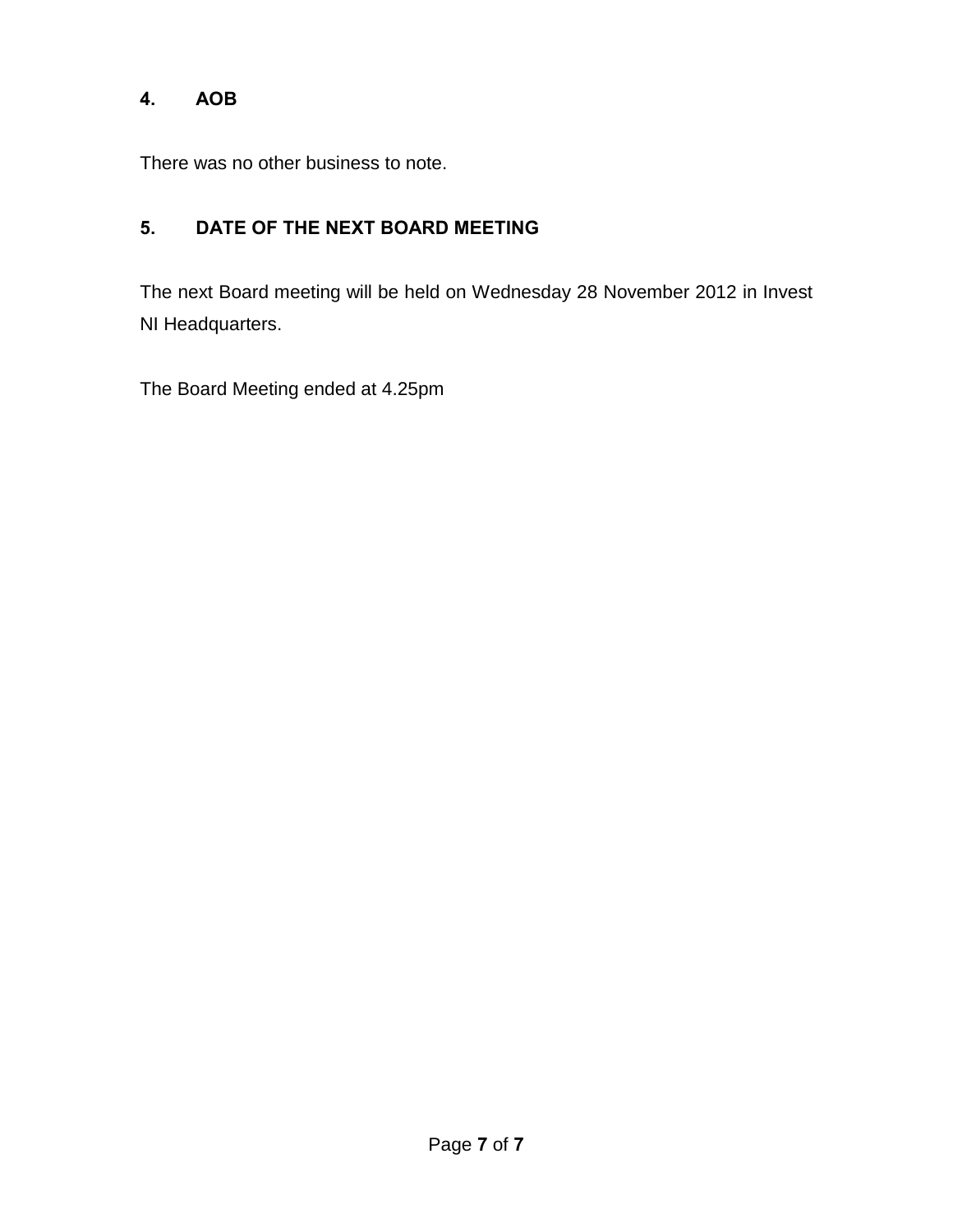# **ONE HUNDREDTH MEETING OF THE INVEST NORTHERN IRELAND BOARD ON 28 NOVEMBER 2012 HELD AT INVEST NI HEADQUARTERS**

#### **Present:**

#### **Invest NI Board**

| Mark Ennis (Chairman) | <b>Gerry McGinn</b>      |
|-----------------------|--------------------------|
| Tim Brundle           | Ken Nelson               |
| Frank Hewitt          | Dr Gerard O'Hare         |
| Alan Lennon           | <b>Rose Mary Stalker</b> |

**In Attendance:** Jeremy Fitch, Mel Chittock, Amanda Braden, Peter Harbinson, Barry McBride, Donal Durkan & Damian McAuley

**Minute Taker:** Michelle McBride

### **1. APOLOGIES & DECLARATIONS OF INTEREST**

The meeting commenced at 2.00pm.

The date of this meeting was changed at short notice and affected the availability of a number of Board members.

Roy Adair, David Dobbin, Professor McCormac, Scott Rutherford, Alastair Hamilton, Tracy Meharg and Bill Scott offered their apologies.

The Chairman asked the Board Members to declare any conflicts of interest.

Rose Mary Stalker noted one potential conflict relating the Chief Executive's report noting investment in R & D at QUB. While this issue was noted it was considered that conflicts would be unlikely.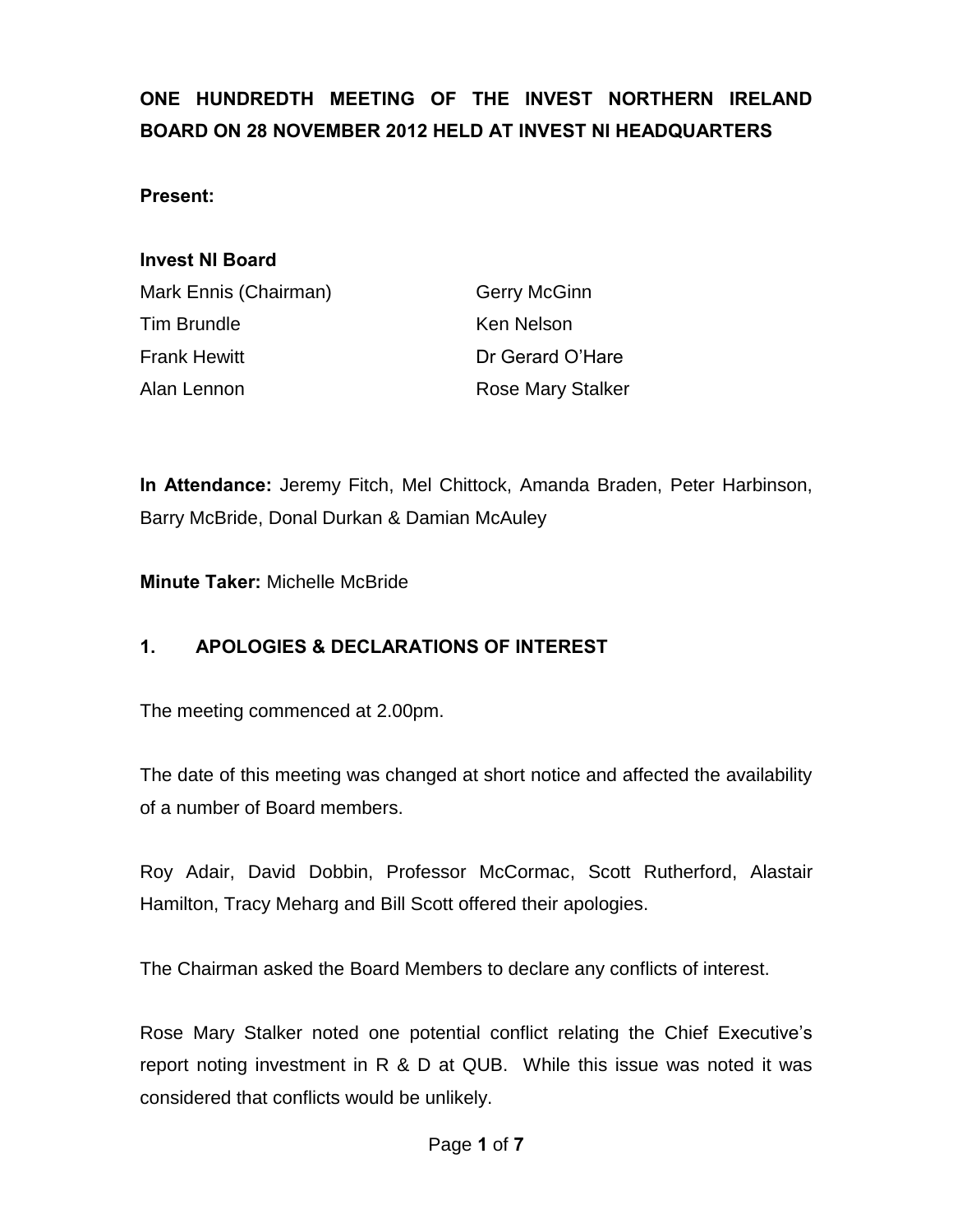# **2. MONTHLY REPORTING TO BOARD**

### **2.1 MINUTES OCTOBER BOARD MEETING**

The minutes of the October Board meeting were agreed as a true record of this meeting.

### **2.2 MATTERS ARISING**

The Outstanding Actions Arising table was reviewed and addressed.

It was agreed that the proposed Board Strategy Away Day Agenda will issue to all Board members when the Chief Executive has had sight and is in agreement. **ACTION: Donal Durkan/Martin Robinson**

Alan Shannon of DEL is to be invited to attend the Board Strategy Away Day. **ACTION: Damian McAuley**

The Chairman asked Damian McAuley to provide him with information regarding the cycle of Board re-appointments before the Board Away Day. **ACTION: Damian McAuley** 

Members agreed that the Trade presentation would now be scheduled as an agenda item for the February Board meeting. **ACTION: Tracy Meharg**

The Board asked that Client Segmentation is brought forward as the item for discussion at a future Board meeting. **ACTION: Jeremy Fitch** 

Damian McAuley agreed to look into holding a meeting in Stormont and holding a networking lunch with MLAs in April or May 2013. **ACTION: Damian McAuley**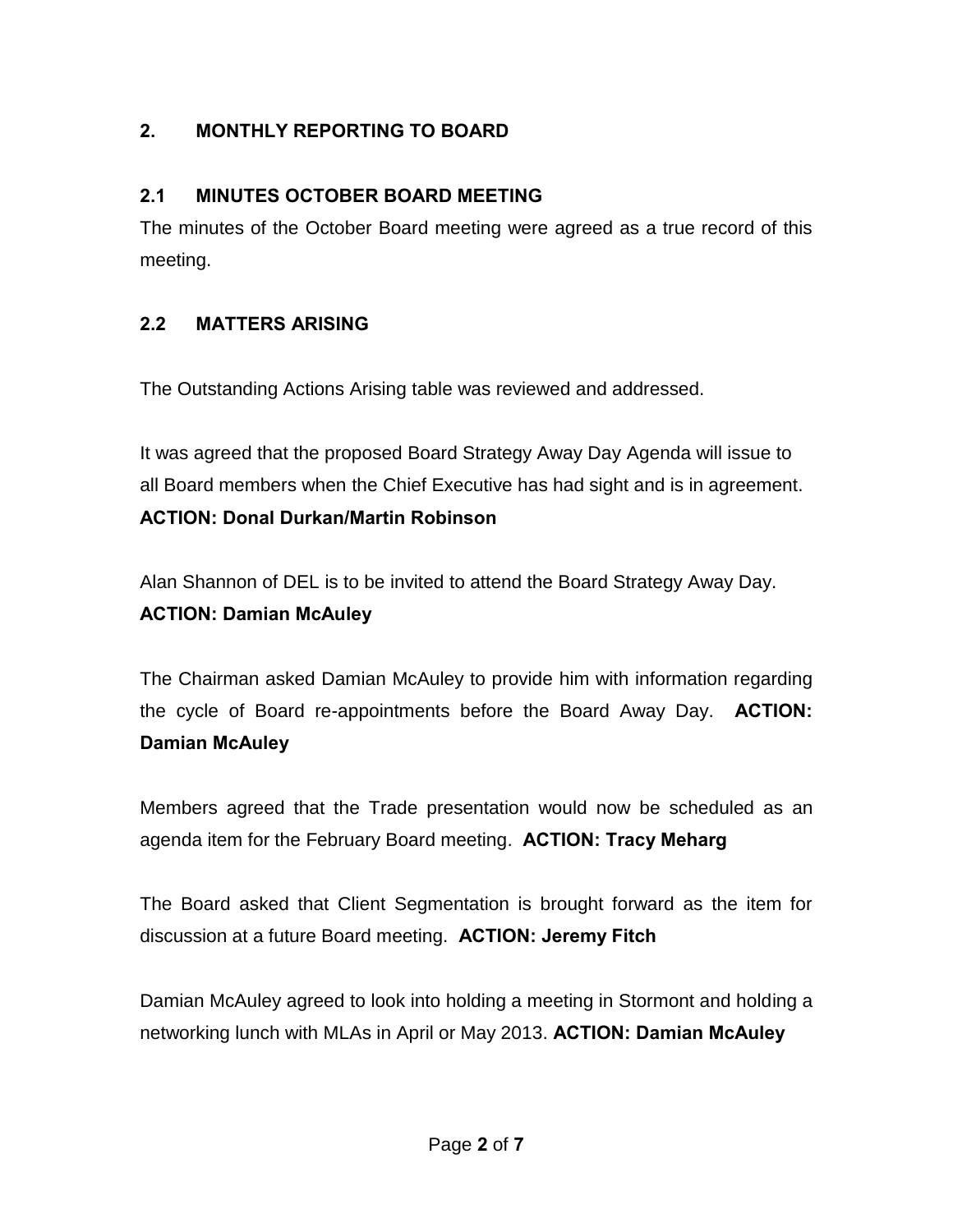Peter Harbinson agreed to consider the possibility of combining a Board networking lunch with a Roadshow event, in May 2013. **ACTION: Peter Harbinson** 

Peter Harbinson is looking into providing Board members with updates regarding online press and social media and in the interim will update important issues via the normal press communication. **ACTION: Peter Harbinson** 

Frank Hewitt offered to arrange a presentation from a representative of Dresden regarding Germany sub regional growth for a future Board meeting. **ACTION: Chairman to consider** 

#### **2.3 CEO REPORT**

In the Chief Executive's absence Jeremy Fitch gave an overview of the CEO report to the Board.

He updated members on the situation regarding Patton's and detailed the events which have been organised to assist the Construction Sector.

Frank Hewitt raised a query on the skills shortfall and the Board requested that an update on the Skills Action plan is presented at the February Board meeting. **ACTION: Tracy Meharg**

Ken Nelson raised a query regarding Competitiveness and agreed to pick this up with Bill Scott.

Rose Mary Stalker left the meeting at 1.35pm.

Jeremy Fitch updated the Board on the Prime Minister's visit to Northern Ireland and the announcement regarding the 2013 G8 summit. He confirmed that Invest NI will be involved in the team planning this event. The Board asked for an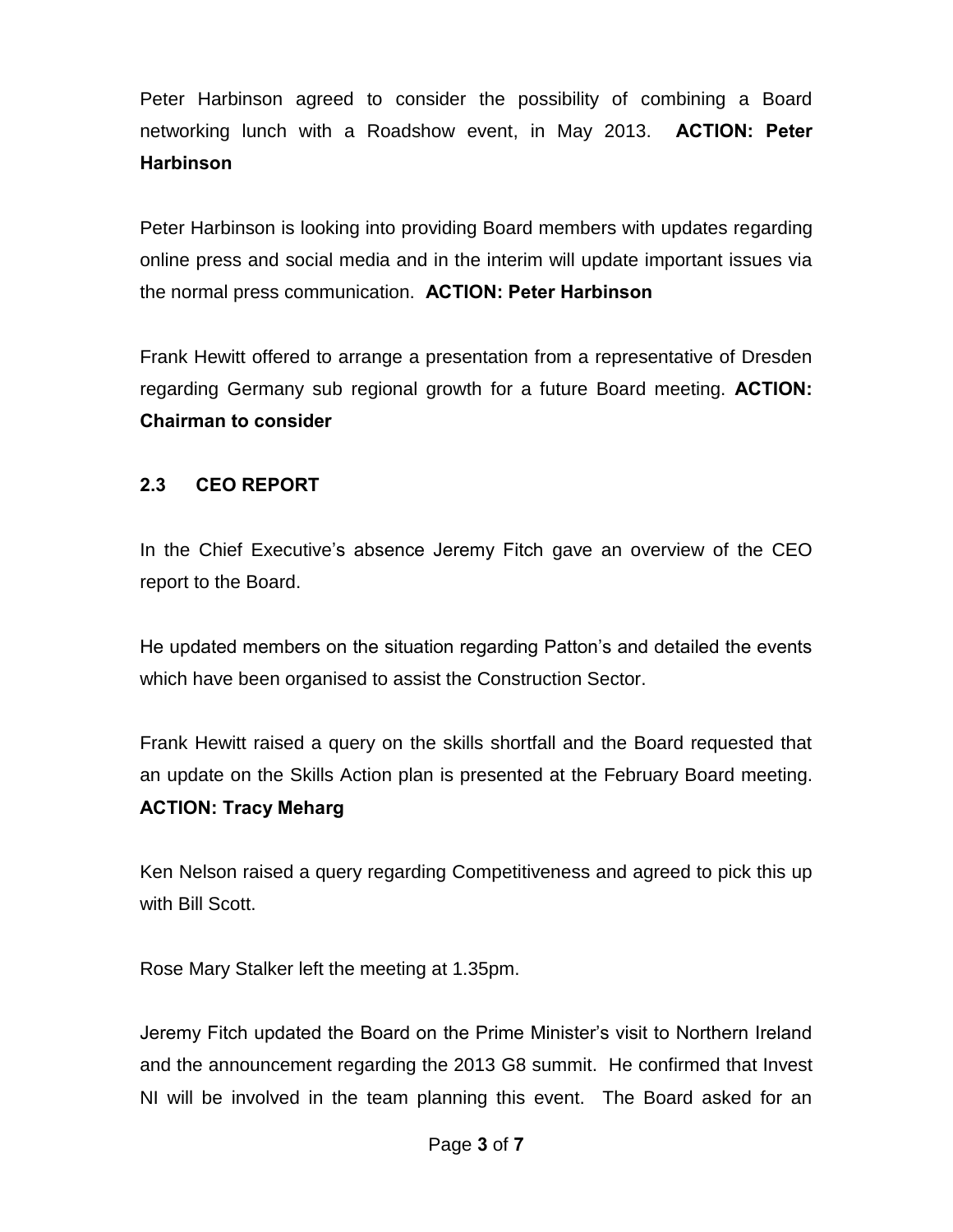update on Invest NI's involvement in the G8 summit at the January Away Day. **ACTION: Barry McBride and Peter Harbinson** 

Alan Lennon asked for clarification on the support to Queen's University in connection with Categen. **ACTION: Tracy Meharg**

On behalf of Rose Mary Stalker, Amanda Braden raised a query regarding the charts in the Corporate Scorecard. Jeremy Fitch agreed to follow up with Rose Mary and to clarify this. **ACTION: Jeremy Fitch**

The Board raised a query regarding the Growth Loan Fund and the Chairman agreed that a note would issue to Board members after the Access to Capital meeting. **ACTION: Chairman**

### **2.4 FINANCE REPORT TO THE BOARD**

Mel Chittock provided an update on this report.

He noted that the changes discussed at the last Board meeting regarding the processing of Board member expenses on a monthly basis would be in place from January 2013.

Gerry McGinn noted that the issues discussed at the last Board meeting regarding the Casework process were raised at the Board Audit Committee (BAC). The Board agreed that given their increased responsibilities regarding Casework that it is important that the processes are clear.

Frank Hewitt outlined his experience of sitting on a recent Casework panel. He commented both on the weaknesses of the initial presentation and on the attitude of the presenting team. The panel sought further information and the subsequently the presentation was significantly better.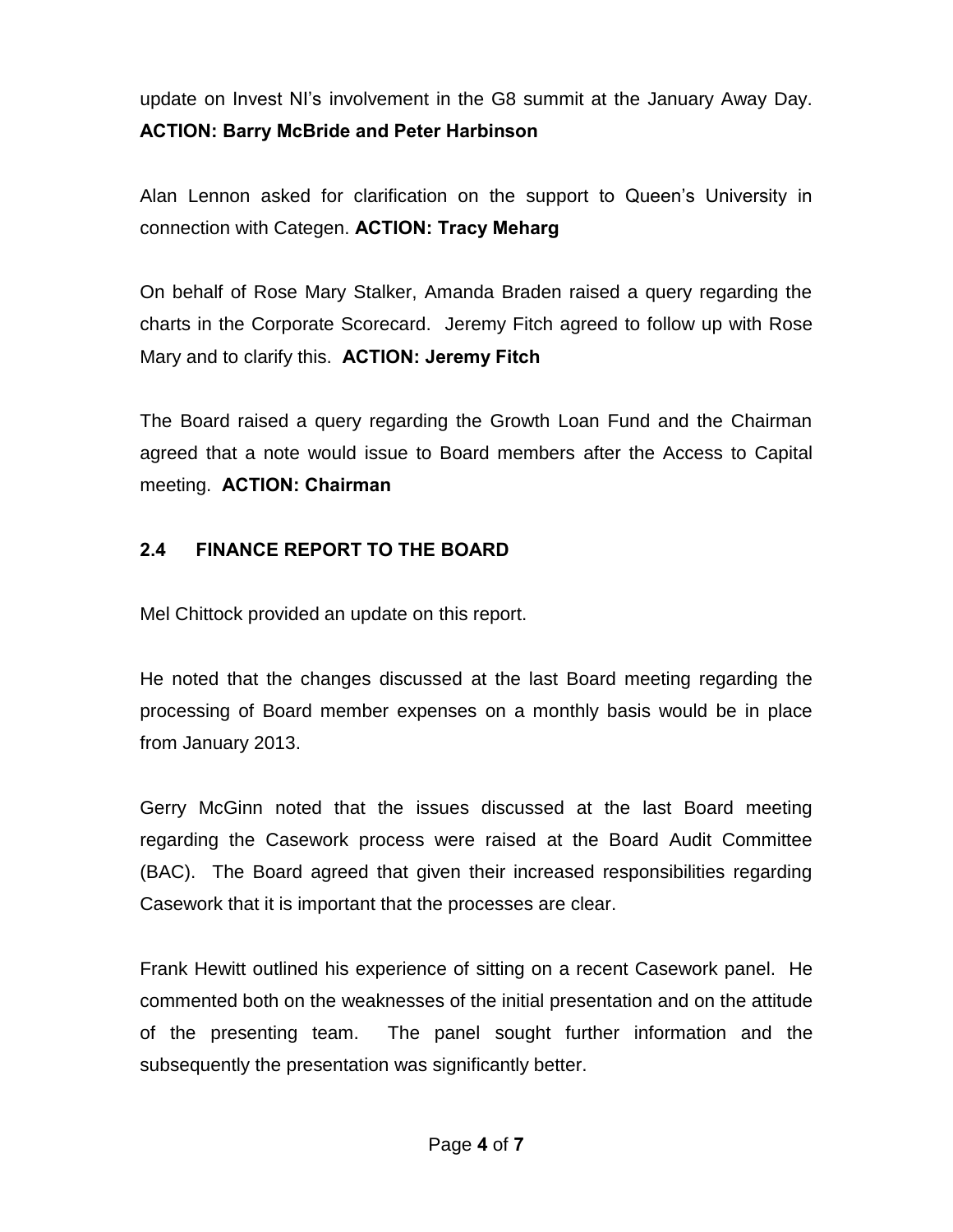Tim Brundle noted a number of points for clarification in the Casework process including, the changes to the delegations, the presenting team's attitude, continuity of the panel, due diligence to all cases and amendments.

The Board discussed how they can learn from each other experiences learning points can be picked up and good practise reinforced. It was agreed that Casework training for staff would be rolled out in January/February.

Gerry McGinn agreed that the Board Audit Committee would look at the issues raised with the Casework process and follow up on this item at their next meeting in February. The BAC will update the Board. **ACTION: Gerry McGinn and Mel Chittock**

Board members were asked to forward any issues regarding this to Mel Chittock. **ACTION:** Board members

Information Management and in particular the need for greater compliance with requirements was raised at the Board Audit Committee and Gerry McGinn updated the Board. It was agreed that this would be noted as a future Board item. **ACTION: Chairman to consider** 

### **2.5 MARKETING AND COMMUNICATIONS REPORT TO THE BOARD**

Members were asked to note this report.

### **2.6 CASEWORK REPORT TO THE BOARD**

Members were asked to note this Report.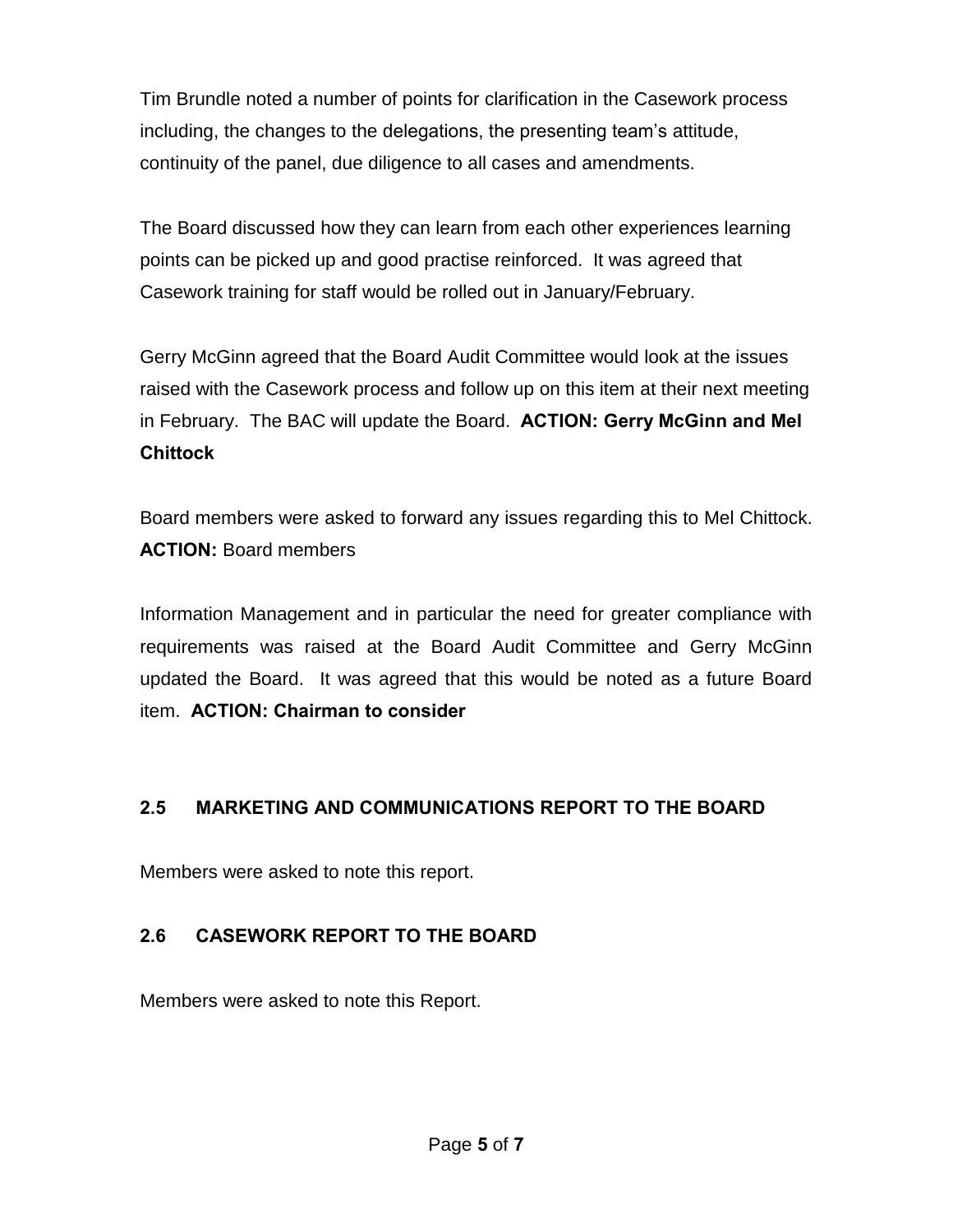### **3. ITEMS FOR DISCUSSION**

#### **3.1 Chairman's Update**

The Chairman provided the Board with an update on his recent activities.

He attended a dinner recently with JP Morgan to discuss current issues and future plans.

The Chairman joined the China Trade mission and visited the Dubai office in November. He met with a number of companies in Beijing and in Shenyang. The Chairman attended the Shanghai Trade show and further meetings in Hong Kong, including a Diaspora event. He noted his thanks to Peter Curran, Fiona Lavery and all of the Invest NI Trade team for their work in organising this mission.

He met with six companies based in the Invest NI Dubai office and noted very positive feedback regarding the organisation.

The Chairman agreed to follow-up with the Chief Executive and Barry McBride regarding the Connected Health Memorandum of Understanding. **ACTION: Chairman**

### **3.2 Competence Centres**

Carol Keery and Brendan McGuigan joined to the meeting to present this item.

The Chairman and the Board discussed the lengthy timeline in setting up these centres and the possibility of making changes to the process. Mel Chittock noted that stepping outside the operating framework would require Ministerial approval. The Board noted the presentation and the proposed way forward and discussed